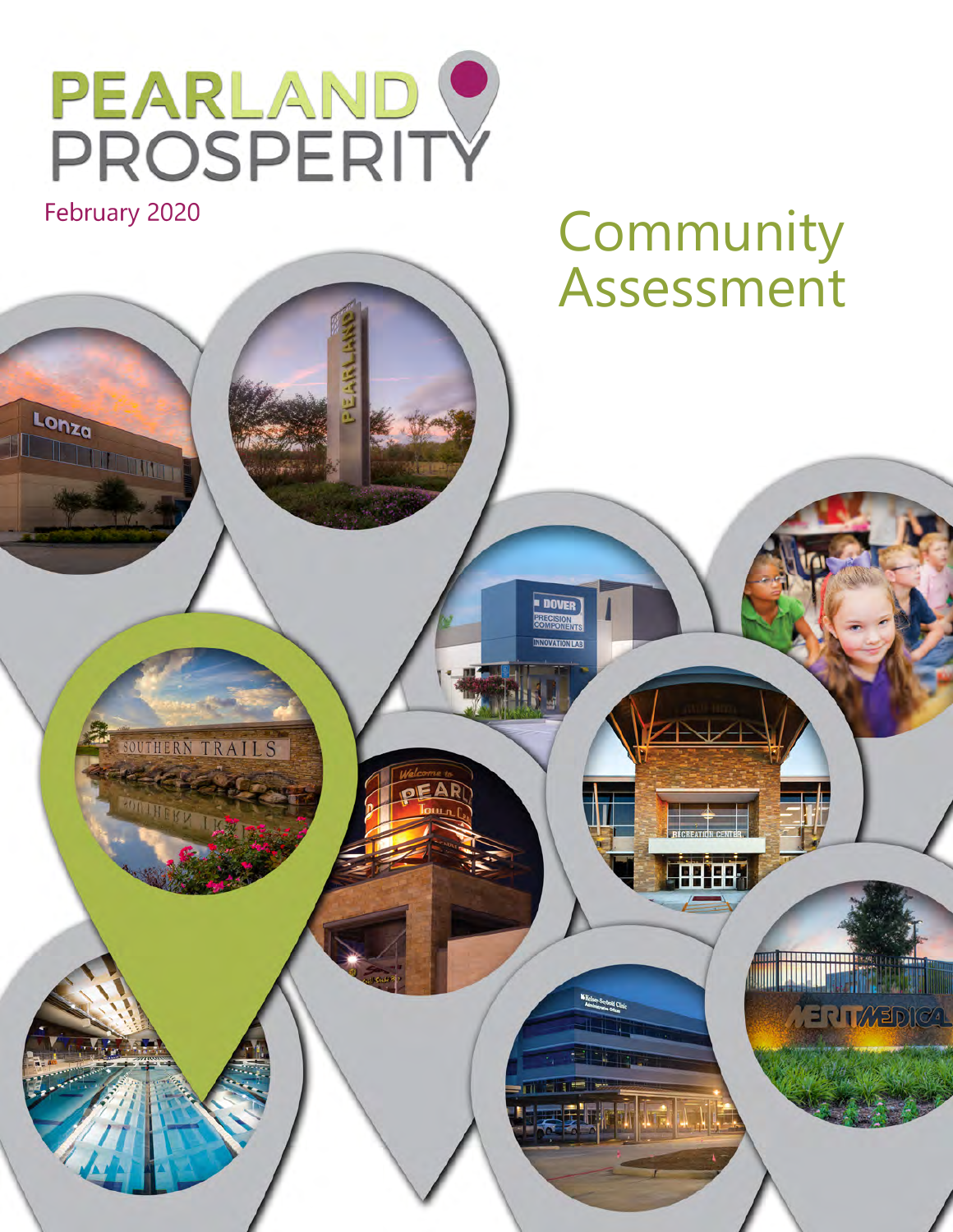# **TABLE OF CONTENTS**

To view the entire plan and updates, visit www.pearlandprosperity.com.

Prepared by Market Street Services, Inc.

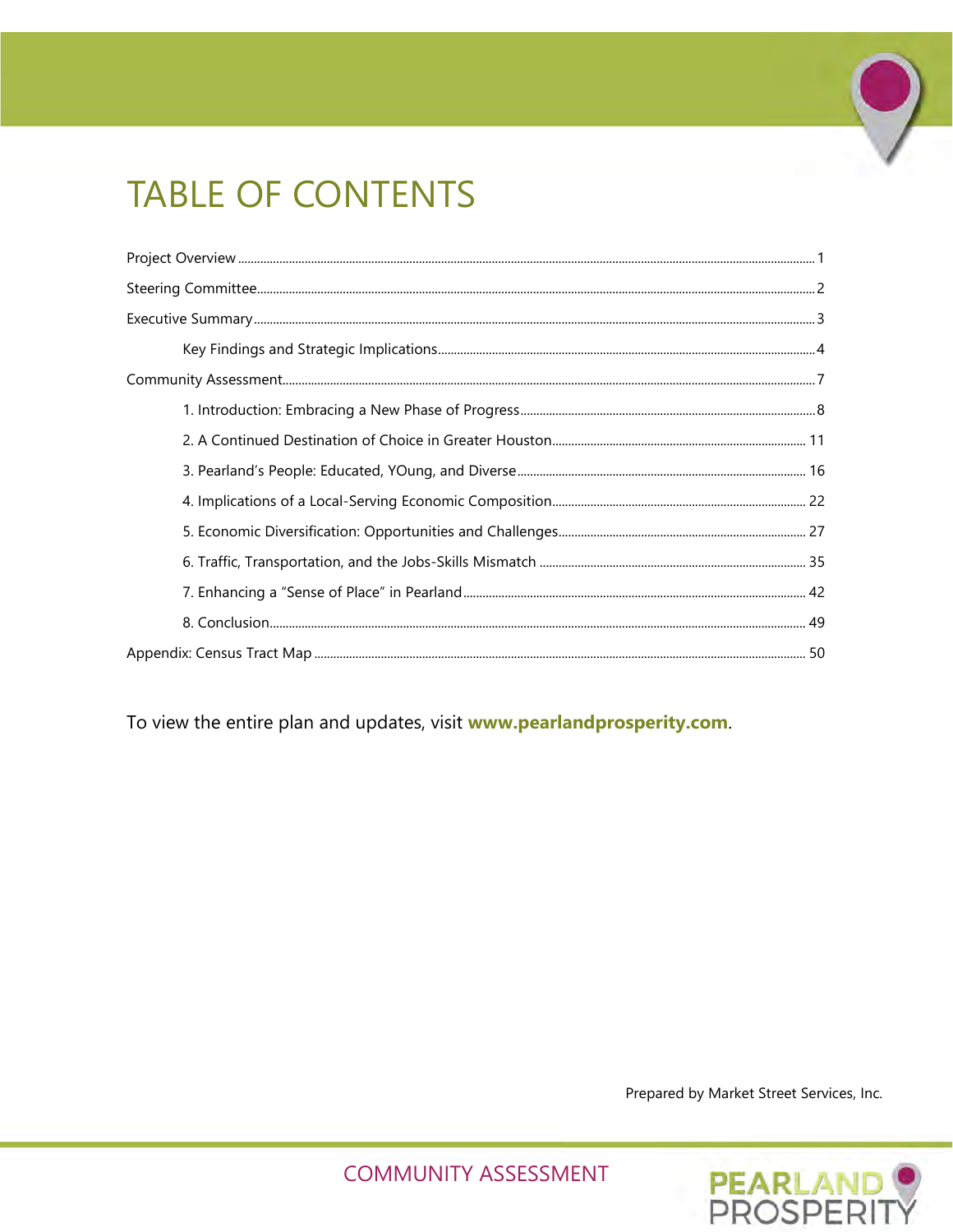# 1

**PEARLAND**<br>PROSPERIT

# <span id="page-2-0"></span>PROJECT OVERVIEW

#### *Phase 1: Stakeholder and Community Engagement (July)*

Qualitative feedback is a vital component that will be used to identify strategic priorities for the city of Pearland with the understanding that much has been accomplished during the implementation of Pearland 20/20. Engagement will involve as many community stakeholders as possible through an online survey, individual interviews, and multiple focus groups in order to assess how the city has changed in recent years and identify its emerging strengths, weaknesses, challenges, and opportunities.

#### *Phase 2: Community Assessment (July)*

The Community Assessment will provide a detailed examination of the trends that have shaped Pearland's growth in recent years as well as its competitiveness as a place to live, work, and do business. The Assessment will weave qualitative feedback from phase one with deep quantitative data findings into a set of "stories" that provide a concise narrative of the city's opportunities and challenges. When relevant, trends in the Greater Houston region, particularly pertaining to economic diversification, will be utilized to identify potential areas of economic opportunity.

#### *Phase 3: Implementation Assessment (August)*

The Implementation Assessment will provide an evaluation of Pearland 20/20's implementation activities in order to gain a firm understanding of those areas where progress has been made and goals have been met, those areas where clear progress remains to be achieved, and any barriers that have historically impeded effective implementation. The assessment will also update Pearland 2020 performance metrics to give perspective on the degree to which Pearland 20/20 implementation has made progress towards performance goals.

#### *Phase 4: Economic Development Strategic Plan (September – October)*

The Strategic Plan represents the culmination of all the quantitative and qualitative research findings and strategic implications. The Strategic Plan will guide the community's collective actions and will be geared towards addressing challenges and capitalizing on opportunities. The plan will be holistic, actionable, and measurable. Examples of best practice programs, policies, and initiatives from communities around the country will be included when appropriate.

#### *Phase 5: Implementation Guidelines (December)*

The Implementation Guidelines will provide an important complement to the Strategic Plan. If the Strategic Plan represents what the city of Pearland and its partners will pursue to enhance its economic development, the Implementation Guidelines will define how the community and its partners can achieve objectives. These guidelines will ensure that the community's current approach to implementation is leveraged and built upon where appropriate, and revised and adjusted where necessary.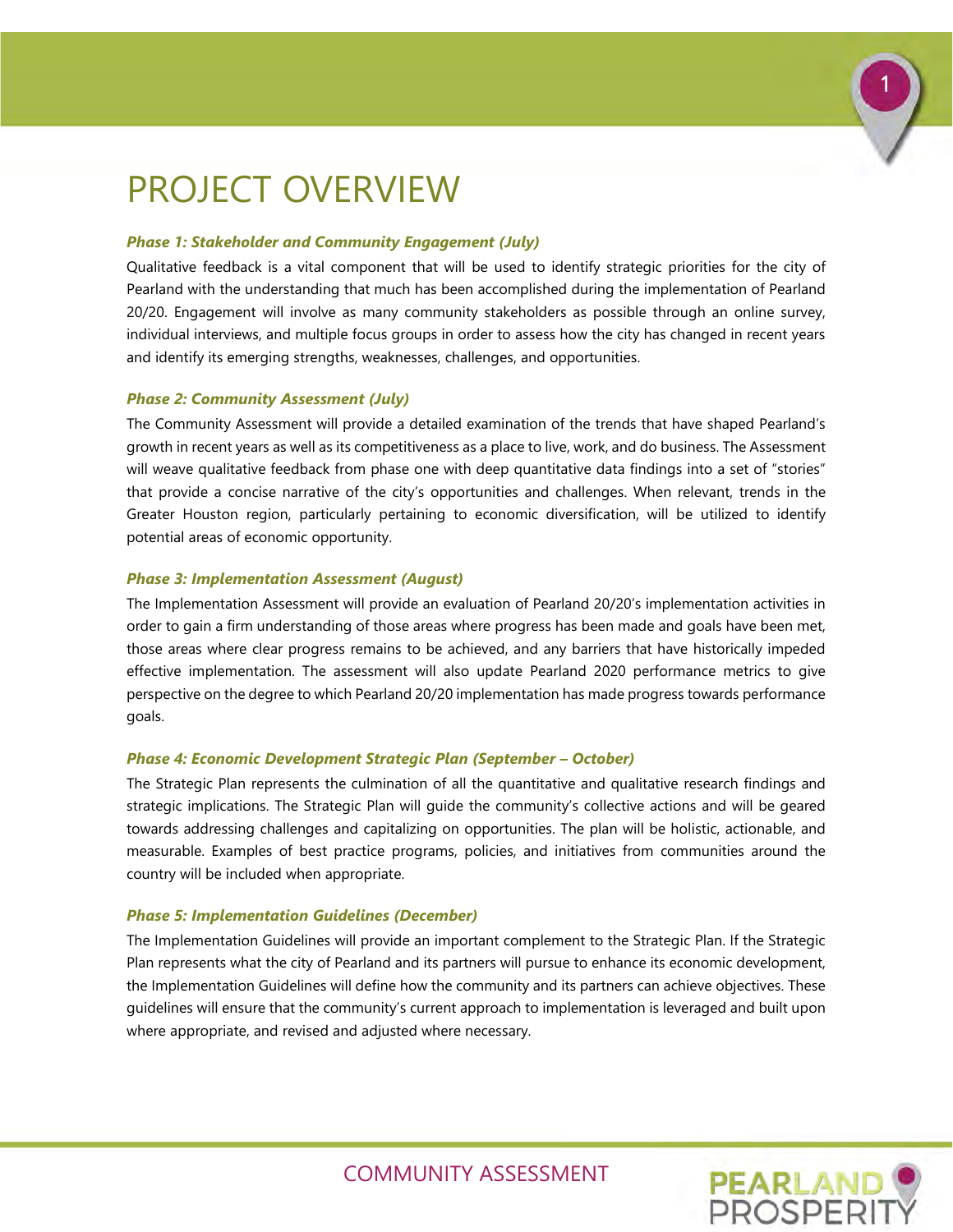# <span id="page-3-0"></span>STEERING COMMITTEE

This process will be guided by a Steering Committee comprised of representatives from the public, private, and non-profit sectors. The following individuals have generously volunteered their time to serve the community and this process by providing strategic guidance, input, and oversight throughout the process.

#### **INDIVIDUAL REPRESENTING ORGANIZATION, TITLE**

| Brandon Dansby (Chair) | Chair, PEDC Board of Directors                              |
|------------------------|-------------------------------------------------------------|
| <b>Stacy Adams</b>     | Commissioner, Brazoria County                               |
| Dr. Christal Albrecht  | President, Alvin Community College                          |
| Carol Artz-Bucek       | President, Pearland Chamber of Commerce                     |
| Charisse Barry         | Barry Insurance                                             |
| Dr. Ira Blake          | President, University of Houston Clear Lake                 |
| Matt Buchanan          | President, PEDC                                             |
| Mona Chavarria         | <b>PEDC Board of Directors</b>                              |
| Dr. Daniel Combs       | Assistant Superintendent, Alvin Independent School District |
| Donna Coneley          | Chair, Pearland Chamber of Commerce                         |
| John Hare              | Vice-President, FloWorks International                      |
| Dr. John Kelly         | Superintendent, Pearland Independent School District        |
| <b>Ernest Lewis</b>    | President & CEO, Adult Education Center                     |
| J. David Little        | Councilmember, City of Pearland                             |
| John Loessin           | Ace Hardware                                                |
| John Lyle              | <b>PEDC Board of Directors</b>                              |
| John McDonald          | Director of Community Development, City of Pearland         |
| Alan Mueller           | Vice President, Gromax Development                          |
| Luke Orlando           | Councilmember, City of Pearland                             |
| Clay Pearson           | City Manager, City of Pearland                              |
| <b>Trent Perez</b>     | Councilmember, City of Pearland                             |
| Mark Smith             | Incoming Chair, Pearland Chamber of Commerce                |
| David Wagner           | <b>HCA Houston Healthcare Pearland</b>                      |



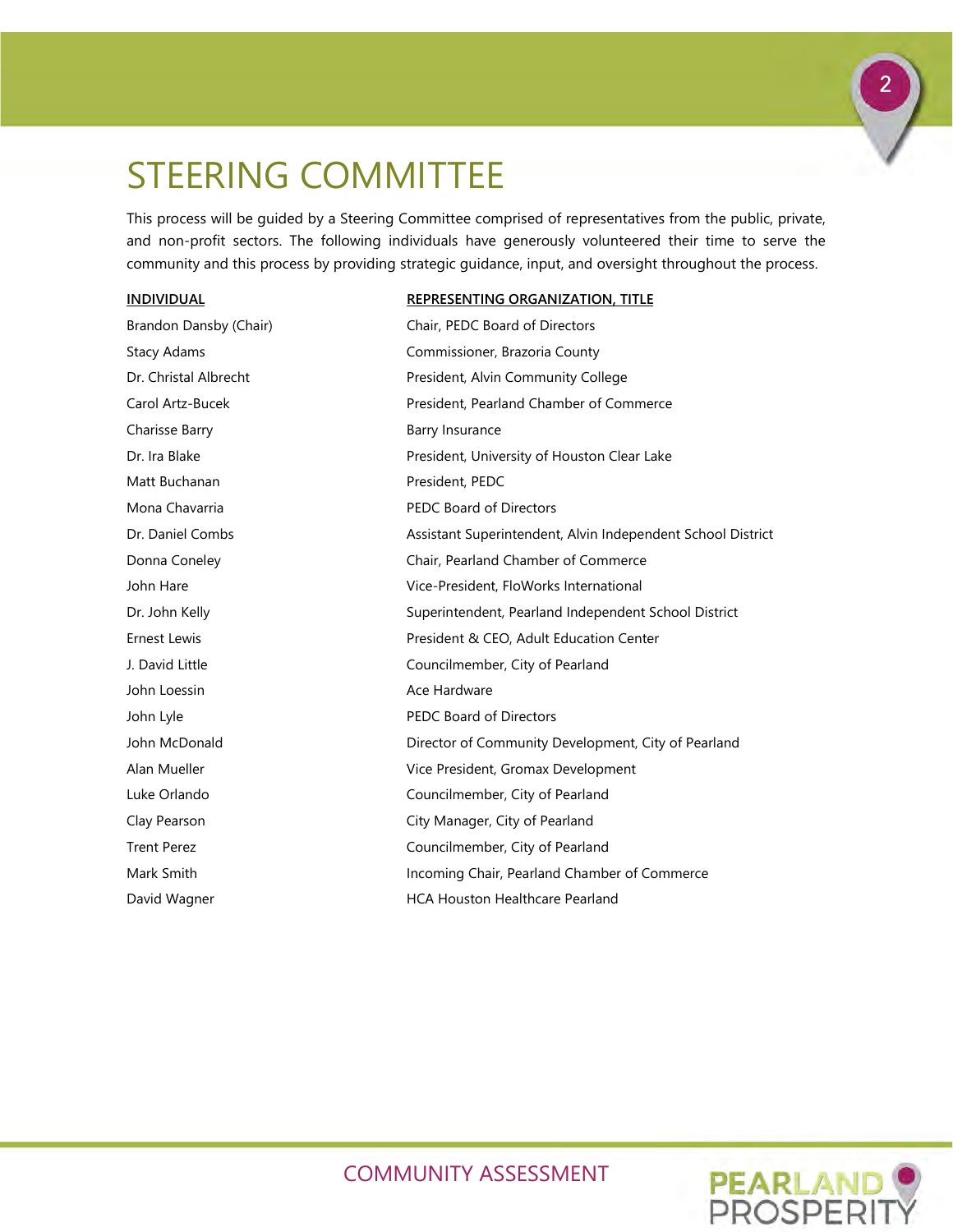# <span id="page-4-0"></span>EXECUTIVE SUMMARY

The Community Assessment evaluates Pearland's competitiveness as a place to live, work, and do business. The Assessment is derived from a quantitative analysis of demographic, economic, socioeconomic, and quality of life data as well as qualitative input from people who live and/or work in Pearland. Key findings from research and input are woven together into seven key "stories" that explain the city's current realities, key successes, and remaining challenges. Collectively, they take stock of conditions in Pearland as they presently exist and identify initial areas that may warrant strategic attention. The seven key stories are:

- 1. Introduction: Embracing a New Phase of Progress
- 2. A Continued Destination of Choice in Greater Houston
- 3. Pearland's People: Educated, Young, and Diverse
- 4. Implications of a Local-Serving Economic Composition
- 5. Economic Diversification: Opportunities and Challenges
- 6. Traffic, Transportation, and the Jobs-Skills Mismatch
- 7. Enhancing a "Sense of Place" in Pearland

**This Executive Summary provides an overview of key findings and strategic implications from the Community Assessment.** As will be discussed in this summary and in the full report, a key theme from stakeholder input is that many Pearland residents feel the community is at an inflection point. Pearland has in many ways "caught up" to the rapid population growth it has experienced in recent decades and stakeholders are now beginning to ask what comes next. The Community Assessment serves as a starting point for leaders in Pearland as they consider this question and begin developing their next Economic Development Strategic Plan.

Before proceeding to the key findings, however, it is useful to briefly reflect on what such a strategic plan can accomplish. At its core, economic development is about raising levels of prosperity and improving quality of life for residents. Best-practice communities take a *holistic* approach to this work and consider the many factors that influence community competitiveness and resident well-being. Doing so can convey a variety of benefits to a community's residents and create a "virtuous cycle." As one example, a diversified, expanding economy can translate into more local job opportunities, greater economic mobility, and a more sustainable, balanced tax digest. A broader and deeper tax base can in turn fund additional investments and services such as parks and trail infrastructure or public safety. Enhanced amenities and services can in turn help a community remain attractive to existing and prospective new residents, which can serve to make the community even more attractive to businesses. By continuing to embrace a proactive and holistic approach to economic development, leaders in Pearland can make their community a more prosperous, successful, desirable, and sustainable place.

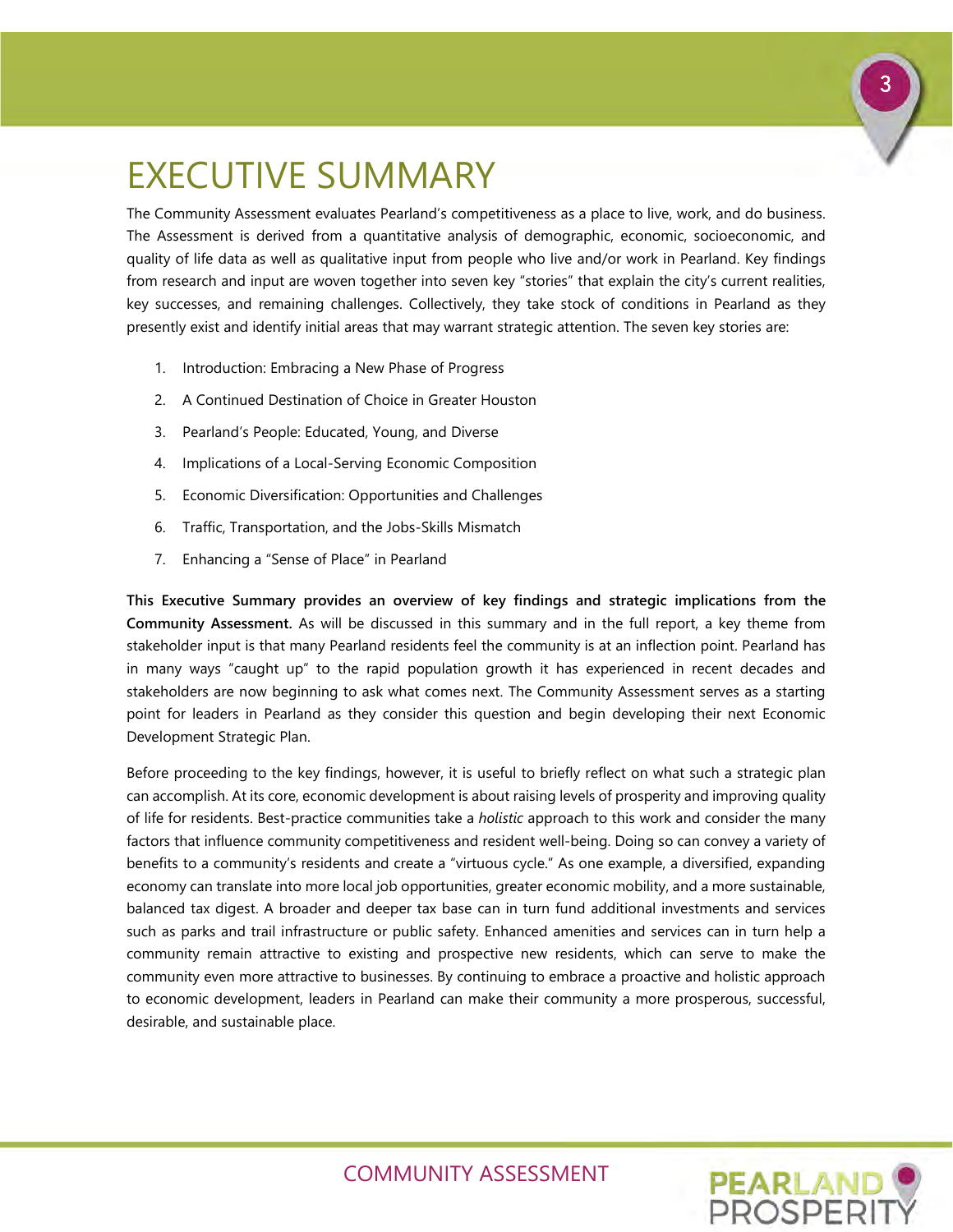### <span id="page-5-0"></span>KEY FINDINGS AND STRATEGIC IMPLICATIONS

- ∠ **Stakeholders believe Pearland's growth surge is slowing.** According to input participants, while there is still developable land in Pearland, the "low hanging fruit" that drove the community's rapid population growth in recent decades is largely gone. Stakeholders also said that changes to state annexation laws mean that the city's borders are unlikely to significantly expand in the near future. Accordingly, stakeholders believe that the community's most rapid population growth is in the past, a view that is supported to an extent by data. Between 2000 and 2010, Pearland's population increased from fewer than 40,000 people to more than 91,000, a remarkable 142 percent growth rate. From 2010 to 2018, Pearland grew at about 30 percent. To achieve the last decade's growth rate, the city of Pearland would need to add another 105,000 people in the next two years.
- ∠ **A significant focus in recent years has been "catching up" to rapid growth.** According to stakeholders, the community has expanded road infrastructure and connectivity, upgraded water and sewer infrastructure, modernized local government service delivery and systems, built a fire department from the ground up, and enhanced amenities such as parks and trails.
- ∠ **"What's next?" is now a key question on the minds of many stakeholders.** With Pearland having made significant progress toward adding needed infrastructure and services, stakeholders contacted through the input process said that Pearland's residents are beginning to have discussions about the community's future. These discussions can be synthesized and distilled into a key question: How will Pearland ensure its sustainability and maintain or even improve its status as a highly desirable destination as its era of rapid growth draws to a close and the community begins to mature?
- ∠ **Pearland remains a suburb of choice in Greater Houston.** Excellent schools, relatively affordable housing, proximity to employment hubs (especially the Texas Medical Center), and the community's diversity remain attractive lures for new residents.
- ∠ **Pearland has an especially strong value proposition for families with children.** Around 88.0 percent of online survey respondents either agreed or strongly agreed with the statement "Pearland is an attractive and desirable place to live for families with children." Similar statements relating to young professionals (65.7 percent agree or strongly agree), prospective young professionals (61.8 percent), and retirees (52.8 percent) garnered less positive responses.
- ∠ **Pearland's population dynamics are tied to the success of Greater Houston, and intra-regional competition is intense.** Brazoria County draws the vast majority of its new residents from Greater Houston's core – Harris County. From 2011 to 2016, Brazoria County gained around 10,000 net new migrants from Harris County. No other county contributed more than 342 net migrants during this time period. That said, Brazoria County also experienced a net loss of residents to other counties in the Greater Houston area. Stakeholders said they want to see Pearland continue to seek a competitive edge as a destination of choice within the region.

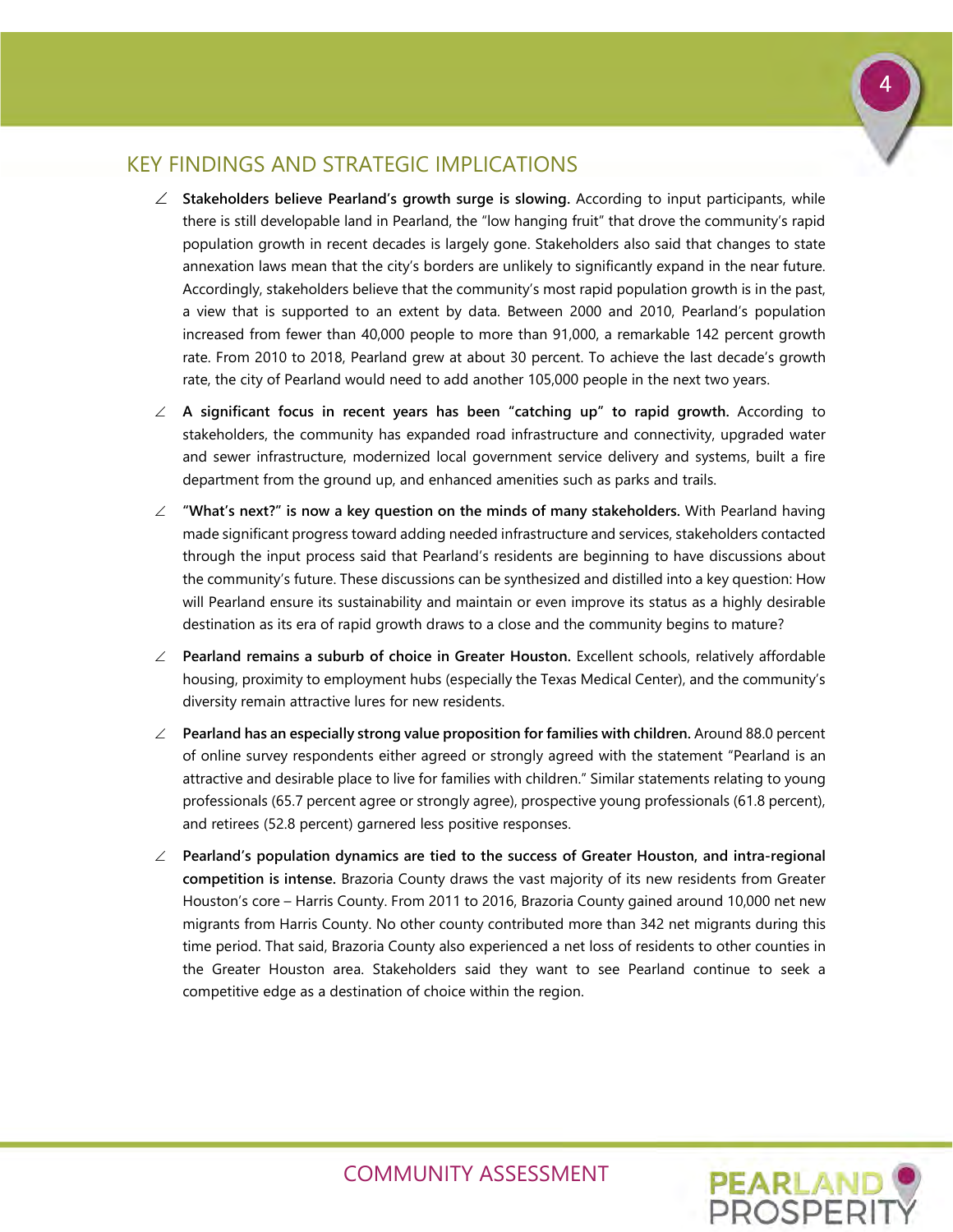- ∠ **Stakeholders said maintaining the community's attractiveness to new residents is critical to fiscal sustainability.** Residential and retail sales taxes represent a sizable share of city revenues. With the community's most rapid growth likely in the past, stakeholders said they feared these revenues could dip if the community does not take proactive steps to shore up its competitive position. As one stakeholder put it, "in two decades, some other place will be the shiny new suburb." As Pearland matures, many input participants noted that Pearland must continue to find ways to be attractive to talented individuals with choices about where to live.
- ∠ **New migrants moving into the city of Pearland have helped elevate educational attainment levels.** Between 2008 and 2012, just 45.6 percent of adults aged 25 and over who moved to Pearland had obtained at least a bachelor's degree. But in the period between 2013 and 2017, this figure rose to 60.1 percent. The result is that Pearland is becoming a more highly educated place. Rising levels of educational attainment send a positive signal to prospective employers. Even though businesses in Pearland draw from a larger labor shed, rising attainment levels often speak to a community's capacity to sustain their long-term operations.
- ∠ **Pearland's population is becoming more diverse.** One key finding of the Pearland 20/20 process was that the city's population had become "majority minority" between 2000 and 2010. Since that time, the community has become even more diverse. Of more than 300 cities nationally with at least 100,000 people as of 2017, Pearland is one of just 17 where Asian, black, Hispanic, and white non-Hispanic residents make up at least 10 percent of the total population. Pearland's highly educated, highly diverse population could be seen as a significant strength by businesses that seek out diverse communities for their viewpoints and perspectives. In some respects, Pearland today resembles what the nation might look like in 30 years. As such, it allows prospective businesses to anticipate these trends and adapt locally before broadening programs and strategies nationally.
- ∠ **Despite its talent advantage, Pearland's economy still resembles that of a "bedroom community."** Pearland's employment base expanded in recent years, but much of this growth was concentrated in sectors that serve the local population. In contrast to some peer suburbs, Pearland has not developed as dynamic job center. As of 2018, roughly half (47.8 percent) of Pearland's employment were in either the retail trade, government, accommodation and food services, or health care and social assistance sectors. Combined they represent roughly 20,000 jobs.
- ∠ **Stakeholders expressed differing views on whether Pearland should aspire to be a "job center."** Some input participants said they wanted to see Pearland remain a bedroom community. Others said that not diversifying the local economy could come with a long-term fiscal risk. Declining Millennial net worth, falling birth rates, and an uncertain future for bricks-and-mortar retail could have implications for communities whose tax digest is tailored toward housing and retail and food sales.
- ∠ **Attracting primary employers (such as a manufacturer or corporate headquarters) expands opportunities available to residents while also helping to sustain retailers and restaurants within the community.** For instance, it is not uncommon that a single manufacturing job supports two to three other jobs locally through supplier relationships and employee spending on local goods and services.

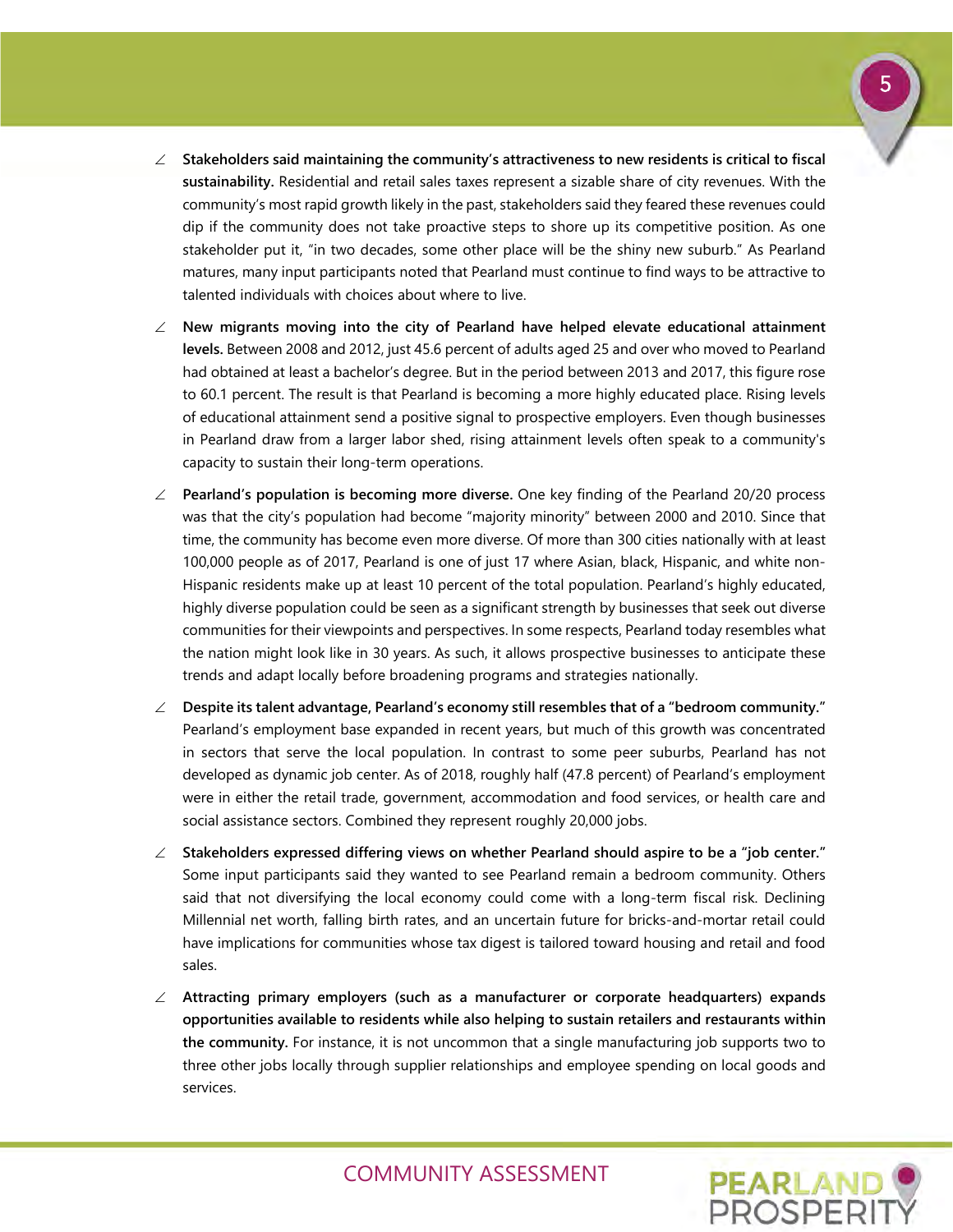

- ∠ **Economic diversification will require an intentional approach.** Economic development is an ongoing process, and stakeholders identified several areas in which Pearland must continue to improve it is to be competitive. For instance, input participants said the community has land that could be well-suited to commercial and industrial uses, but many of these sites are hampered by having multiple owners and/or other issues that require mitigation. Stakeholders said making these sites truly "shovel ready" will require a proactive approach from the Pearland Economic Development Corporation (PEDC) and its partners. Stakeholders also said Pearland must continuously improve its local business climate, expand infrastructure capacity, and enhance its small business and entrepreneurship ecosystems if it is to meaningfully "move the needle."
- ∠ **Traffic and long commute times are front-of-mind for many stakeholders.** When asked to provide an open-ended response to the question "What do you believe to be the biggest challenge facing Pearland as it seeks to grow quality jobs that elevate standards of living for its residents?" 22.9 percent of all responses included the word "traffic." For comparison, 10.9 percent of all responses included the word "Pearland." Stakeholder concerns are supported by data – a greater share of Pearland residents are experiencing longer commutes. Approximately 60.7 percent of Pearland's residents experienced a commute to work of at least 30 minutes – the next highest percentage among a peer city was Sugar land (53.1 percent).
- ∠ **Pearland 20/20 has made extensive progress in advancing Pearland's community aesthetics.** Pearland 20/20 has made extensive progress in advancing community aesthetics. Although many of Pearland 20/20's more transformative components will soon be implemented, the Pearland Economic Development Corporation, the City of Pearland, Keep Pearland Beautiful, and the Convention and Visitors Bureau along with other partners have laid the groundwork that will further beautify the city's commercial corridors. For instance, intersections along 288 will soon experience change including landscaping, water features, and landmark sculptures that enhance and reinforce the community's brand.
- ∠ **Quality of life and quality of place amenities will be critical to maintaining Pearland's status as a destination of choice.** Stakeholders contacted through the public input process said they wished to see more amenities and gathering locations that promote social capital and social cohesion. Input participants said they wanted more entertainment options and "every day" places to meet with friends.

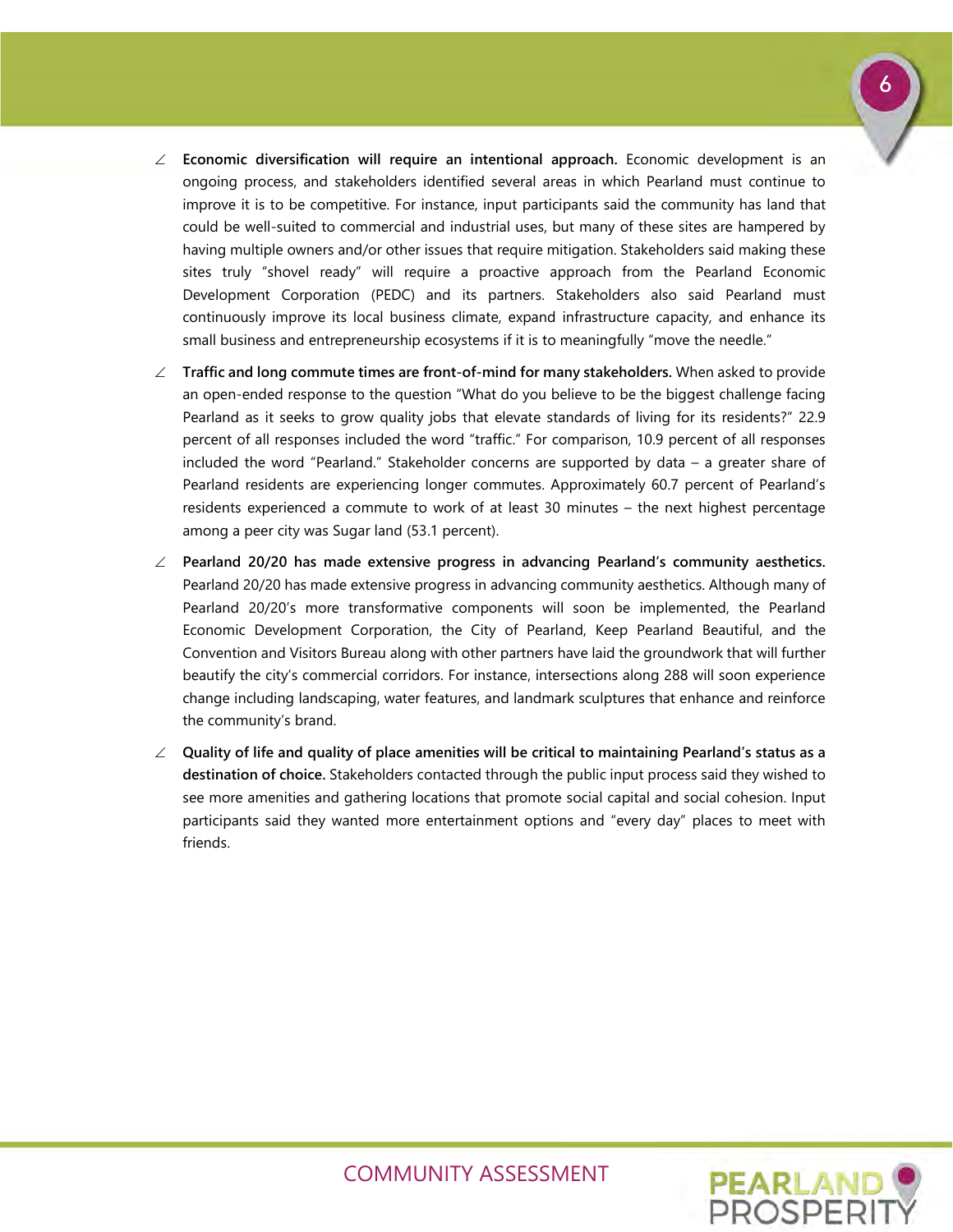# <span id="page-8-0"></span>COMMUNITY ASSESSMENT

This Assessment examines how the city of Pearland has changed within the last five years and the competitive issues it now faces through the lens of what Market Street believes to be three critical aspects of a community: its people, their prosperity, and the quality of the place. Findings related to these key attributes are incorporated into seven key stories that explain the city's current realities, key successes, and remaining challenges. These stories emerged from public input provided by city of Pearland stakeholders as well as indepth analysis of data covering demographic, socioeconomic, economic, and quality of life trends in the community. Collectively, they take stock of conditions in Pearland as they presently exist and identify initial areas that may warrant strategic attention.

**FOCUS GROUPS AND INTERVIEWS:** A thorough assessment of a community's strengths, weaknesses, opportunities, and challenges must be informed by input from the people that live and work in the city. Accordingly, a series of focus groups and interviews with individuals from the community's public, private, and non-profit sectors was conducted in July 2019.

**Public input – including that which was received via focus groups, interviews, and an online survey – is differentiated throughout the report and presented in blue text.** 

**ONLINE SURVEY:** In addition to in-person input solicited via focus groups and interviews, an online community survey was open to the public for roughly three weeks in June and July 2019. A total of 2,390 residents, workers, and business leaders responded to the survey. This valuable input will serve as a foundation for the process and ensure that the Assessment and forthcoming Strategic Plan are informed of the needs, wants, and opinions of residents, workers, and businesses in the city of Pearland.

**DATA SOURCES:** A variety of public and private data sources are used throughout this Assessment. A great deal of information is drawn from the Census Bureau and other public sources including the Bureau of Labor Statistics (BLS), the Bureau of Economic Analysis (BEA), the National Center for Education Statistics (NCES), and the Internal Revenue Service (IRS) among others. Proprietary data covering employment, wages, exports, and other economic data is provided by Economic Modeling Specialists, Inc. (EMSI). **In all cases, Market Street utilized five-year American Community Survey (ACS) estimates in order to minimize sampling error and ensure precision in the analysis.** The Census Bureau develops five-year estimates by aggregating survey results from a community over the course of a five-year period. This assessment utilizes 2012 data, collected beginning in 2008 and ending in 2012, and 2017 data, collected beginning in 2013 and ending in 2017.

**COMPARISON GEOGRAPHIES:** Throughout this Assessment, the city of Pearland is utilized as the primary geographic unit of analysis, and is typically referred to as "the city of Pearland" or "Pearland" in the body of the report as well as in tables, charts, and other figures. **Where data was unavailable at the city-level, Market Street utilized three zip codes (77584, 77581, and 77588) to approximate the city of Pearland. All data from Economic Modeling Specialists, Inc. (EMSI) uses this zip code approximation.[1](#page-8-1)** In addition to state and national averages, the city's performance is benchmarked against the following cities: Cary, NC; McKinney, TX; and Sugar Land, TX. Like Pearland, these are highly educated, diverse, and growing suburbs

-



<span id="page-8-1"></span><sup>&</sup>lt;sup>1</sup> Zip code 77588 is a P.O. Box-only address in the city of Pearland.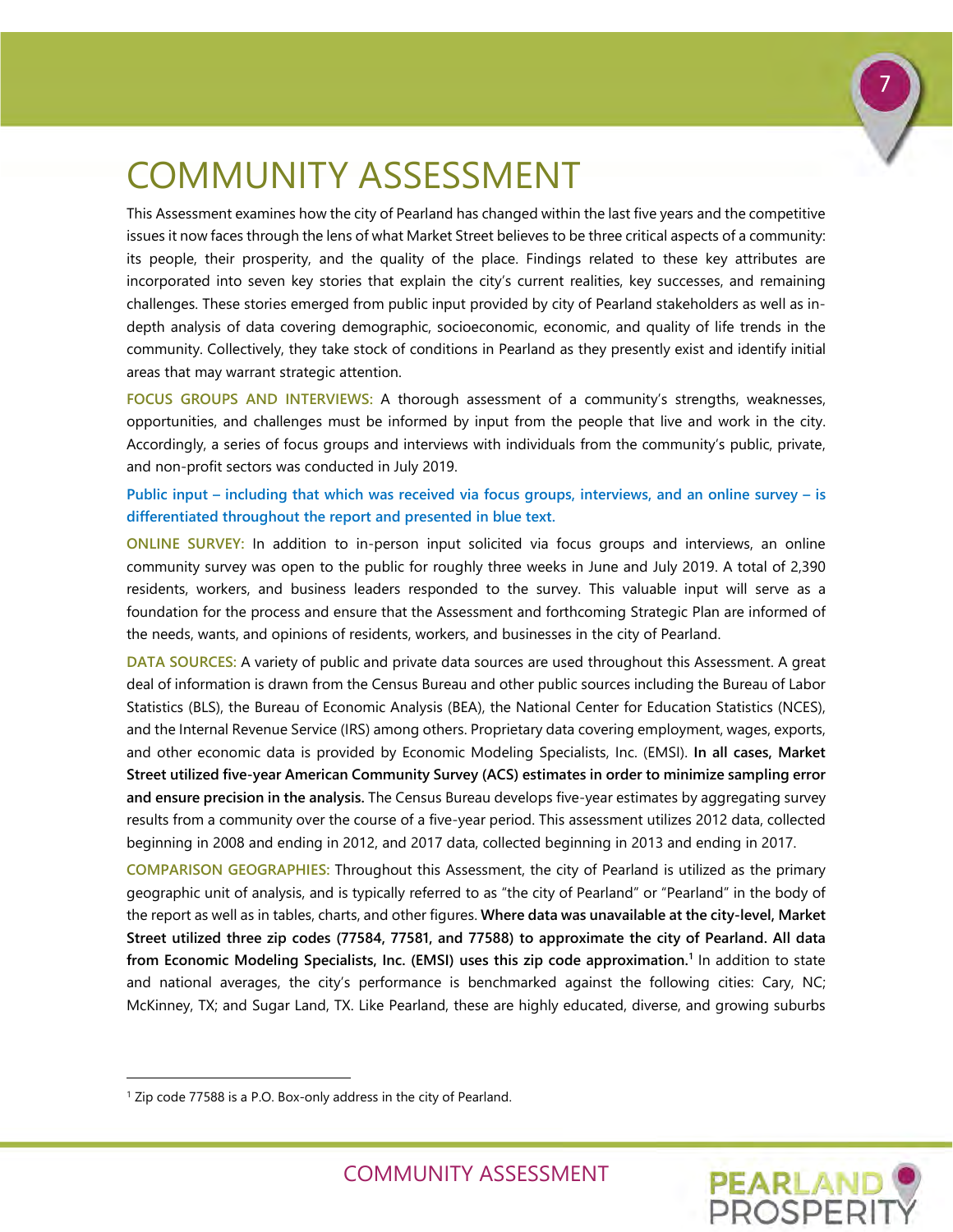within some of the nation's most dynamic regional economies. Additionally, McKinney and Sugar Land were utilized as benchmarks during the Pearland 20/20 process.

### <span id="page-9-0"></span>1. INTRODUCTION: EMBRACING A NEW PHASE OF PROGRESS

Among the many complex and interconnected forces that shape our communities, none is more impactful than intentional effort – cultivated first in the mind, transformed into will, and translating into action. Bestpractice communities understand that they must commit time, resources, and resolve in order to meaningfully improve their attractiveness as a place to live, work, and do business. Because these investments can be immense, it is common to focus first on immediate needs. Periods of rapid change can further shorten, if not eliminate altogether, time for reflection and anticipation. **But there are occasions in the lifecycle of a community that afford citizens and stakeholders the opportunity to reflect on past accomplishments and look ahead to what their community can become. It is a time when "what's next?" is at the top of the mind. According to its stakeholders, Pearland has reached such a point.**

Throughout much of its recent history, Pearland has been defined by rapid population growth and developing the infrastructure, services, and systems to accommodate it. Unlike communities that have grown steadily over generations, Pearland has experienced transformative growth packed into a few decades. The work that the community has done to accommodate this growth in a short amount of time is commendable. It has expanded road infrastructure and connectivity, upgraded water and sewer infrastructure, modernized local government service delivery and systems, built a fire department from the ground up, and enhanced amenities such as parks and trails. One outcome of these responses is a community with high resident satisfaction. Every other year, Pearland participates in the National Citizen Survey, a nationwide assessment of local government services, policies and management. According to 2017 data from the NCS, 9 out of 10 Pearland residents describe the city as a good or excellent place to live.

Pearland has also been purposeful and forward-thinking in its approach to community and economic development. In recent years, it has advanced Pearland 20/20, a holistic community and economic development strategic plan convened by the Pearland Economic Development Corporation (PEDC) in partnership with the City of Pearland, its elected officials and departments, and numerous other public, private, and non-profit organizations and volunteers. This effort continues to positively shape the community's future by ensuring that it maintains and advances its attractiveness to business and the talent they need to compete. Although the next phase of this process, the Implementation Assessment, will provide a more comprehensive overview of the implementation of Pearland 20/20, it is appropriate to highlight some of the high-level accomplishments here. Among other things, the Pearland 20/20 initiative has accomplished the following:

- ∠ Aggressively expanded economic development marketing capacity to position Pearland as a destination for business particularly those operating in the health care and life sciences sectors
- ∠ Successfully attracted and retained multiple employers in the city of Pearland
- $\angle$  Began the transformation of the Lower Kirby District into a destination for headquarters, life sciences, and other professional and technical service operations



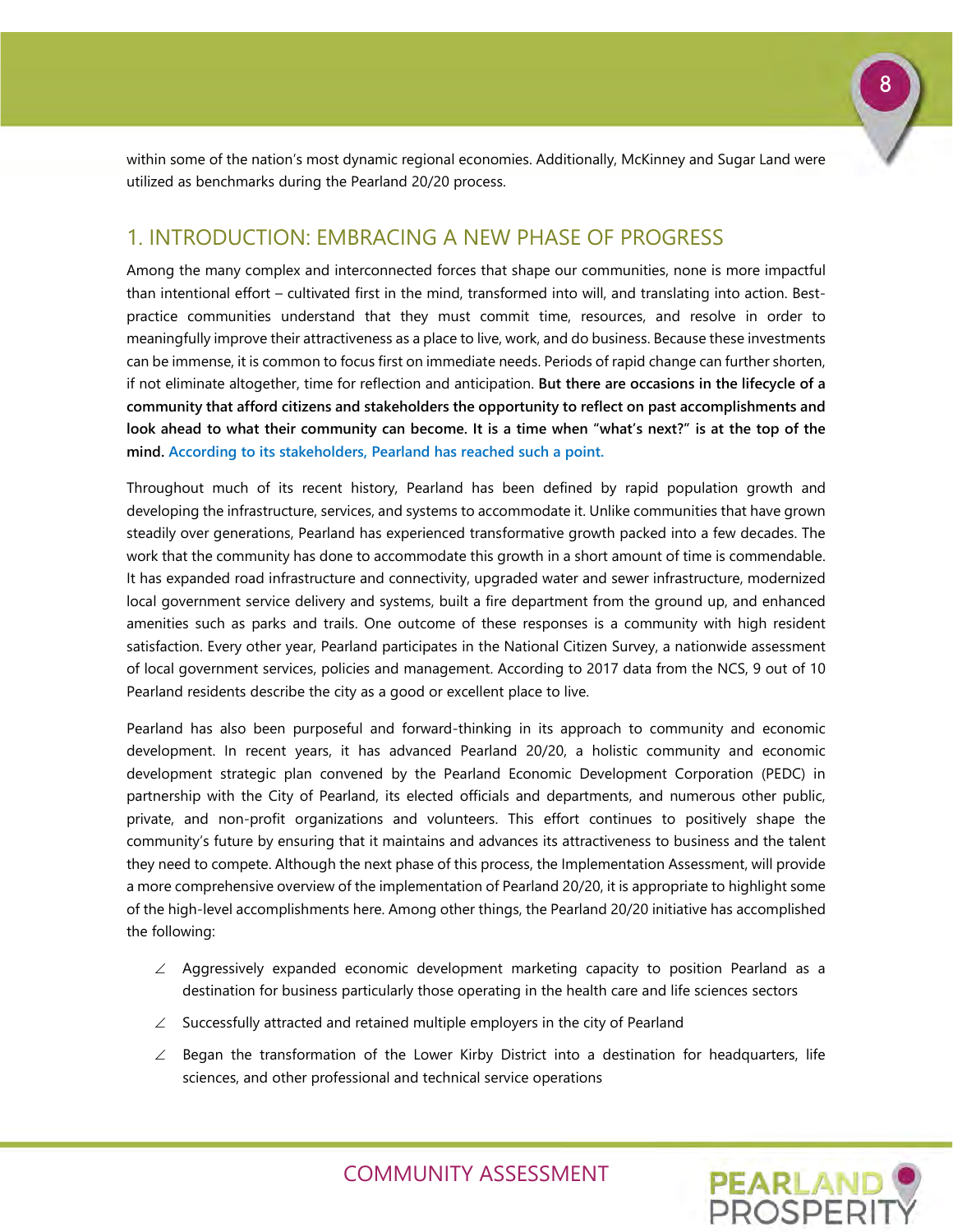- ∠ Continued to support planning, designing, and construction of priority road and highway projects activated Municipal Management Districts to improve the SH 288 corridor and developed a strategy to encourage development and revitalization along SH 35
- ∠ Implemented beautification strategies including the SH 288 Master Plan, gateway features, and SH 35 entryway and corridor enhancements with partners including the City of Pearland, Keep Pearland Beautiful, and the Convention and Visitors Bureau among other organizations

Pearland 20/20 is not the only example of intentional effort shaping the city – the Clear Creek Master Plan, the 2040 Regional Transportation Plan, the five-year, \$676 million Capital Improvement Plan, and the recently approved Multi-Modal Plan that will include a Trails Master Plan and Sidewalk Gap Analysis for the City of Pearland will meaningfully transform the city and make it a more dynamic place to live. These initiatives are at various planning and implementation stages, and some results will be realized over a period of time measured in decades rather than years. But taken together, they are further evidence of a community focused on continued improvement.

Input participants said that there have clearly been "growing pains" associated with Pearland's population and development boom. But while some challenges remain, stakeholders lauded the community's progress in responding to its growth. Said one input participant, "It feels like the last five years have almost been finetuning the initial surge of people that were here." However, many input participants also said they believed that the community's biggest growth surges may be in the past. When discussing the community's supply of developable land, stakeholders said most of the "low-hanging fruit" that drove Pearland's development boom has been utilized. Remaining sites tend to be smaller and/or have barriers to development. Additionally, some areas – particularly those on the east end of the community that were developed earlier – could benefit from redevelopment.

**In short, a key theme from the public input process is that there is an emerging consensus that Pearland is on the cusp of a new era.** The community's recent history has been typified by rapid growth. Stakeholders said they feel that the community is "catching up" to this growth in many ways and have much to be proud of in recent years. However, stakeholders contacted through the input process also said that Pearland's residents are beginning to have discussions about what comes next for the community. These discussions can be synthesized and distilled into a single key question: **How will Pearland ensure its sustainability and maintain or even improve its status as a highly desirable destination as its era of rapid growth draws to a close and the community begins to mature?**

**Now is an opportune time to ask this question.** Suburban communities around the United States are facing a new paradigm that will bring both challenges and opportunities. Sun Belt suburbs such as Pearland remain among the fastest growing communities in the country. However, trends such as e-commerce and peer-topeer technologies could alter sectors such as retail, food service, and accommodation that are critical to the tax base of many localities. Additionally, shifts in generational preferences and financial hurdles faced by younger generations could have a variety of implications. Communities that address these issues will unquestionably chart a more sustainable course for their community and economic development.

Many of the themes discussed in this Community Assessment will be familiar to engaged stakeholders in Pearland. Some are similar to findings in the Pearland 20/20 Assessment and some have even been defining 9

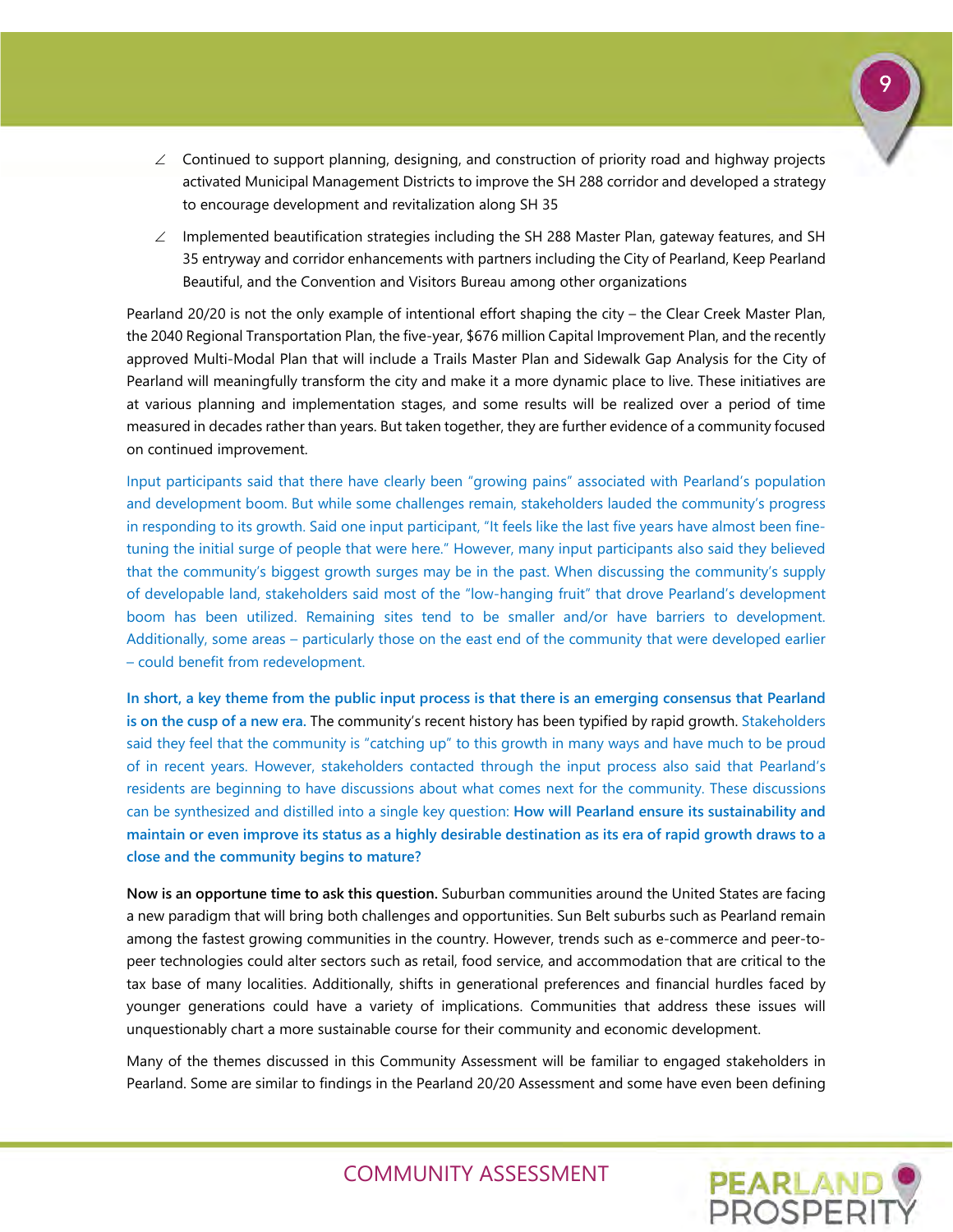

issues in the community for decades. But it is important to begin this latest strategic planning process with an updated look at the community's overall competitive position. Additionally, the Assessment discusses what has changed in Pearland in the past five years while comparing themes to national trends with an eye toward their strategic implications for the future. These discussions will be complemented by broader generational and industry trends that may provide guidance on how Pearland can enter a new phase of development sustainably while, at the same time, continuing to improve its quality of life, boost social capital, and ensure access to economic opportunity for all residents.

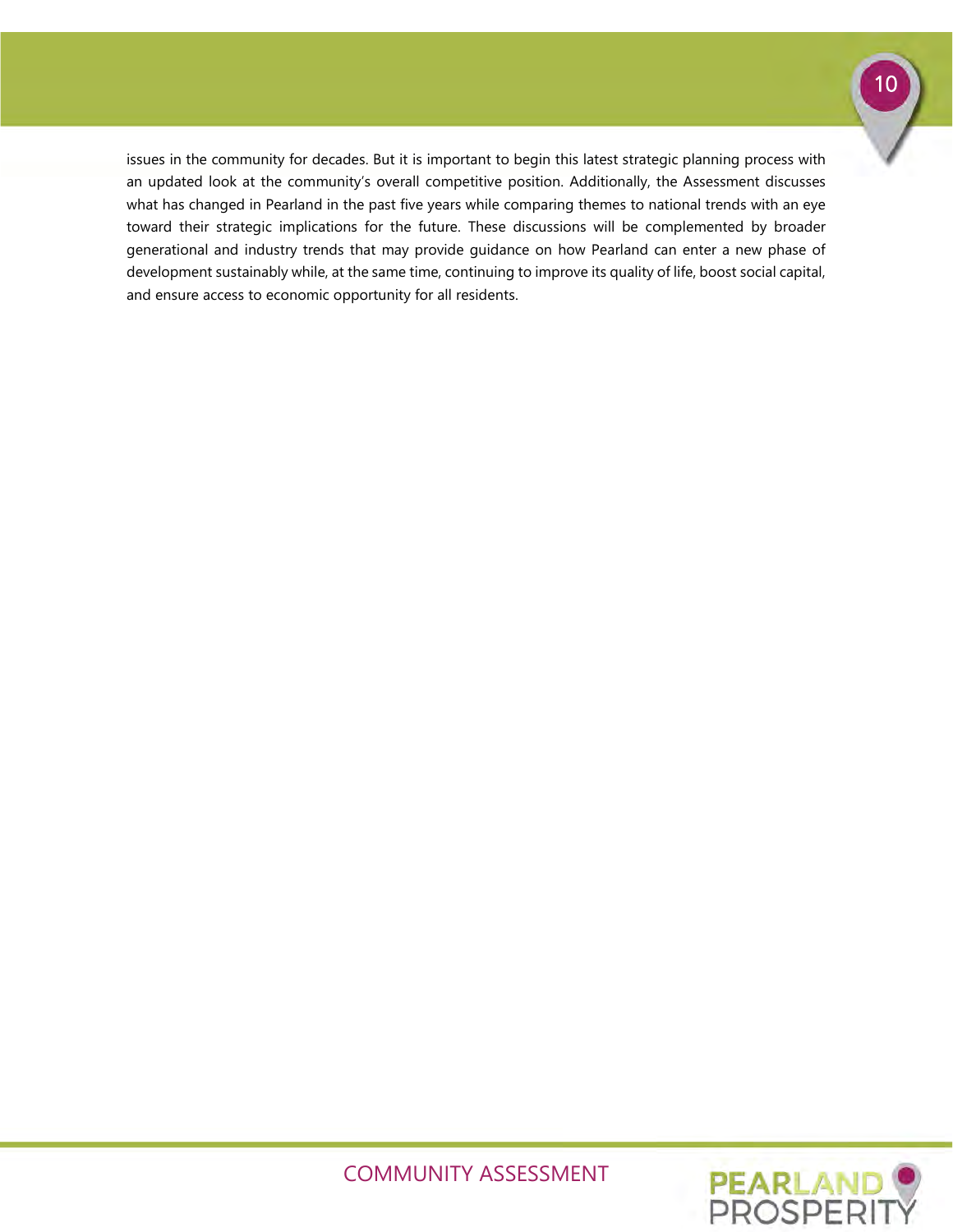# 11

## <span id="page-12-0"></span>2. A CONTINUED DESTINATION OF CHOICE IN GREATER HOUSTON

In the "Competitive Assessment" conducted as part of the Pearland 20/20 process in 2012, Pearland was described as a "suburb-of-choice" in metropolitan Houston which benefitted from "Texas-centric" migration into Brazoria County. These observations largely remain relevant today, though with a few key differences or updates. As previously referenced in this Assessment, Pearland has experienced a sustained period of rapid population growth and new development. This is by now a familiar story to the community's residents. Not surprisingly, growth and how it has shaped and transformed the community was one of the most common themes discussed by stakeholders during the public input process. But it is nevertheless useful to put the scale of Pearland's growth into context. Between 2000 and 2010, Pearland's population increased from fewer than 40,000 people to more than 91,000, a remarkable 142 percent growth rate. Growth since that time has continued to be strong. As shown in Figure 1, among all cities in Texas with a population of at least 100,000 as of 2018, Pearland had the third-highest population growth rate between 2010 and 2018. Only Frisco and McKinney grew faster.



**Figure 1: Population Index for Texas Cities with 100,000 Population or Greater, 2010-2018**  Source: United States Census Bureau, Population Estimates (Released May 23, 2019)

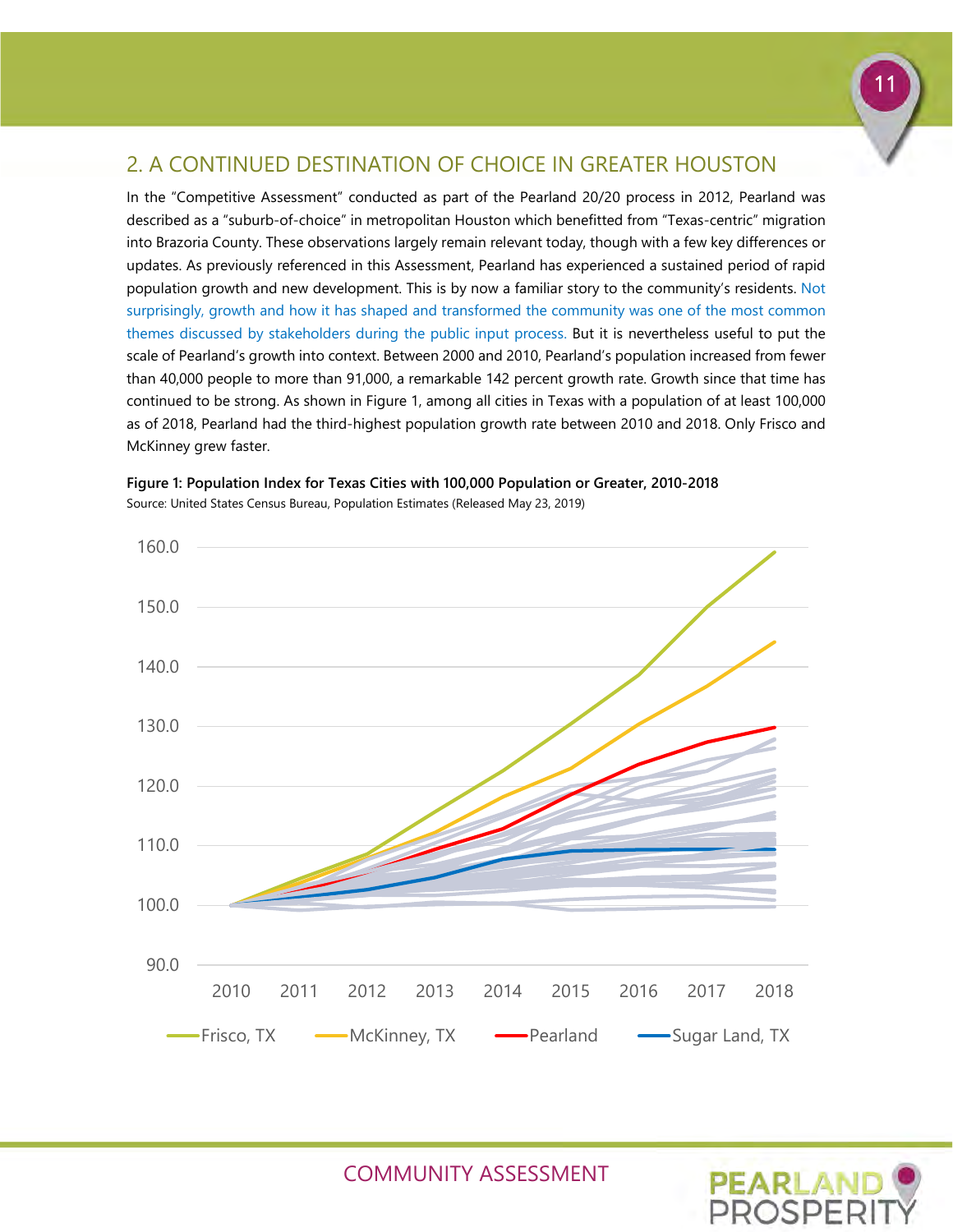Note: The gray lines in the above graphic show population growth for all other Texas cities with at least 100,000 residents between 2010 and 2018, with population for 2010 indexed to 100.

During the public input process conducted for the Pearland 20/20 process in 2012, many stakeholders suggested that the community's growth trajectory was not sustainable. While this will likely prove to be the case in the future, the community still grew rapidly during the most recent five-year period for which data is available. As shown in Figure 2, between 2013 and 2018, Pearland's population grew by more than 19,000 residents, good for a growth rate of 18.6 percent. In comparison, Texas' population increased by just 8.4 percent during this time period. Only McKinney (28.4 percent) grew faster in both proportional (28.4 percent) and absolute (42,438 new residents) terms among comparison communities.

#### **Figure 2: Total Population, 2000-2018**

-

Source: United States Census Bureau, Population Estimates (Released May 23, 2019)

|                      |             |             |             |             | 5 Yr. Change |       |
|----------------------|-------------|-------------|-------------|-------------|--------------|-------|
|                      | 2000        | 2010        | 2013        | 2018        | #            | %     |
| Pearland             | 46,727      | 94,083      | 102,955     | 122,149     | 19,194       | 18.6% |
| Cary, NC             | 97,012      | 137,021     | 151,257     | 168,160     | 16,903       | .2%   |
| McKinney, TX         | 56,219      | 132,943     | 149,207     | 191,645     | 42,438       | 28.4% |
| Sugar Land, TX       | 65,434      | 108,417     | 113,501     | 118,600     | 5,099        | 4.5%  |
| Texas                | 20,944,499  | 25,242,679  | 26,489,464  | 28,701,845  | 2,212,381    | 8.4%  |
| <b>United States</b> | 282,162,411 | 309,326,085 | 316,057,727 | 327,167,434 | 11,109,707   | 3.5%  |

At the time of the Pearland 20/20 process, there was uncertainty about whether the kind of robust suburban growth seen in the preceding figure would continue. A *Wall Street Journal* article from June 2012 noted that growth in central cities outpaced suburban growth on a year-over-year basis, something that had not happened since the 19[2](#page-13-0)0s.<sup>2</sup> But subsequent years have revealed that the rise in central city growth did not continue, particularly in the Texas Triangle. **According to a recent analysis of U.S. Census Bureau data by Brookings' demographer William H. Frey, suburban growth remains an important component of each metropolitan area in the Triangle – particularly in Greater Houston.** As shown in Figure 3, the gap in yearover-year growth between central cities and suburbs was relatively narrow in the 2011 to 2012 timeframe. But between 2017 and 2018, suburban growth far outpaced central city growth.

<span id="page-13-0"></span><sup>&</sup>lt;sup>2</sup> Conor Dougherty and Robbie Whelan. "Cities Outpace Suburbs in Growth." Wall Street Journal. Updated June 28, 2012.

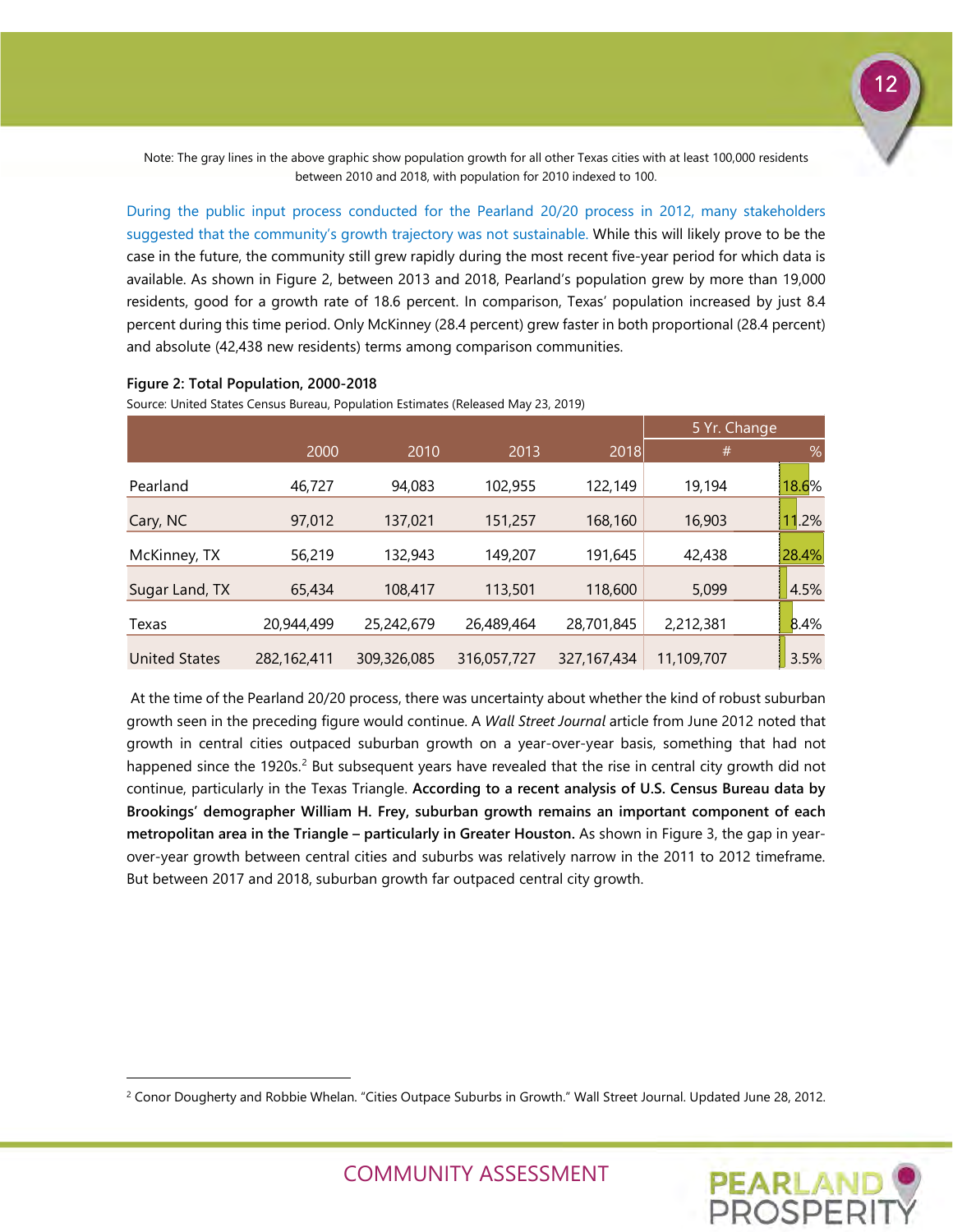



**That said, a key factor in Pearland's population growth has been the overall attractiveness of the Greater Houston region and migration from Harris County to the suburbs. As the fifth largest metropolitan area in the United States, the Greater Houston region has proven to be one of the nation's most dynamic talent magnets as shown by recent migration data provided by the Internal Revenue Service.** The IRS' Statistics of Income program offers detailed insight into the origins and destinations of domestic migrants. This data is compiled from anonymized tax return data. If a given return moves from one county to another between tax years, the program categorizes that return – and all its associated exemptions – as having migrated between counties. Examining the number of exemptions that move from county to county in a given year can provide a rough estimate of the net flow of actual people from place to place. It is important to emphasize that the IRS data captures only those households that file tax returns in consecutive years.<sup>[3](#page-14-0)</sup>

IRS data reveals that Greater Houston (officially the Houston-The Woodlands-Sugar Land, TX Metropolitan Statistical Area) saw strong net in-migration from many of the other top regions in the United States. Between 2011 and 2016, Greater Houston received a net inflow of more than 6,700 individuals each year from the nation's three largest regions – New York, Los Angeles, and Chicago. That is, 6,700 more individuals moved

-



<span id="page-14-0"></span> $3$  This data program has some limitations. While it provides information on the number of exemptions claimed on every return, this metric does not have an exact one-to-one relationship with actual people in a household. Second, the program tracks only those tax filers who submit a return in two consecutive years. As such, the program is known to undercount the elderly, college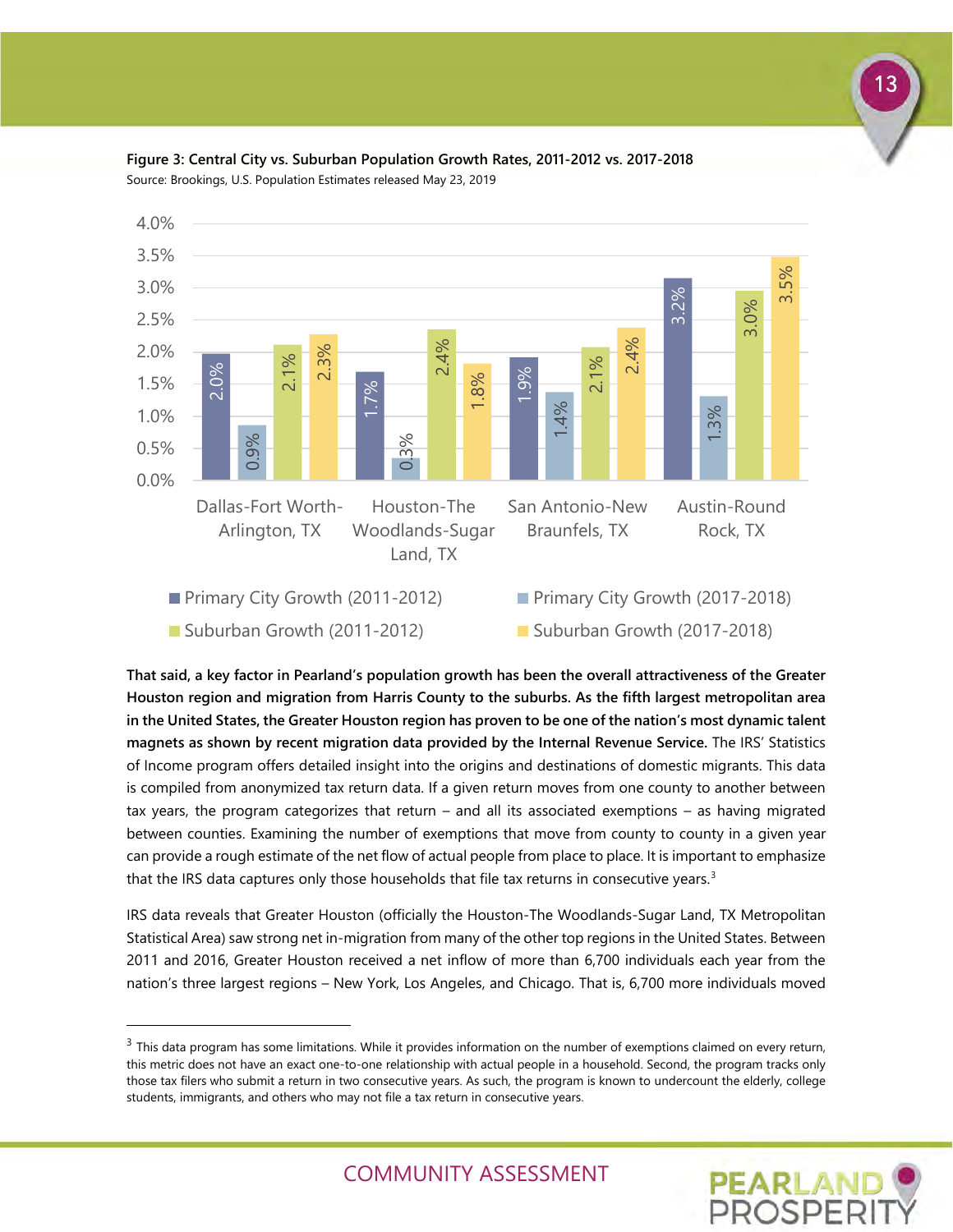to Greater Houston from these regions than moved in the other direction. Greater Houston also received net in-migration (albeit in smaller numbers) from other "talent magnet" regions such as Atlanta, Dallas, and Washington, D.C. During this time period, the only region to which Greater Houston lost a significant number of net migrants was Austin, which attracted a net annual flow of roughly 1,100 residents per year.

Unfortunately, the IRS does not provide data below the county level, meaning we cannot isolate migration trends to the City of Pearland. Additionally, the City of Pearland lies within multiple counties (including a small portion of mostly commercial land in Harris County itself). However, a large majority of Pearland's residents live in Brazoria County and between 2011 and 2016, Pearland accounted for the majority of Brazoria County's growth (57.8 percent). Accordingly, IRS data for Brazoria County can shed some light on the communities from which Pearland is attracting new residents. **The data shows that Brazoria County receives a majority of its in-migration from the Houston region, Harris County in particular. As shown in Figure 4, there was a net flow of more than 9,200 residents from Harris County to Brazoria County between 2011 and 2016.** The next-largest source of in-migrants to Brazoria County during this time period was Jefferson County, TX (Beaumont and Port Arthur) with 342. Based on this data it is appropriate to amend the conclusion from the Pearland 20/20 Assessment that Pearland is benefiting from "Texas-centric" migration. In recent years, it is more accurate to say that the community's growth has been driven in large part by "Houstoncentric" migration, as Brazoria County is drawing only a small number of new migrants from all other counties.

|  |  | Figure 4: Top Sources and Destinations (Brazoria County), 2011-2016 |
|--|--|---------------------------------------------------------------------|

| <b>Top Sources</b>          |                              |                                 | <b>Top Destinations</b>    |                              |                                 |  |  |
|-----------------------------|------------------------------|---------------------------------|----------------------------|------------------------------|---------------------------------|--|--|
| <b>Origin County</b>        | <b>Net</b><br><b>Returns</b> | <b>Net</b><br><b>Exemptions</b> | <b>Origin County</b>       | <b>Net</b><br><b>Returns</b> | <b>Net</b><br><b>Exemptions</b> |  |  |
| Harris County, TX           | 3,617                        |                                 | 9,272 Galveston County, TX | (393)                        | (1, 193)                        |  |  |
| Jefferson County, TX        | 166                          |                                 | 342 Fort Bend County, TX   | (159)                        | (521)                           |  |  |
| Hidalgo County, TX          | 105                          |                                 | 300 Montgomery County, TX  | (137)                        | (507)                           |  |  |
| Los Angeles County, CA      | 86                           |                                 | 221 Comal County, TX       | (89)                         | (177)                           |  |  |
| Matagorda County, TX        | 81                           |                                 | 192 Hays County, TX        | (70)                         | (133)                           |  |  |
| Hillsborough County, FL     | 95                           |                                 | 191 Victoria County, TX    | (42)                         | (107)                           |  |  |
| Cameron County, TX          | 66                           |                                 | 186 Williamson County, TX  | (51)                         | (103)                           |  |  |
| East Baton Rouge Parish, LA | 94                           |                                 | 172 Polk County, TX        | (46)                         | (93)                            |  |  |
| Cook County, IL             | 74                           |                                 | 169 Travis County, TX      | (71)                         | (75)                            |  |  |
| Miami-Dade County, FL       | 79                           |                                 | 154 Collin County, TX      | (13)                         | (59)                            |  |  |

Source: Internal Revenue Service, Retrieved January 2019

Because the Greater Houston region is one of the nation's most dynamic job markets with strong potential to attract new talent and investments, Pearland is well positioned for future success. **Its primary competition will come from other communities in Greater Houston; differentiating from these places will be among the most important considerations for Pearland in the years to come. Fortunately, Pearland's growth** 

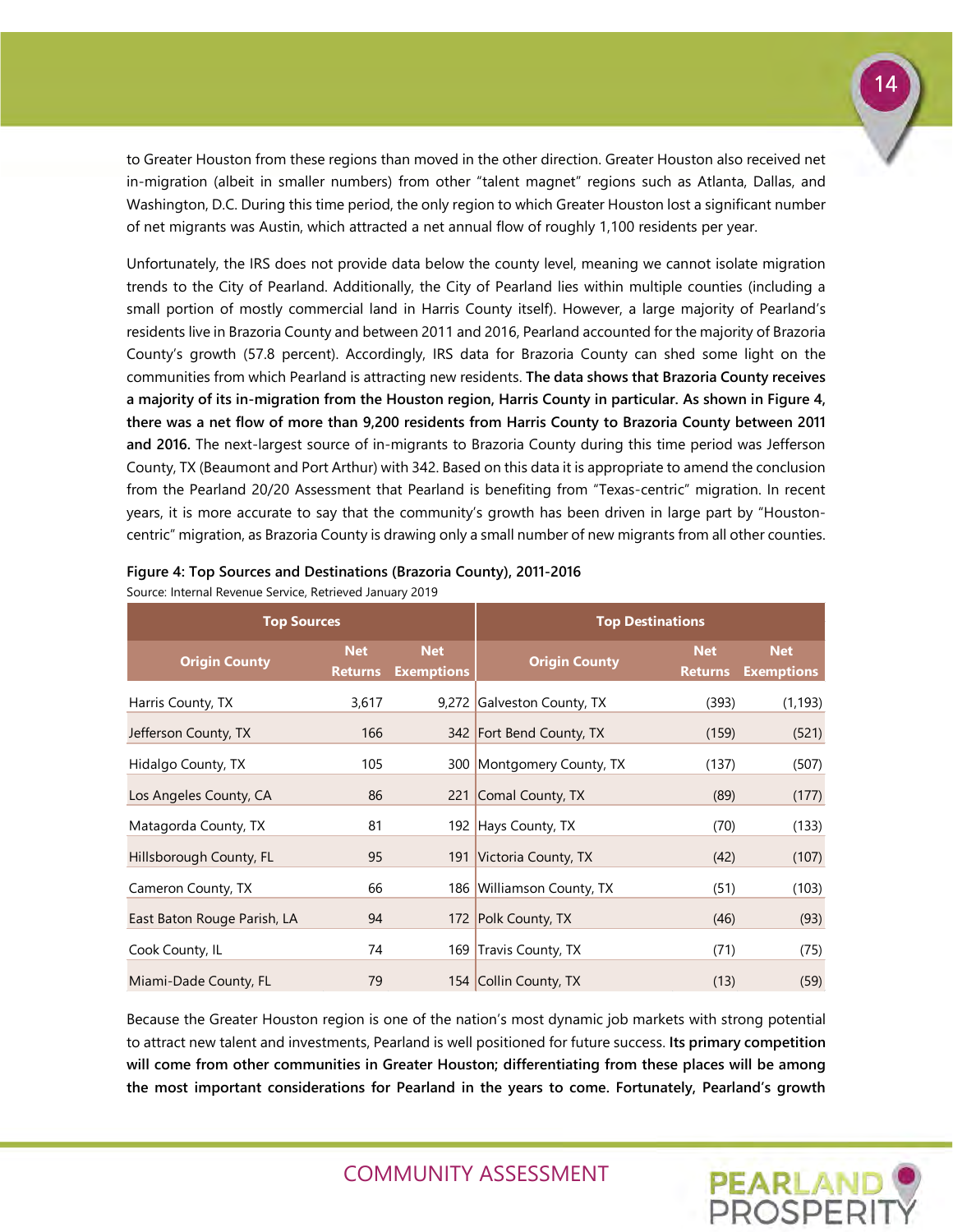

**dynamics in recent years demonstrate that it has continued to be a suburb of choice within Greater Houston. The reasons why Pearland remains such an attractive destination should be familiar to stakeholders. Among the most common answers given during the public input process were excellent schools, relatively affordable housing, close proximity to employment hubs (especially the Texas Medical Center), and the community's diversity. Taken together, these factors constitute an incredibly solid foundation for an attractive community for new residents.**

Respondents to the online survey, for instance, gave schools in the Pearland area high marks. Survey respondents were asked whether they or their children had attended a PK-12 school within the past five years; respondents who answered yes to this question were then asked with which Independent School District (ISD) they were most familiar. Among respondents who said they were familiar with Alvin ISD or Pearland ISD (the two districts that serve the majority of Pearland households), 86.5 percent agreed or strongly agreed with the statement "children in this district receive a high-quality education." (It is important to note that stakeholders also said that some groups – especially young professionals without children – may find Pearland to be a relatively less attractive destination. The factors that influence this dynamic are discussed in the seventh chapter of this Assessment.)

While caution must be exercised in drawing broad conclusions from a single data point, Pearland's yearover-year population growth rate was just 1.9 percent between 2017 and 2018, down from an annual average of 3.5 percent between 2010 and 2017. Whether this is a temporary "blip" or the start of a larger trend is unclear at this time. **But during the public input process, many stakeholders in Pearland said they expected the community's growth trajectory will slow in the coming years. The primary reason is spatial – while not quite at "buildout," input participants with knowledge of the community's land use and real estate markets said that the type of growth that propelled the community's expansion in recent years will not be replicable in the decades to come.** Stakeholders noted that "greenfield" sites suitable for residential development within the city limits of Pearland are dwindling, and those sites that remain tend to be smaller and/or have conditions that make development more difficult. Developing the community with more dense uses (e.g. mid-rise multifamily buildings on smaller footprints) was a topic on which there was significant disagreement during public input, with some participants strongly in favor and others strongly opposed. Stakeholders also said that recent changes to annexation laws in Texas will make it more difficult for the City of Pearland to grow its footprint in the foreseeable future.

**Some input participants said they would welcome growth slowing significantly in Pearland (some stakeholders offered a similar sentiment during the Pearland 20/20 process). Other stakeholders expressed apprehension as to how the community would be perceived if growth significantly slowed; as one stakeholder put it, "in two decades, some other place will be the shiny new suburb." As Pearland matures, many input participants noted that Pearland must continue to find ways to be attractive to talented individuals with choices about where to live.** Later chapters of this assessment will discuss factors such as job growth and diversification and quality of place that will influence this relative attractiveness. The next chapter, however, focuses additional attention on Pearland's demographic makeup following the community's recent boom.

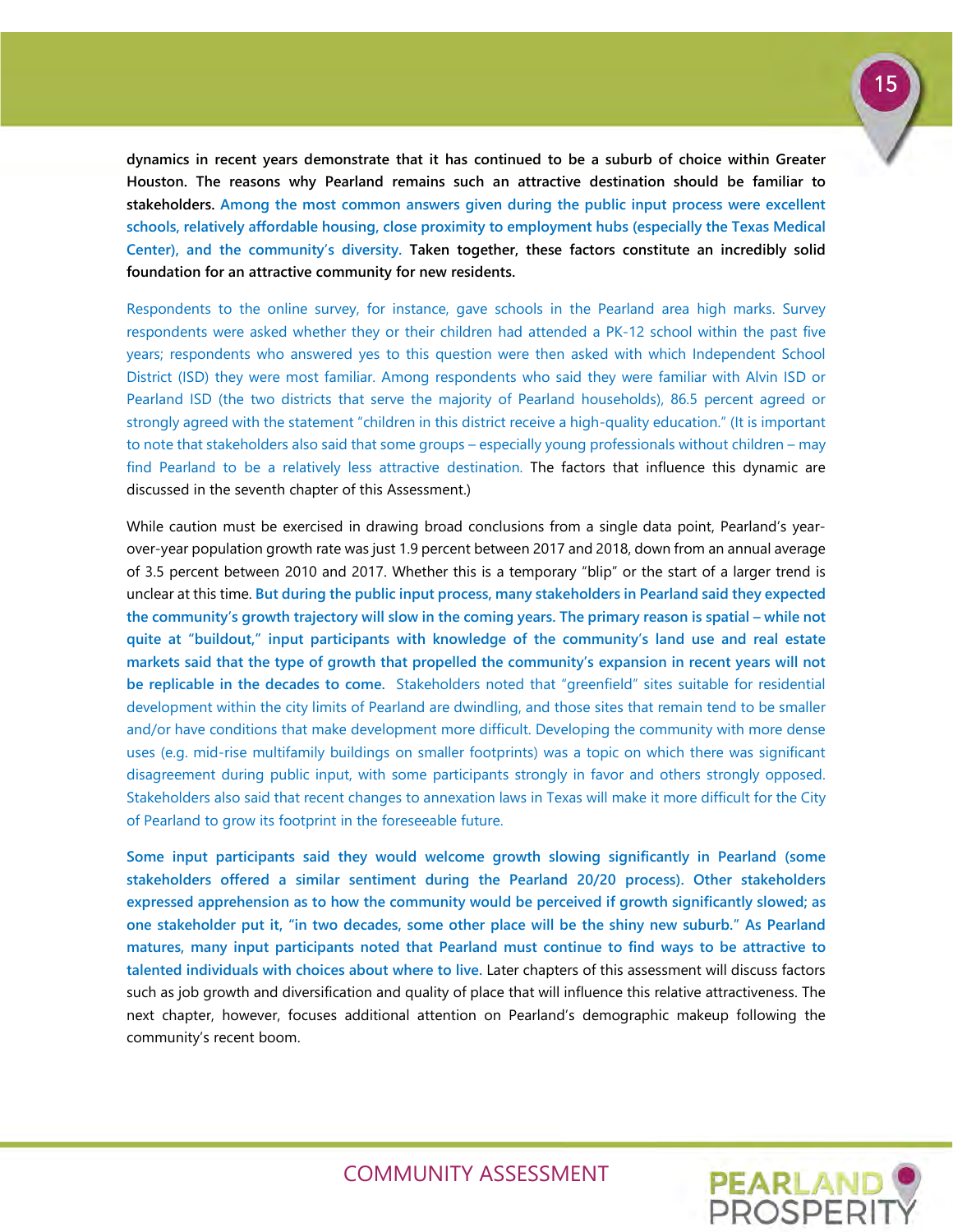## <span id="page-17-0"></span>3. PEARLAND'S PEOPLE: EDUCATED, YOUNG, AND DIVERSE

The previous chapter focused on Pearland's growth largely from a numeric perspective. It is also important to examine how the community's growth has impacted other demographic factors, including educational attainment levels, age dynamics, and diversity.

**Data suggests that Pearland is a beacon in the Greater Houston region for highly educated individuals.**  According to data covering the five-year period ending in 2017, individuals who moved into Pearland tended to have higher levels of educational attainment than both Pearland's existing resident population and the national averages for all "migrants." Of the new residents who moved to Pearland from somewhere else in the United States between 2013 and 2017, the U.S. Census Bureau estimates that 60.1 percent held a bachelor's degree or higher. The national average for domestic migrants was 36.9 percent during this time period. Moreover, domestic migrants to Pearland during this time period were also significantly more educated than those individuals who arrived between 2008 and 2012. During this span, just 45.6 percent of domestic migrants into Pearland held a bachelor's degree, far behind the rates seen in Cary, NC (62.3 percent) and Sugar Land (51.2). Figure 5, however, shows that this gap has closed significantly. Between 2013 and 2017, domestic in-migrants into Pearland held bachelor's degrees at a rate that trails Cary and Sugar Land by just 5.9 and 2.1 percentage points, respectively.



**Figure 5: Educational Attainment of Domestic Migrants (Aged 25 or Older), 2012-2017**

Source: United States Census Bureau, American Community Survey 5 Yr., Released Data Dec 17, 2013; Dec. 6, 2018



COMMUNITY ASSESSMENT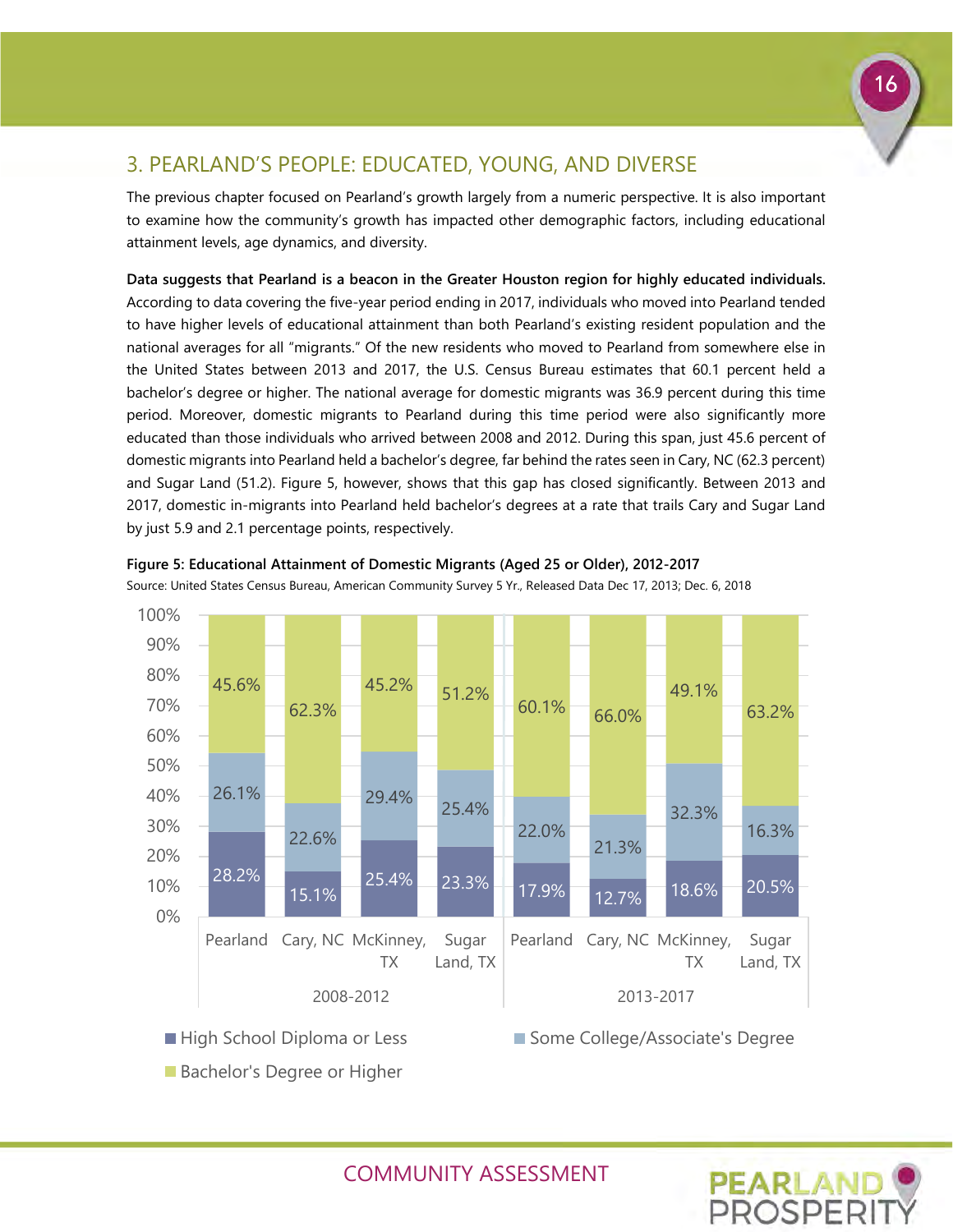**This influx of highly educated individuals has helped make Pearland a more educated place in 2017 than it was five years prior.** According to data collected between 2013 and 2017, approximately 47.3 percent of Pearland residents aged 25 or older possessed a bachelor's degree education or higher – a 2.0 percentage point rise over the five-year period ending in 2012. Four-year or advanced degrees are not the only attainment category to increase in the city. Pearland's share of residents whose highest level of attainment was an associate's degree (9.1 percent) increased by 1.4 percentage points over the same period – the highest growth rate among its peers. Only McKinney (9.6 percent) possesses a higher share of residents with associate's degrees or higher. Two year-degrees, certificates, and other forms of postsecondary training are an increasingly important component of a community's talent base.

**Overall, while Pearland is a highly educated place relative to both the state and national averages, educational attainment rates in some other "destination suburbs" are higher, even after accounting for associate's degrees.** Both Cary, NC (72.5 percent) and Sugar Land (65.0 percent) have higher associate's degree attainment rates. In terms of growth, however, Pearland's 3.4 percentage point gain in the proportion of its population with an associate's degree or higher between the five-year periods ending in 2012 and 2017 outpaced all comparison geographies with the exception of Sugar Land (5.9 percent).

Pearland's high educational attainment rates are a major strength. In an increasingly knowledge-based economy, businesses across a variety of economic sectors are increasingly weighting access to skilled talent as the most important factor influencing their site location decisions. The ability to locate in close proximity to a highly educated local population offers a significant competitive advantage relative to many other areas within a large, dynamic regional economy.



#### **Figure 6: Median Household Income**

Source: United States Census Bureau, American Community Survey 1 Yr., Released Dec. 6, 2018

Educational attainment is also strongly associated with an individual's earning potential. As Pearland's adult



17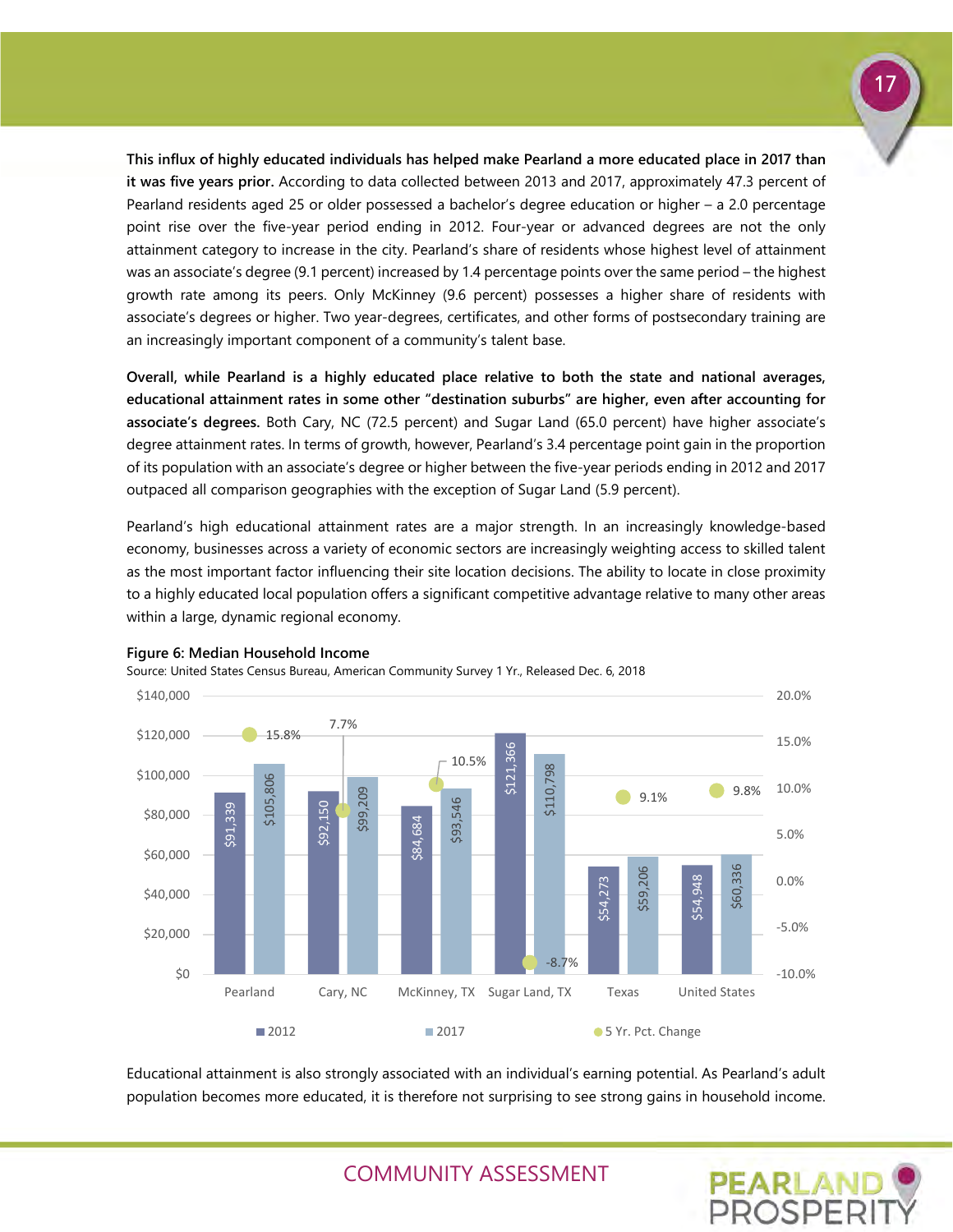**But the growth in Pearland's median household income figure has been particularly remarkable.** As shown in Figure 6, between 2012 and 2017, the median household income in Pearland increased by 15.8 percent compared to state and national gains of 9.1 and 9.8 percent, respectively. Among comparison communities, only McKinney posted a double digit gain.

|                      | $0 - 19$ | $20 - 24$ | $25 - 44$ | $45 - 64$ | $65+$ |
|----------------------|----------|-----------|-----------|-----------|-------|
| Pearland             | $-2.5%$  | $-0.1%$   | $-1.1%$   | .2%       | 2,5%  |
| Cary, NC             | $-1.8%$  | $-1.0\%$  | $-1.9%$   | 1.8%      | 3.0%  |
| McKinney, TX         | $-2.0%$  | $-0.1%$   | $-2.4%$   | 2.3%      | 2.3%  |
| Sugar Land, TX       | $-2.4%$  | $-0.3%$   | 0.8%      | $-2.5%$   | 4.3%  |
| Texas                | $-1.1%$  | $-0.1%$   | $-0.1%$   | $-0.1%$   | 1.3%  |
| <b>United States</b> | $-1.2%$  | $0.0\%$   | $-0.3%$   | $-0.2%$   | 1.7%  |

#### **Figure 7: Percentage Point Change by Age Group**

Source: United States Census Bureau, American Community Survey 5 Yr., Released Dec. 6, 2018

Another factor that firms are increasingly considering when making location decisions is age dynamics. Companies making long-term investments want to be assured that current workforce strengths are sustainable many years into the future. Accordingly, a community with a relatively younger talent base could enjoy a competitive advantage. During the public input process, some stakeholders said that as Pearland has "matured" as a more established suburb, its age dynamics have also begun to skew older. **But while data does indeed show that Pearland's demographics have skewed slightly older in recent years, the community remains a relatively young place.** As shown in Figure 7, between 2012 and 2017, the 45-to-64 and 65-and-over age brackets grew proportionally in Pearland while all other age bands declined as a share of total population. It is important to note that in numeric terms, the city added population in each of the aforementioned age categories. For instance, there were more residents aged 19 or under in Pearland in 2017 than there were in 2012. But this age bracket made up a comparatively smaller of the community's 2017 population than it did in 2012.

Compared to peer communities, however, Pearland's gains among those aged 45 to 64 and 65 and over are less pronounced than in other communities as shown in the preceding figure. **Additionally, despite the relative growth of older age groups, the city of Pearland remains relatively young compared to its peers.** Just 10.3 percent of Pearland residents are aged 65 and over compared to the national average of 14.9 percent. Among comparison geographies, only McKinney (9.4 percent) had a smaller percentage of 65 and over residents. Additionally, Pearland's 45 to 64 age group – those residents who will reach retirement age within the next two decades – also represents a smaller share of the city's total population relative to the national average as shown in Figure 8.

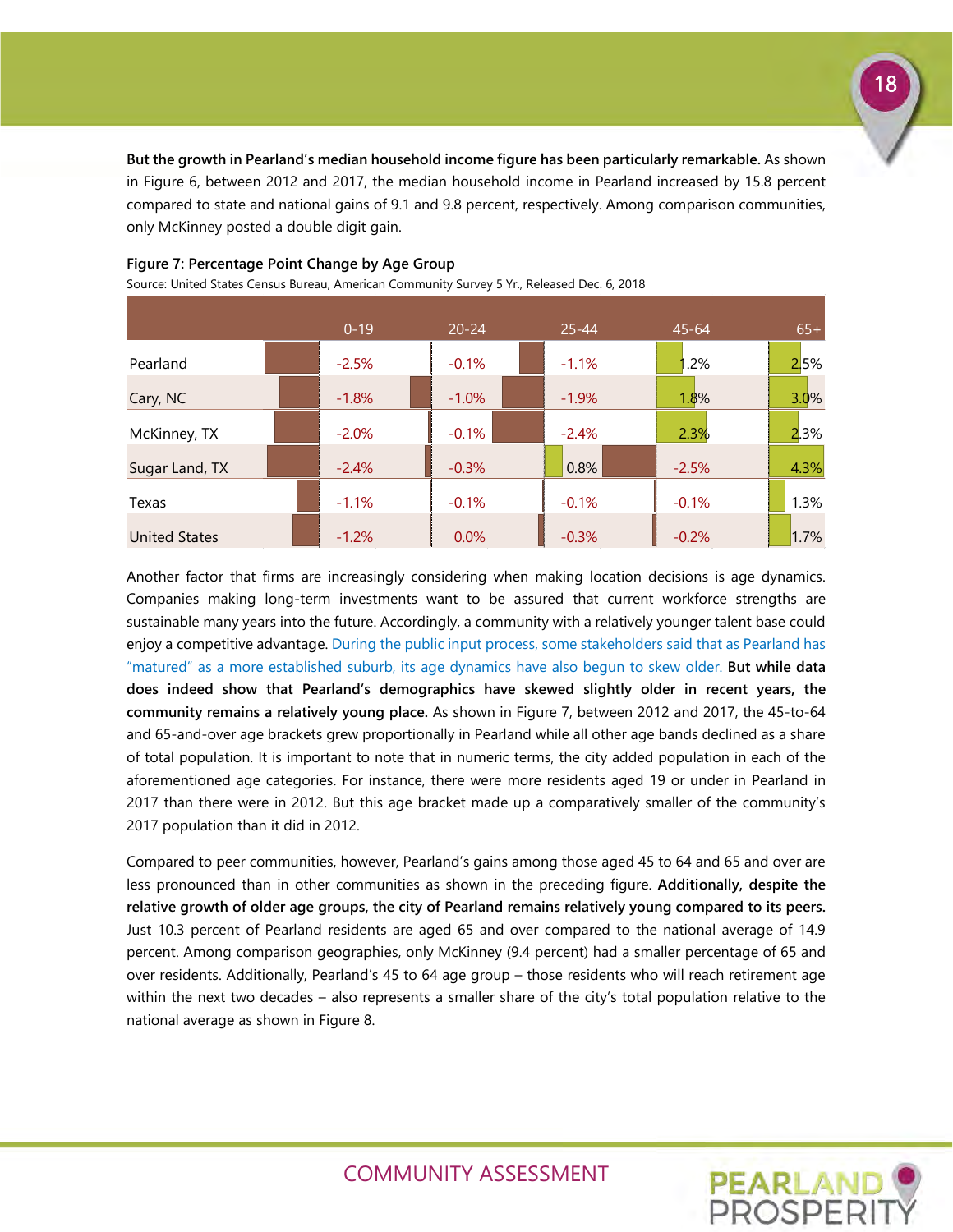

#### **Figure 8: Age Composition, 2017**

Source: United States Census Bureau, American Community Survey 5 Yr., Released Dec. 6, 2018



Another key finding from the Pearland 20/20 Assessment was the fact that Pearland had become a "majorityminority" community. Between 2000 and 2010, the share of the community's population made up of non-Hispanic white persons decreased by 24.6 percentage points, and as of the 2010 Census, the community's non-Hispanic white population stood at 48.9 percent. In recent years, Pearland has become even more racially and ethnically diverse. As shown in Figure 9, between the five-year periods ending in 2012 and 2017, the proportion of white non-Hispanic residents in Pearland decreased by 4.7 percentage points. Meanwhile, Pearland's Asian, black, and Hispanic populations all increased as a proportion of the community total – none of the other three suburban comparisons saw all three of these groups grow in relative terms. Pearland's demographic shift during this time period was similar to state and national trends but even more pronounced. Its white non-Hispanic population decreased more sharply and its Asian, black, and Hispanic populations grew relatively faster than those of both Texas and the United States.

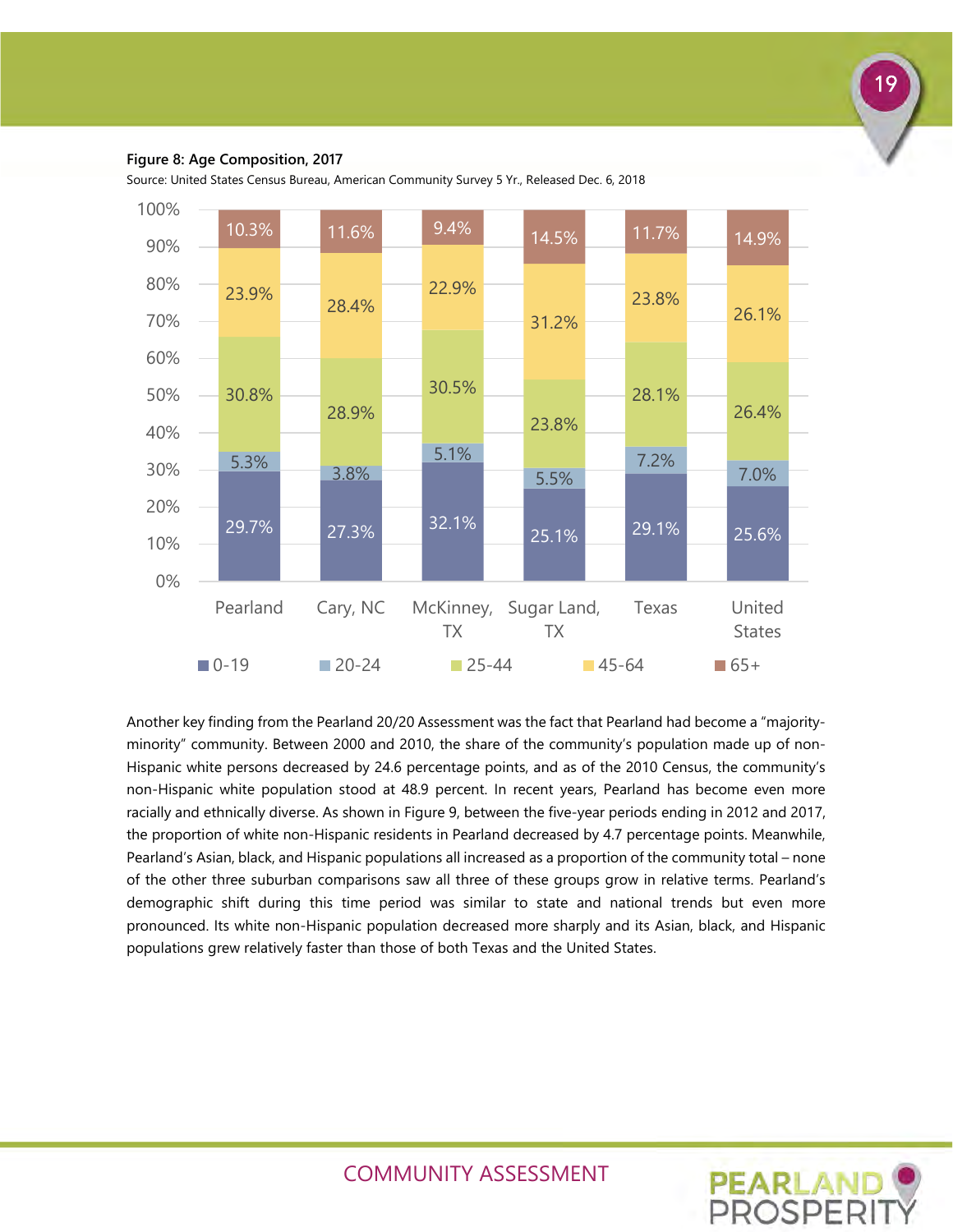|                      | Non-Hispanic,<br>Non-Hispanic, |  |              | Non-Hispanic, |       |      |                 |  |       |
|----------------------|--------------------------------|--|--------------|---------------|-------|------|-----------------|--|-------|
|                      | White                          |  | <b>Black</b> |               | Asian |      | <b>Hispanic</b> |  | Other |
| Pearland             | $-4.7\%$                       |  | 2.5%         |               | 0.8%  |      | 1.4%            |  | 0.0%  |
| Cary, NC             | $-5.3%$                        |  | 1.0%         |               | 4.2%  |      | $-0.5%$         |  | 0.6%  |
| McKinney, TX         | $-2.4%$                        |  | 1.0%         |               |       | 1.1% | $-0.3%$         |  | 0.6%  |
| Sugar Land, TX       | $-1.8%$                        |  | $-1.1%$      |               |       | 3.4% | $-0.5%$         |  | 0.0%  |
| Texas                | $-2.4%$                        |  | 0.2%         |               | 0.6%  |      | 1.3%            |  | 0.3%  |
| <b>United States</b> | $-2.2%$                        |  | 0.1%         |               | 0.5%  |      | 1.3%            |  | 0.4%  |

#### **Figure 9: Percentage Point Change in Racial and Ethnic Composition, 2012-2017** Source: United States Census Bureau, American Community Survey 5 Yr., Released Dec. 6, 2018

As shown in Figure 10, Pearland remains a highly diverse community even relative to other majority-minority geographies. For instance, while white non-Hispanic residents make up a slightly smaller percentage of the population in Sugar Land and Texas, both of these geographies also have a second racial or ethnic group that makes up nearly 40 percent of the population. In Sugar Land, Asians account for 39.0 percent of the population, while 38.9 percent of Texas residents are Hispanic. **In contrast, Pearland's minority groups are relatively more balanced, with Hispanic (21.7 percent), black (17.5), and Asian (13.4) residents all accounting for at least 10 percent of the population. This level of racial and ethnic diversity is rare among larger cities in the United States. Of more than 300 cities nationally with at least 100,000 people as of 2017, Pearland is one of just 17 where Asian, black, Hispanic, and white non-Hispanic residents make up at least 10 percent of the total population.** 



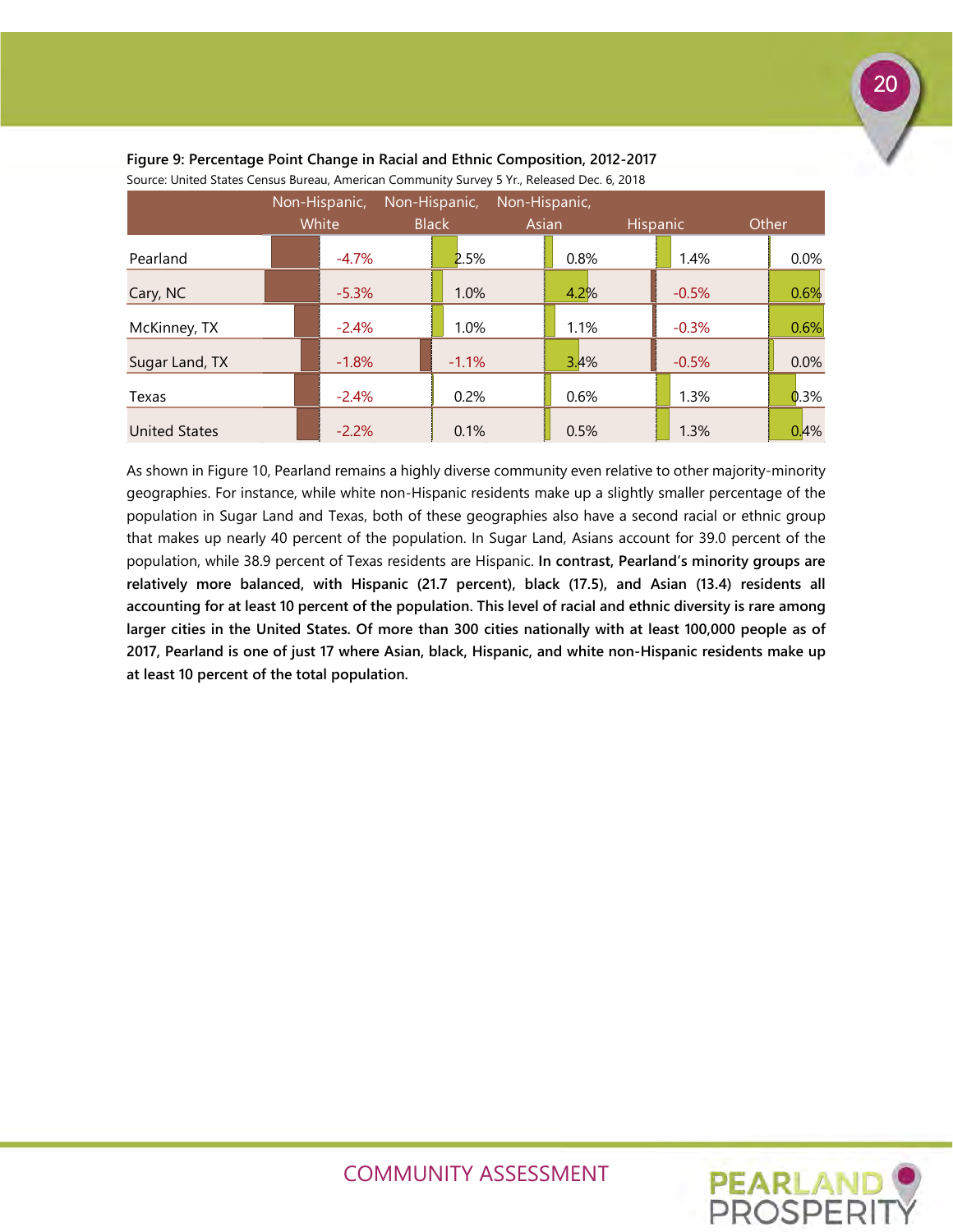#### **Figure 10: Racial and Ethnic Composition, 2017**

44.7%  $64.1\%$  61.4% 42.6% 42.9% 61.5% 21.7% 8.1% 18.4% 9.6% 38.9% 17.6% 17.5% 7.7% 11.4% 6.4% 11.7% 12.3% 13.4% 16.8% 6.1% 39.0% 4.5% 5.3% 0% 10% 20% 30% 40% 50% 60% 70% 80% 90% 100% Pearland Cary, NC McKinney, Sugar Land, TX TX Texas United **States** 

Source: United States Census Bureau, American Community Survey 5 Yr., Released Dec. 6, 2018

■White, Non-Hispanic ■Hispanic ■Black, Non-Hispanic ■Asian, Non-Hispanic ■Other

Businesses are increasingly seeking an educated, diverse set of viewpoints to drive competitiveness. Pearland's resident population in this regard is an immense asset that can effectively enhance the community's attractiveness to outside companies or those seeking to expand locally. Additionally, research suggests "openness" is a critical factor in a community's ability to attract and retain talent.<sup>[4](#page-22-0)</sup> An additional discussion of Pearland's openness and diversity will be included in the seventh chapter of this Assessment.

-



<span id="page-22-0"></span><sup>4</sup> "Knight Soul of the Community 2010." John S. and James L. Knight Foundation and Gallup. 2010.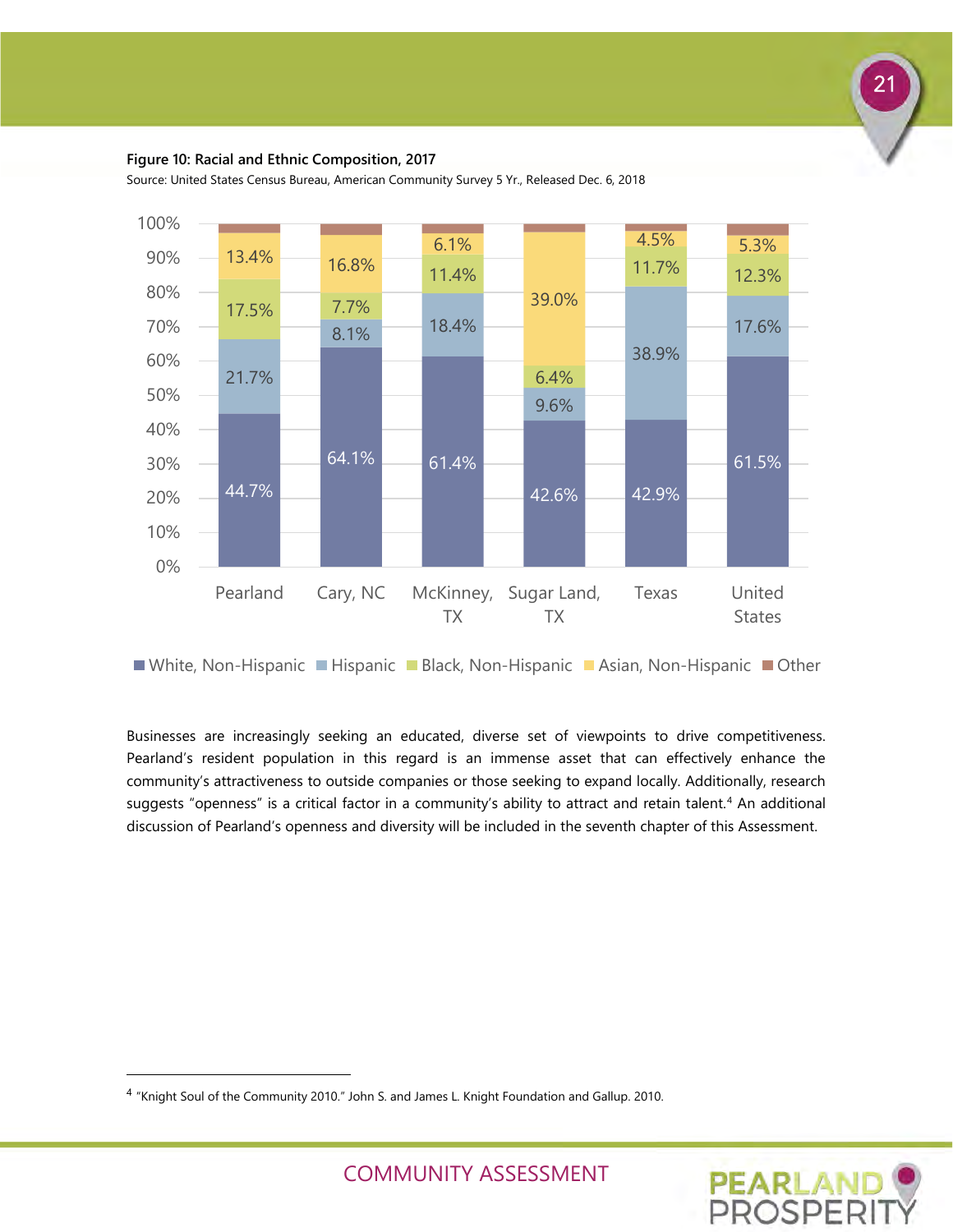# <span id="page-23-0"></span>4. IMPLICATIONS OF A LOCAL-SERVING ECONOMIC COMPOSITION

**While rapid population growth has brought transformational change to Pearland in recent decades, the community's economic structure still largely resembles that of a "bedroom community." That is, a relatively large portion of the jobs based in Pearland are in sectors that primarily serve local residents such as retail.** Meanwhile, sectors that "export" goods and services to other markets (both domestic and international) are relatively less concentrated in the local economy. Figure 11 shows Pearland's economic composition; the sectors are sorted in descending order by number of jobs as of 2018.

|                                          |        | Location           | <b>Jobs</b> |       | <b>Job Growth ('13-'18)</b> | Average       |                                     |
|------------------------------------------|--------|--------------------|-------------|-------|-----------------------------|---------------|-------------------------------------|
| Sector                                   |        | Quotient<br>(2018) | (2018)      | #     | %                           | <b>U.S. %</b> | <b>Annual</b><br><b>Wage (2018)</b> |
| <b>Retail Trade</b>                      |        | 1.7                | 7,375       | 1,238 | 20.2%                       | 4.7%          | \$27,469                            |
| Government                               |        | 1.0                | 6,605       | 311   | 4.9%                        | 1.9%          | \$44,754                            |
| <b>Accommodation &amp; Food Services</b> |        | 1.7                | 6,030       | 1,269 | 26.7%                       | 13.0%         | \$17,956                            |
| Health Care & Social Assistance          |        | 0.9                | 4,917       | 1,320 | 36.7%                       | 10.7%         | \$41,836                            |
| Construction                             |        | 1.3                | 3,042       | 517   | 20.5%                       | 18.0%         | \$72,329                            |
| <b>Other Services</b>                    |        | 1.4                | 2,769       | 438   | 18.8%                       | 6.5%          | \$25,117                            |
| Prof./Sci./ & Technical Svcs.            |        | 0.7                | 2,034       | 172   | 9.2%                        | 12.4%         | \$61,400                            |
| Manufacturing                            | $\cup$ | 0.6                | 1,946       | 638   | $-24.7%$                    | 5.0%          | \$68,098                            |
| Admin./Waste Mgmt./Remed. Svcs.          |        | 0.6                | 1,648       | 112   | $-6.3%$                     | 10.7%         | \$40,476                            |
| <b>Wholesale Trade</b>                   |        | 0.6                | 901         | 69    | $-7.1%$                     | 1.9%          | \$65,413                            |
| Finance & Insurance                      |        | 0.5                | 867         | 46    | 5.7%                        | 7.1%          | \$56,509                            |
| Arts, Entertainment, & Recreation        |        | 1.2                | 854         | 155   | 22.1%                       | 15.0%         | \$19,565                            |
| Transportation & Warehousing             |        | 0.5                | 820         | 116   | 16.4%                       | 20.8%         | \$56,632                            |
| <b>Educational Services</b>              |        | 0.7                | 739         | 152   | 25.9%                       | 8.9%          | \$18,447                            |
| Real Estate & Rental & Leasing           |        | 1.0                | 702         | 123   | 21.2%                       | 11.1%         | \$52,264                            |
| All Other Sectors                        |        | 0.3                | 787         | 310   | 65.0%                       | 3.4%          | \$79,860                            |
| <b>Total</b>                             |        |                    | 42,036      | 5,059 | 13.7%                       | 8.2%          | \$40,442                            |

#### **Figure 11: Employment by Sector in Pearland, 2013-2018** Source: Economic Modeling Specialists International, Datarun 2019.2

COMMUNITY ASSESSMENT

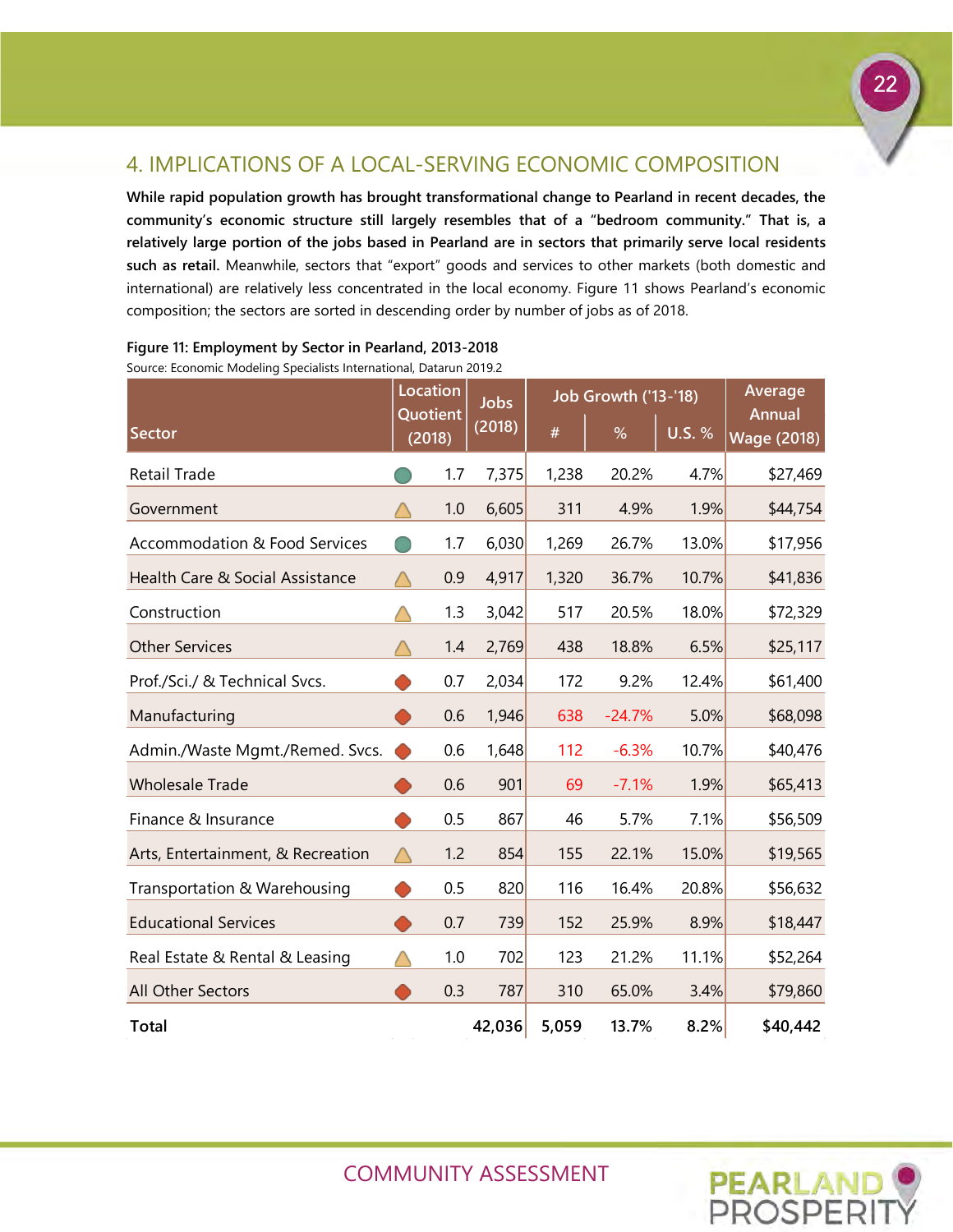23

Note: Data shown is for ZIP Codes 77584, 77581, and 77588. All Other Sectors includes Agriculture, Forestry, Fishing and Hunting; Mining, Quarrying, and Oil and Gas Extraction; Utilities, Management of Companies and Enterprises; Information; and Unclassified Industry.

As shown above, retail trade, government, and accommodation and food services were the three largest sectors by employment.<sup>[5](#page-24-0)</sup> Combined they accounted for slightly more than 20,000 jobs, almost half (47.8) percent) of Pearland's total employment. Nationwide, these sectors contained roughly 34 percent of jobs.

Retail trade and accommodation and food services were also the most concentrated sectors within the local economy as measured by a "location quotient. A location quotient or "LQ" is a statistic that measures how concentrated a given sector is in a local economy relative to the national economy. A location quotient of 1.0 indicates that a sector is exactly as concentrated in the local economy as it is nationally, whereas a value above 1.0 indicates that a sector is more concentrated locally compared to the average community nationwide.

Both retail trade and accommodation and food service have location quotients of 1.7, meaning these sectors are 170 percent more concentrated in Pearland than they are in the national economy. In some cases, highly concentrated local employment within a sector signals a local competitive advantage. But retail and food service are generally said to be sectors that "follow rooftops." That is, retailers and restaurants generally want to locate where people live. Given Pearland's long population boom that has continued into recent years, it is not surprising to see strong growth in these sectors. The reason that these sectors are so concentrated in the local economy is that Pearland has relatively low concentrations of jobs in other sectors, particularly "traded sectors" that export goods and services to other markets. This echoes a finding from the Pearland 20/20 Assessment, which noted that Pearland lacked a "significant base of high-value employers."

**This is not to say there has not been progress. Proactive efforts from PEDC, the City of Pearland, and their partners have had a significant positive impact on the community's large employer base in the past decade.** Between 2009 and 2018, major locations or expansions in Pearland have included Kelsey Seybold, Kemlon, Lonza, Dover Energy, Third Coast Terminals, and Mitsubishi Heavy Industries.<sup>[6](#page-24-1)</sup> These firms have added nearly 1,900 direct jobs to Pearland in addition to numerous indirect economic and fiscal benefits. Business leaders contacted during the public input process said strategic efforts such as infrastructure improvements in the Lower Kirby district, road connectivity and capacity upgrades, and aesthetic enhancements along commercial corridors have helped attract and retain businesses in recent years. **Another bright spot has been the growth of health care service delivery in Pearland.** The community now has two hospitals (Memorial Hermann and HCA Houston Healthcare Pearland) where previously it had none. Between 2013 and 2018, the health care and social assistance sector added more than 1,300 jobs in Pearland. The sector's growth rate of 36.7 percent was more than three times the national rate.

**But on the whole, employment growth in Pearland has not kept pace with peer communities.** Between 2013 and 2018, total employment within the city increased by 13.7 percent. This exceeded both state and national averages but lagged McKinney (25.9 percent), and Sugar Land (19.3), and Cary (17.9). Additionally, Pearland's job growth in traded sectors was lower relative to peers. Traded sectors of the economy, typically

-



<span id="page-24-0"></span> $5$  The government sector includes all levels of government (e.g. federal, state, and local) and includes public school employees.

<span id="page-24-1"></span><sup>6</sup> Pearland Economic Development Corporation.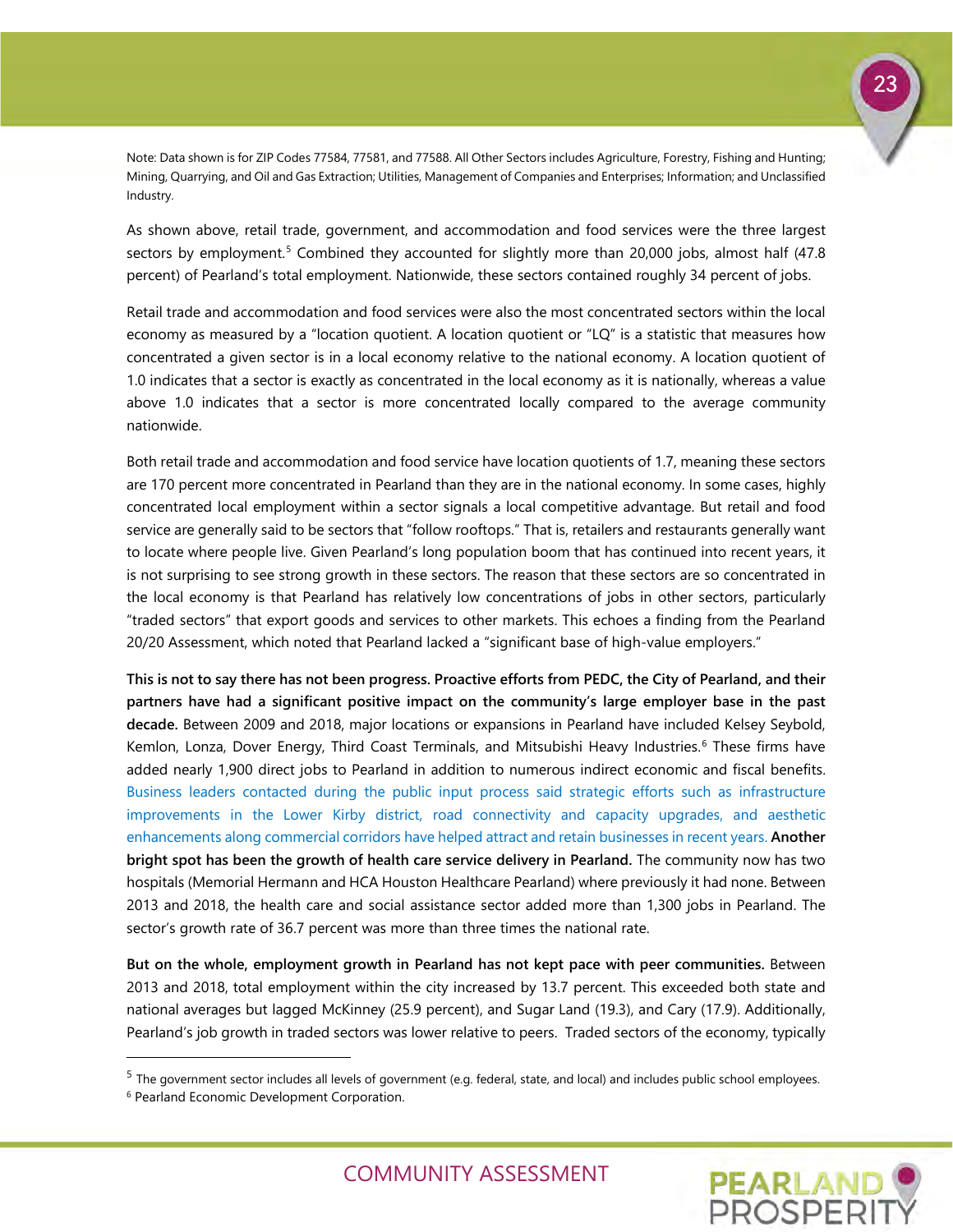referred to as a city's economic base, are those that export goods or services to consumers outside of the city's borders.<sup>[7](#page-25-0)</sup> In so doing, exports bring in new revenues from outside the jurisdiction which are then recirculated through business-to-business purchasing or consumer spending. This recirculation effect is often referred to as the "multiplier" effect whereby a single job in a traded sector supports multiple other jobs throughout the economy. **Traded sector employment in Pearland grew by 8.2 percent between 2013 and 2018. Employment in all other sectors grew by 15.9 percent. While Figure 12 shows that Pearland's traded sector growth outpaced state and national gains, it lagged behind the three comparison communities.** Meanwhile, McKinney (28.1 percent), Cary (22.2), and Sugar Land (18.3) all experienced double-digit traded sector job growth.



**Figure 12: Traded Sector Employment Index (2013 = 100), 2013-2018** Source: Economic Modeling Specialists International, Datarun 2019.2

-

In summary, Pearland's economy is typical of a "bedroom community" with employment in sectors that serve a local population that commutes elsewhere for work. This type of economic composition comes with multiple implications. For one, it means that Pearland residents have relatively fewer high-paid employment opportunities relative to other suburban submarkets, which in turn means that many local residents have long commutes to job centers located further away. This dynamic is discussed in a subsequent chapter.

Another key implication relates to the community's long-term fiscal health. As noted in the Pearland 20/20 Assessment, "Many fast-growing suburban communities have found that an over-reliance on residential

<span id="page-25-0"></span> $^7$  Nine economic sectors represent traded sector employment: Agriculture (NAICS 11); Mining and Oil and Gas Extraction (NAICS 21); Manufacturing (NAICS 31); Wholesale Trade (NAICS 42); Transportation and Warehousing (NAICS 48); Information (NAICS 51); Finance and Insurance (NAICS 52); Professional, Scientific, and Technical Services (NAICS 54); and Management of Companies and Enterprises (NAICS 55). For the purpose of the analysis, Health Care and Social Assistance (NAICS 62) employment is also classified as a traded sector.



COMMUNITY ASSESSMENT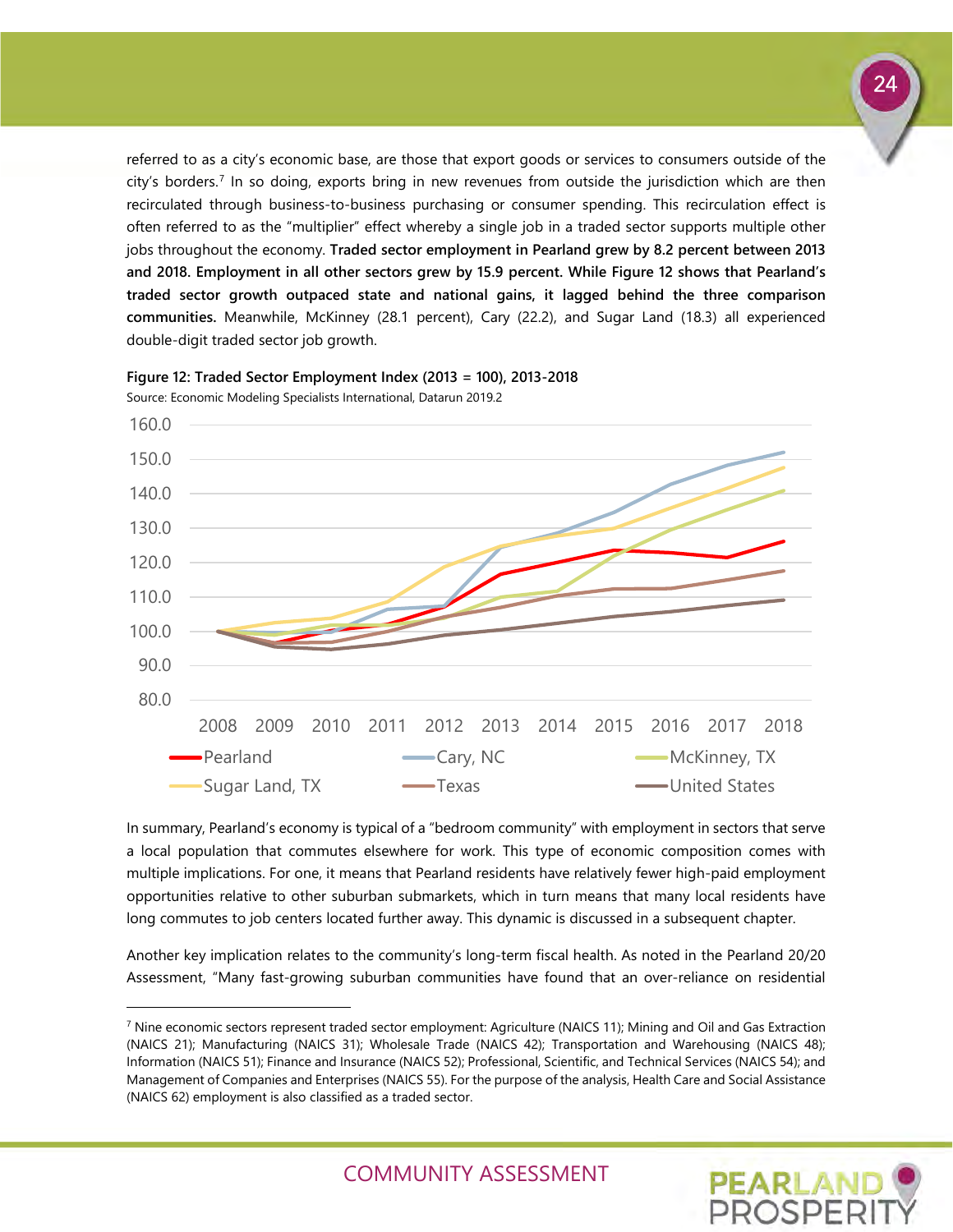

Although it is beyond the scope of this Community Assessment to analyze the City of Pearland's budget and fiscal outlook, it is important to understand that the City generates a significant volume of its annual revenue from property and sales taxes. In the fiscal year of 2018, both forms of taxes accounted for a majority share of city revenues (64.2 percent).<sup>[8](#page-26-0)</sup> In terms of property taxes, assessed value among residential (\$8.2 billion) and commercial (\$3.2 billion) generate the bulk of property tax revenues collected by the city.<sup>[9](#page-26-1)</sup> In terms of sales tax, revenue streams are generated primarily by retail trade (61.1 percent) and accommodation and food services (20.2 percent).

**Economic development efforts by the Pearland Economic Development Corporation and its partners are meaningfully diversifying the city's property tax digest.** Relocations and expansions spurred by the Pearland Economic Development Corporation's efforts in 2018 alone include Lonza, a cell and gene therapy manufacturer, Endress+Hauser, an instrumentation and process automation company, Tool-Flo Manufacturing, and Rex Supply. Past economic development wins are also proving impactful – Mitsubishi Heavy Industries arrived in 2015 and now represents the fifth-highest assessed taxable property valuation (\$42 million) in the city. The manufacturing facility contributed nearly \$800,000 to Pearland ISD and Houston ISD in FY 2018.Numerous national trends suggest an uncertain future for communities that rely on residential property taxes and sales taxes tied to consumer spending. **F**rom a demographic standpoint, a significant portion of community and economic development dialogue in the post-Great Recession period has focused on uncertainties. Will Millennials act like the generation before them and settle down, start families, and look for more space in the suburbs? How will the consumer preferences and spending habits of younger generations differ from those of older Americans? While the answers to these questions are still subject to debate and interpretation, it is apparent that wealth disparities, affordability, and costs will play an important role in the life decisions of younger generations.

A recent Federal Reserve paper examining differences between net worth (assets minus liabilities) among different generations found that "the average real net worth of Millennial households was about \$92,000, around 20 percent less than baby boomer households in 1989 and nearly 40 percent less than Generation X households in 2001."<sup>[10](#page-26-2)</sup> Lower earnings, student loan debt, and smaller asset pools such as ownership of real

-

25

**PEARLAND** 

<span id="page-26-0"></span><sup>&</sup>lt;sup>8</sup> Property taxes in Cary (59.7 percent), McKinney (52 percent), and Sugar Land (21 percent) represented a smaller share of their respective FY18 revenues. Note that Sugar Land's figures are likely skewed as it generates a significant share of its revenue from water, wastewater, airport, and charges for other services.<br><sup>9</sup> Because apartments are classified under "commercial" property tax, Pearland's tax base is likely more skewed toward

<span id="page-26-1"></span>the residential component than the figures initially suggest.

<span id="page-26-2"></span><sup>&</sup>lt;sup>10</sup> Christopher Kurz, Geng Li, and Daniel J. Vine. "Are Millennials Different?" Board of Governors of the Federal Reserve System. Washington D.C. 2018.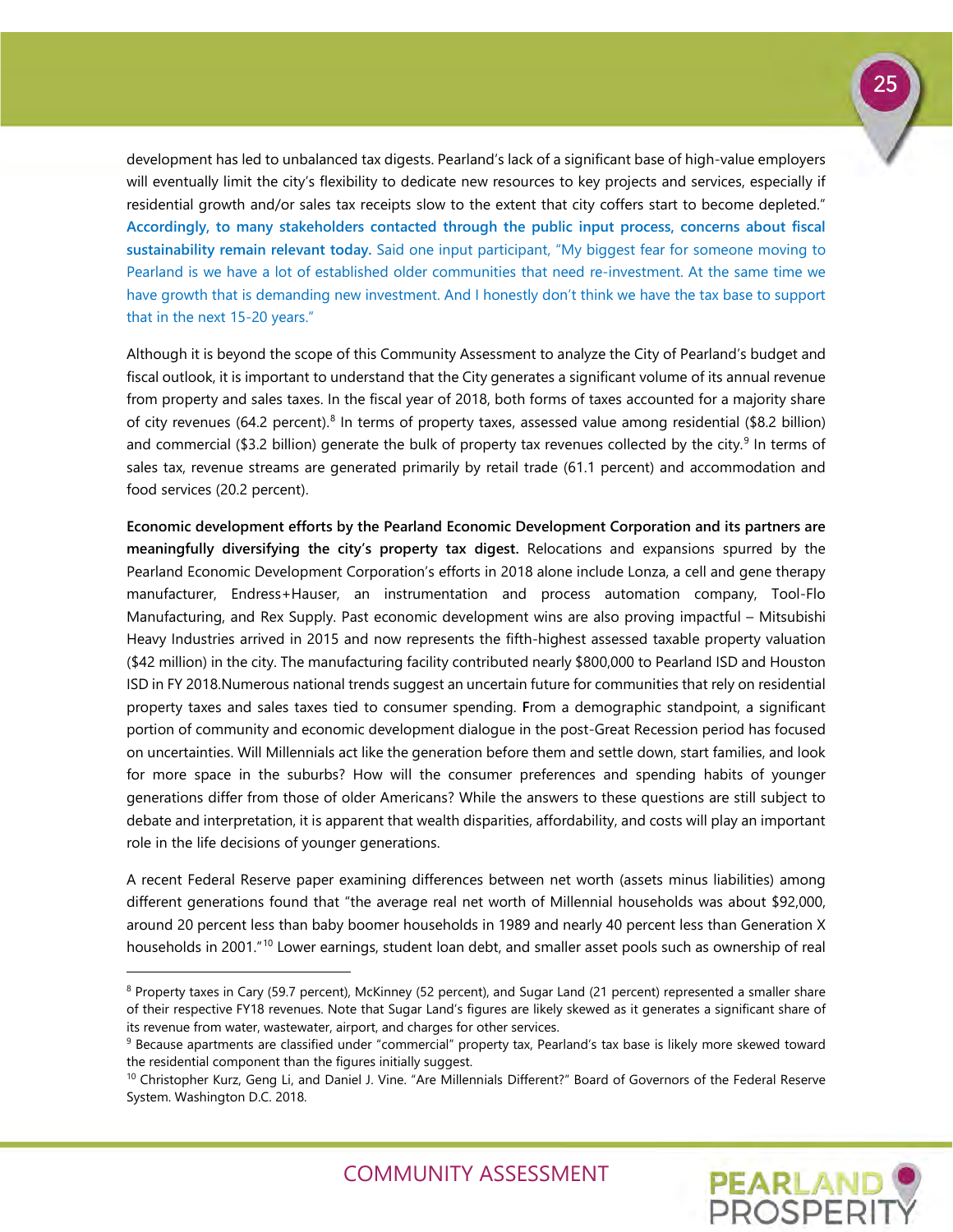estate and financial stocks were viewed as contributing factors to the decline in millennial net worth controlling for age. **Financial strain along with other factors appears to also be influencing consumer spending among Millennials.** A recent poll by Gallop found that young adults' (aged 18 to 29) self-reported daily spending only averaged \$74 in 2016 – down from \$93 in 2008. All other age groups reported similar levels of spending between the two surveys.<sup>[11](#page-27-0)</sup> According to another survey by Deloitte, only 18 percent of Millennials in developed countries expect the economic situations in their countries to improve in the coming year – down from 37 percent a year prior.<sup>[12](#page-27-1)</sup> Population growth also appears have been impacted by **changing preferences in the United States**, birth rates among women aged 20-24 (- 4 percent), 25-29 (- 3 percent), 30-34 (- 1 percent) fell from 2017 to 2018.<sup>[13](#page-27-2)</sup> According to the latest figures, birth rates for the nation as a whole (1,765.5 births per 1,000 women) is currently below the replacement rate (2,100 births per 1,000 women) established by the Center for Disease Control and Prevention whereby births would maintain the U.S. population at its current level overtime.<sup>[14](#page-27-3)</sup>

Falling generational net worth, tightened consumer spending, declining birth rates across age groups, and an uncertain climate for international in-migration all signal that the mechanisms that drove growth and change for much of the United States' post-World War II period could shift in ways that are difficult to fully anticipate. **Accordingly, communities with diverse economies and tax bases will be best-positioned to navigate an uncertain future.** Not all stakeholders contacted through the public input process wanted to see Pearland seek to become a job center, however. Some input participants said they moved to Pearland primarily because it is a bedroom community and wish to see that characteristic maintained. Other stakeholders, while in favor of economic diversification, noted that because Pearland's built environment is largely established, transitioning to a more diverse economy will be a long-term project. Said one input participant, "One of our defining questions is: we're a bedroom community. Are you happy about that? Can you do much with that? And to what degree can you move that around?" The next chapter of this Assessment focuses on factors that will influence Pearland's competitiveness for a broader range of economic activity.

-

<span id="page-27-3"></span><sup>14</sup> T.J. Mathews, Brandy E. Hamilton. "Total Fertility Rates by State and Race and Hispanic Origin: United States, 2017. Center for Disease Control and Prevention: National Center for Health Statistics. January 2019.



<span id="page-27-0"></span><sup>&</sup>lt;sup>11</sup> Sean Kashanchi and Jeffrey M. Jones. "In U.S., Young Adults Report Spending Less Than in the Past." Gallop, 2017.<br><sup>12</sup> Deloitte. "The Deloitte Global Millennial Survey 2019." Deloitte. 2019

<span id="page-27-2"></span><span id="page-27-1"></span><sup>&</sup>lt;sup>13</sup> Brandy E. Hamilton, Joyce A. Martin, Michelle J.K. Osterman, and Lauren M. Rossen. "Births: Provisional Data for 2018. Center for Disease Control and Prevention: National Center for Health Statistics. May 2019.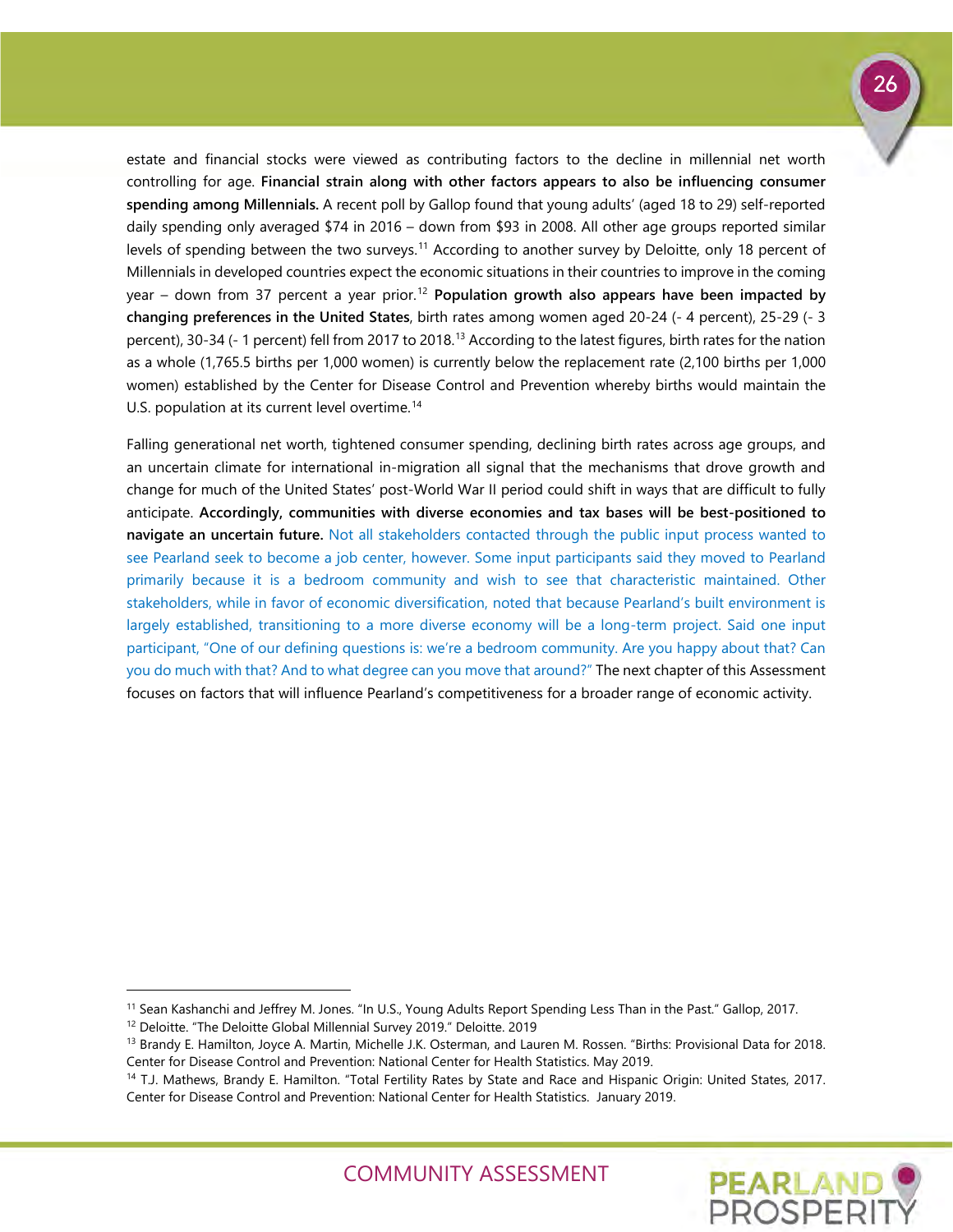### <span id="page-28-0"></span>5. ECONOMIC DIVERSIFICATION: OPPORTUNITIES AND CHALLENGES

Communities diversify their economic base through many different mechanisms which sum to a greater whole. **While business attraction, entrepreneurship, and business retention and expansion have been the cornerstone of successful economic development programs throughout the country, economic development organizations are evolving to meet shifting business needs.** While local business climate and tax issues are a continued concern for many business leaders, they also recognize that they will be unable to sustain their operations without a combination of infrastructure and talent. This is to say the ability to successfully influence business location decisions is progressively more reliant on the quality of place and product of a community. This chapter focuses on various factors that influence job growth in Pearland, including infrastructure, sites and buildings, the community's overall business entrepreneurial climate, the local "talent pipeline," and Greater Houston's economy. A subsequent chapter will examine issues of quality of life and quality of place that are also critical factors in business competitiveness.

#### *Pearland's Business Climate*

The City of Pearland's position in the Greater Houston region and the state of Texas more broadly enhances its attractiveness to relocating or expanding businesses. As one of the most business-friendly states in the nation, the state of Texas is often at the top or near the top of national "best places to do business" and other tax climate rankings. The state legislature also continues to aggressively promote business friendly policies. Electricity rates, once higher than the national average as far back as the late 2000s, have since dropped below it as deregulation policies came into effect. The absence of state income tax as well as a dedicated sales tax for economic development (commonly referred to as 4A and 4B) frequently influence corporate location decisions.

On the online survey conducted as part of this process, individuals who identified as a business owner, entrepreneur, executive, vice president, or manager were asked to rate Pearland on a variety of factors that influence the community's competitiveness as a place to do business. Their responses – along with qualitative input gathered through focus groups, interviews, and open-ended survey responses from business leaders – revealed a mixed picture about Pearland's competitiveness. A plurality of survey respondents gave "neutral" ratings to a number of factors related to the community's overall business climate. These include cost of labor (57.4 percent neutral), cost of utilities (52.8), cost of health care (52.4), local tax climate (45.3), and provision of economic development incentives (45.1).

Views about the community's infrastructure and built environment were more pronounced. As shown in Figure 13, some factors received high marks from survey respondents, including proximity to passenger air service, frequency and convenience of passenger air service, availability of high-speed internet. **Roadway connectivity – both within Pearland and in the Houston region as a whole – received more negative reactions**, with a narrow majority of respondents viewing local roadway connectivity as a disadvantage or major disadvantage. "Aesthetics and quality of commercial corridors and districts" also received a more tepid response**. In qualitative comments, however, business leaders said they believed that Pearland's roadway capacity, connectivity, and aesthetics are improving.** These input participants cited ongoing projects such as the expansion of the SH 288, the extension of McHard Road, and aesthetic improvements to key gateways and corridors as positive developments in recent years. In addition to seeing these projects through to

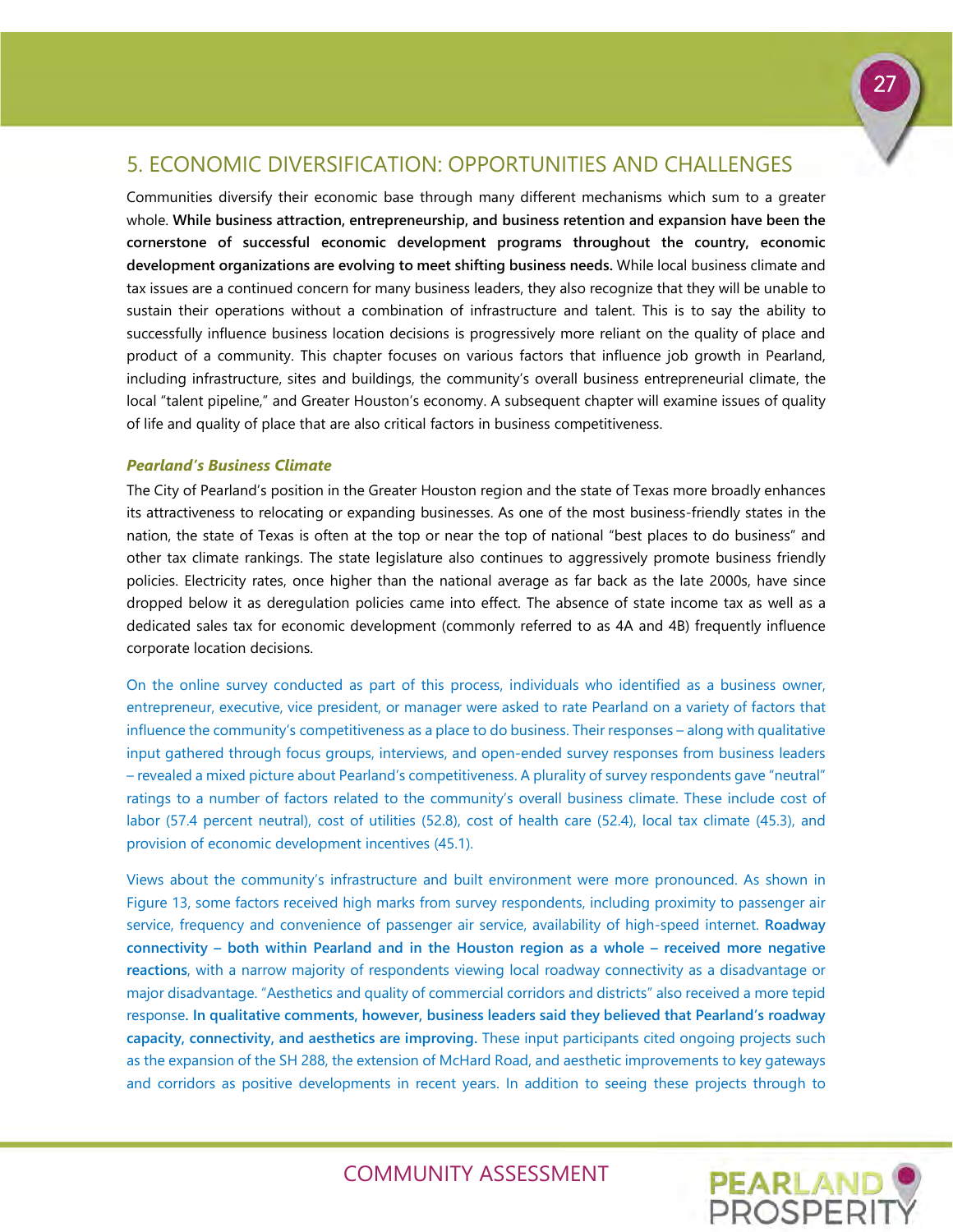fruition, stakeholders said they would like to see a continued focus on roadway upgrades including but not limited to enhanced east-west connections in the community, overpasses over railroad tracks, and safety and aesthetic upgrades on the full length of SH 35.

**Figure 13: "Please rate the following elements of Pearland's infrastructure according to the degree to which each is an advantage or disadvantage to existing and prospective new businesses."**  Source: Market Street Services, Pearland Community Survey, Gathered June 6, 2019 to June 21, 2019



As discussed earlier in this Assessment, stakeholders noted that Pearland is running short on "easy" sites for development. Many input participants discussed this reality in the context of new single-family residential development, and as shown in the preceding figure displaying online survey results, business leaders who

COMMUNITY ASSESSMENT

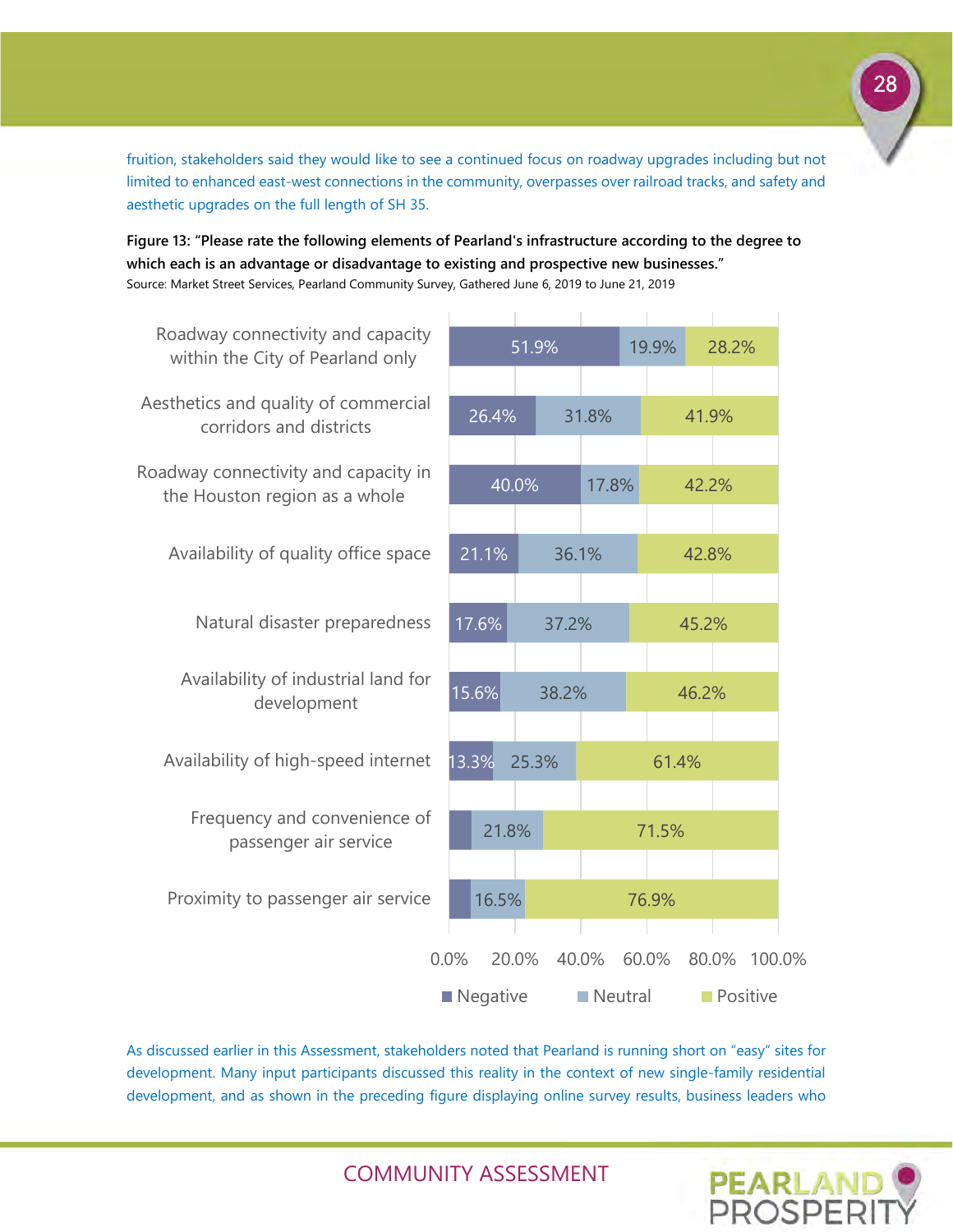viewed the availability of industrial land for development as a positive factor outnumbered those who viewed it as a negative factor by nearly three to one. That said, stakeholders with knowledge of local real estate market conditions said that commercial site availability could also be a medium- to long-term challenge for the community. According to these individuals, multiple factors could serve as barriers to development. These include rising land prices, sites that are owned by multiple parties necessitating complicated assemblages, and challenging site conditions (e.g. land stability issues stemming from past resource extraction activities). Input participants noted that these barriers can be overcome but some said they would like to see the community take a more proactive approach to site assembly and preparation, particularly in the Lower Kirby and SH 35 Corridor areas. The development potential along 35, particularly for manufacturing or light industrial, was indicated as an opportunity area by a few community stakeholders.

Another frequent topic of conversation during the public input process with respect to Pearland's economic competitiveness was the community's natural disaster preparedness and long-term approach to resiliency. According to stakeholders, these topics have been at the front of mind in the wake of Hurricane Harvey, one of the most destructive storms in the history of the United States that had a major impact on the Greater Houston region in 2017. Input participants were nearly unanimous in their assertion that – relative to other parts of the region – Pearland fared relatively well during Harvey. Stakeholders said that sections of the community that were developed more recently were largely spared from significant damage, though older portions of the community were more susceptible to flooding. On the online survey, 45.2 percent of business leaders held a positive view of the community's natural disaster preparedness compared to just 17.6 percent who held a negative view. On aggregate, stakeholders praised a variety of efforts to improve drainage and stormwater management in the area and said they would like to see these efforts continue, particularly in the eastern portion of the community that faces relatively higher flood risks.

In terms of its small business and entrepreneurship climate, small business leaders and entrepreneurs viewed components of the city's entrepreneurial ecosystem either neutrally or negatively. Among the more negatively ranked components include laboratory space (63.8 percent very weak or weak), entrepreneurship space such as incubators and accelerators (54.0), and research and development space (50.0). More neutrally ranked components included small business development support (35.6 percent of respondents provided an average rating) and startup or scale-up capital (45.5 percent). Networking opportunities with established business leaders is the only component to receive an overall positive rating (39.6 percent of strong or very strong). The majority (51.3 percent) of small business leaders and entrepreneurs rated the city of Pearland's entrepreneurial climate as strong or very strong – a larger share of respondents appraised the entrepreneurial climate of Greater Houston (69.9 percent) as strong or very strong.

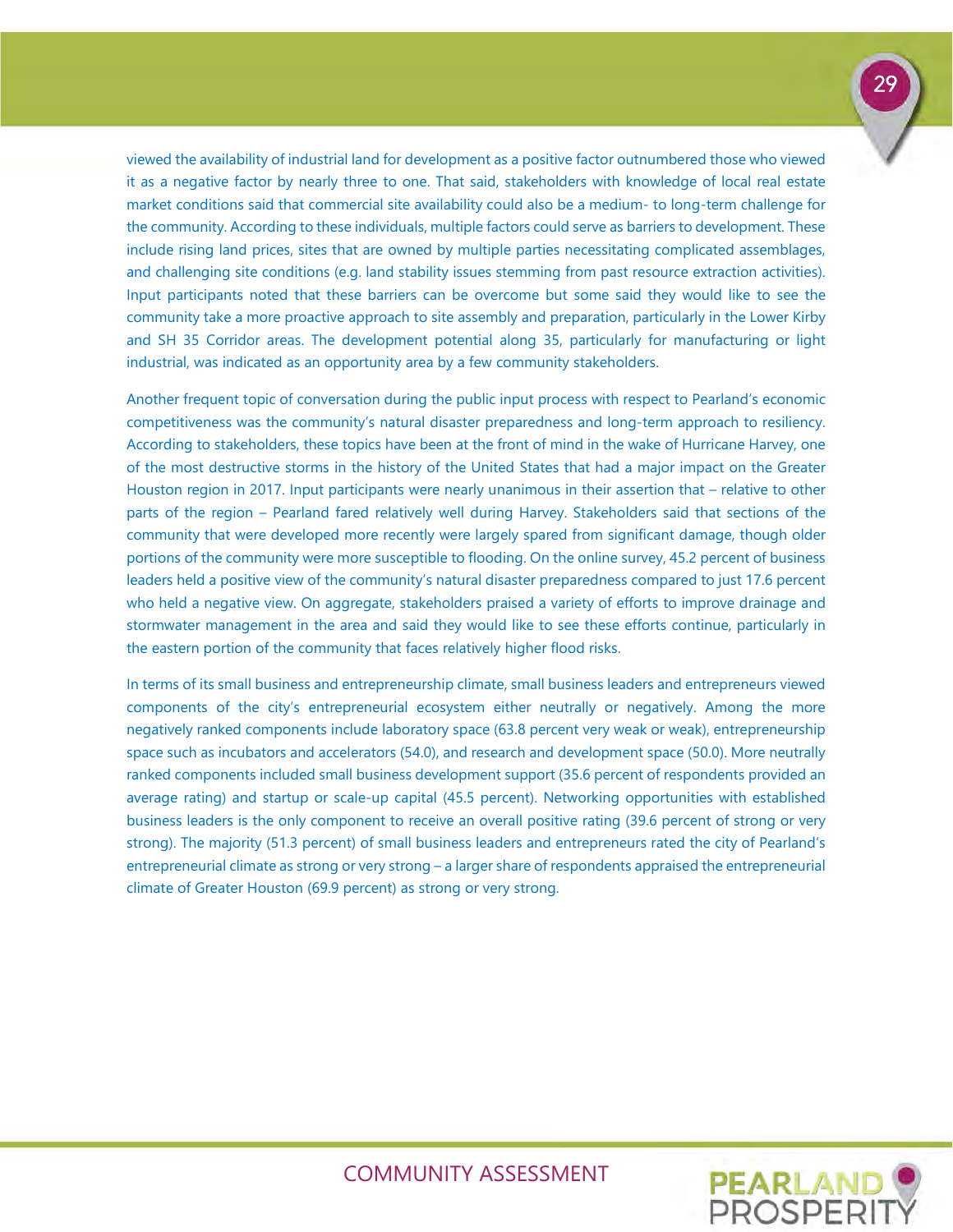63.8% 54.0% 50.0% 45.3% 42.5% 37.7% 29.2% 27.6% 34.5% 35.0% 27.9% 35.6% 45.5% 31.1% 11.5% 15.0% 26.7% 21.8% 16.9% 39.6% 0.0% 20.0% 40.0% 60.0% 80.0% 100.0% Laboratory space Entrepreneurship space (Incubators, accelerators, co-working facilities, etc.) Research and development space Mentorship opportunities with established business leaders Small business development support Startup or scale-up capital Networking opportunities with established business leaders Negative **Neutral** Positive

**Figure 14: "Please rate the following components of the entrepreneurial climate in Pearland"**  Source: Market Street Services, Pearland Community Survey, Gathered June 6, 2019 to June 21, 2019

#### *The Local Talent Pipeline*

The availability of a skilled and educated workforce is the most important factor influencing a community's competitiveness in the modern economy. There are two ways in which a community can become a more talented place. The first is by attracting skilled and educated workers from other places. The second is by producing and retaining "homegrown" talent. In both cases, Pearland's competitiveness is heavily tied to the Greater Houston region. Simply put, Pearland is part of a large, regional labor shed and benefits greatly from Greater Houston's overall ability to attract, retain, and develop talent. That said, Pearland and its immediate surroundings are home to education and training assets that have the potential to provide a competitive advantage for economic growth.

As previously discussed, the strength of the public PK-12 school districts that serve Pearland are one of the community's key advantages. In addition to their role in attracting talented new individuals and families to

COMMUNITY ASSESSMENT

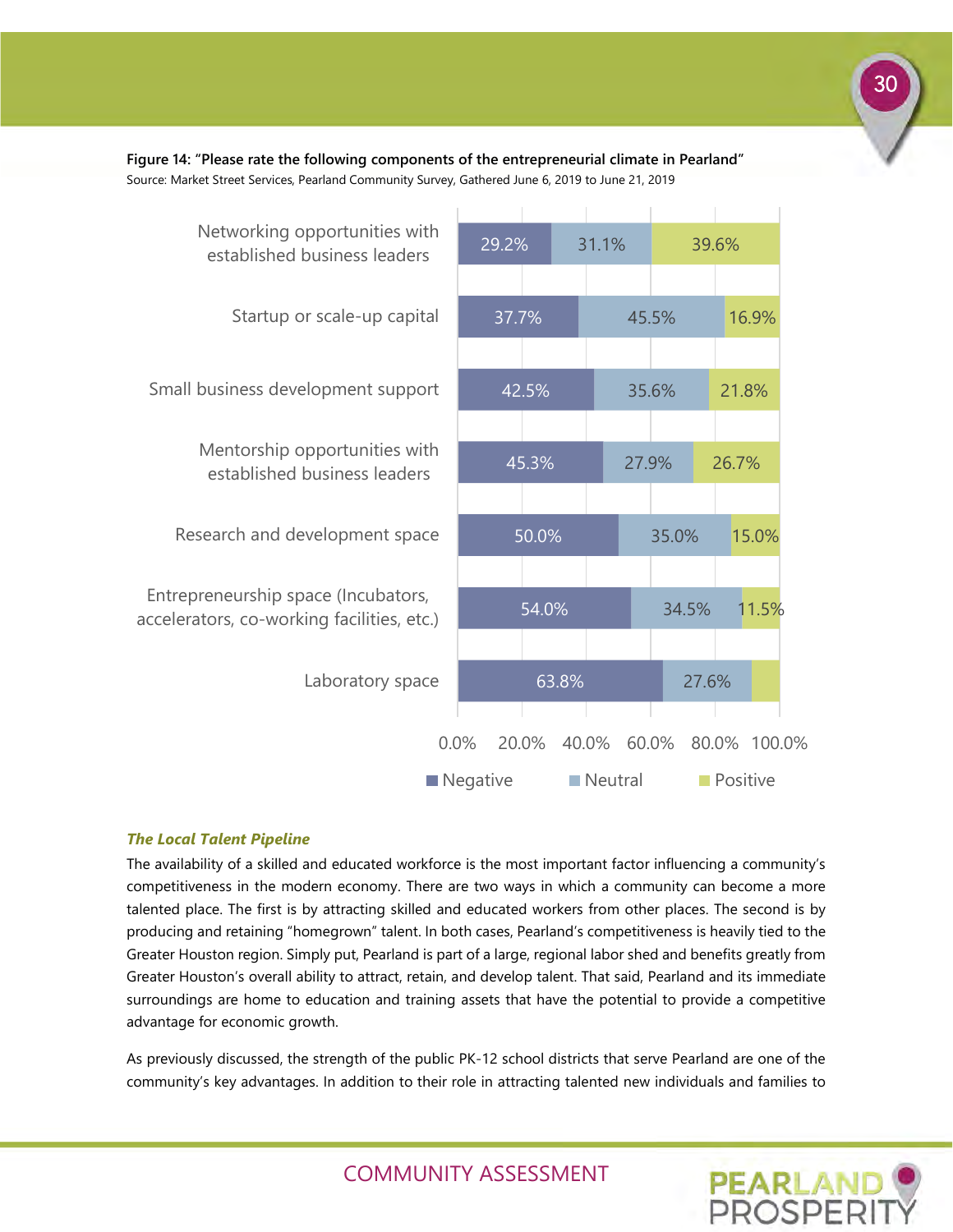the community, local PK-12 schools are also producing high school graduates at exceptionally high rates. Figure 15 shows graduation rates for Alvin ISD, Pearland ISD, and Texas broken down by various factors such as race/ethnicity, socioeconomic status, English language learning, and so on. In every category, graduation rates in the local ISDs exceed the state average, in many cases by wide margins.

|                            |       | <b>Alvin ISD</b> |                        | <b>Pearland ISD</b> |
|----------------------------|-------|------------------|------------------------|---------------------|
|                            | %     | $%$ vs. Texas    | Pearland ISD % vs. Tex |                     |
| All students               | 95.0% | 5.3%             | 98.7%                  | 9.0%                |
| African American           | 97.2% | 11.1%            | 99.3%                  | 13.2%               |
| Asian                      | 97.7% | 1.7%             | 98.1%                  | 2.1%                |
| Hispanic                   | 94.2% | 6.5%             | 98.9%                  | 11.2%               |
| White                      | 94.0% | 0.4%             | 98.5%                  | 4.9%                |
| Economically disadvantaged | 93.8% | 6.9%             | 97.8%                  | 10.9%               |
| Not economically           |       |                  |                        |                     |

disadvantaged 95.9% 3.3% 99.0% 6.4%

At risk 91.4% 7.6% 97.3% 13.5%

education 198.7% 2.9% 99.6% 3.8%

Homeless in Grades 9-12 84.6% 12.5% 94.8% 22.7%

Immigrant 100.0% 26.3% 100.0% 26.3%

(ELL) 98.0% 25.1% 93.5% 20.6%

# **Figure 15: Graduation Rates by Student Segment, Class of 2017**

Source: Texas Education Agency, June 2018; Update September 2018

Career and technical

English language learner

Of course, not all high school graduates remain in the community. Input participants noted that many local graduates attend prestigious colleges in Texas and beyond and settle elsewhere upon graduation. Not all graduates will leave the immediate area, however, and Pearland and its immediate surroundings are served by higher education institutions that can help these individuals advance their education and training. Both Alvin Community College and San Jacinto Community College contribute positively to Pearland's associate's degree pipeline. In 2017, the latest data available, Alvin Community College (868) and San Jacinto Community College (4,734) conferred a little more than 5,600 associate's degrees according to data from the National

COMMUNITY ASSESSMENT



% vs. Texas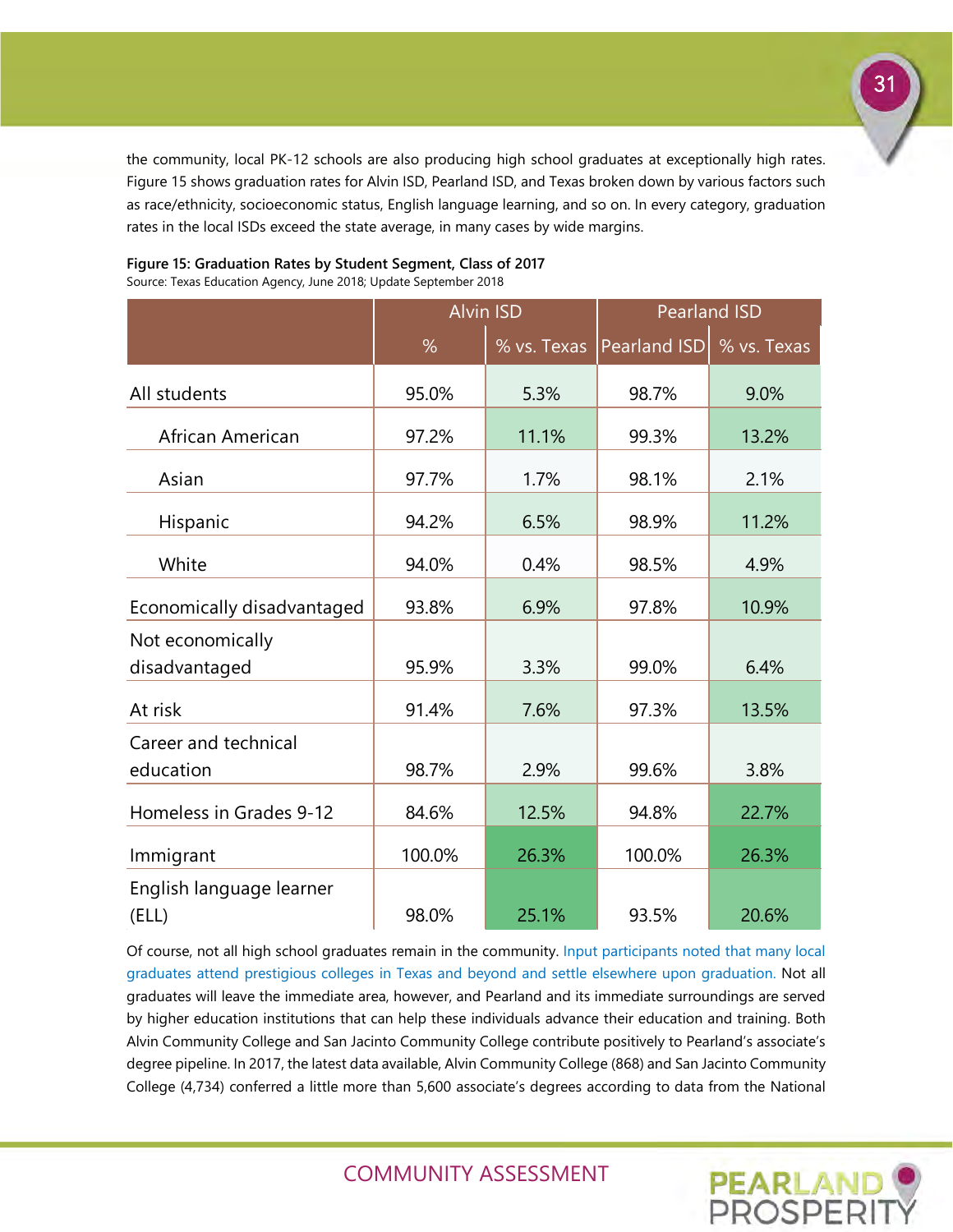32

Center for Education Statistics. Although both community colleges serve a wider geographic area than the city of Pearland, their presence, combined with growing career and technical education programs at Pearland ISD and Alvin ISD, are positively impacting educational attainment rates locally. Since 2010, the community has also been home to the University of Houston-Clear Lake at Pearland. The campus currently offers eight bachelor's degree and six master's degree programs. According to stakeholders, the campus also has significant physical space in which to expand in the future.

**The majority of business leaders responding to the community survey conducted for this process expressed positivity regarding both career and technical education programs and higher education capacity in the city of Pearland. Approximately 50.7 percent of business leaders either agreed or strongly agreed with the statement "quality certification and vocational training programs are readily available" while 63.0 percent of leaders voiced the same agreeableness to the statement "two-year and four-year degree programs that support the workforce needs of local employers are readily available."** 

#### *Leveraging Greater Houston's Economy*

**Greater Houston is in the midst of a long-term project to transform its economy.** Energy, long its economic cornerstone, has undergone significant changes brought about by a mixture of fluctuating oil prices, dwindling exploration opportunities across the world, and technologies which remotely monitor multiple drilling sites and assets from a single, automated hub. Greater Houston's efforts to construct a sustained, technology ecosystem in Midtown Houston's innovation district is but one initiative aimed at diversifying the region's economic base. Prior to the district, economic development stakeholders in Greater Houston made a significant and successful push to establish Houston as a global healthcare hub. Today, M.D. Anderson is one of only a handful of institutions in the nation – joined by the Mayo Clinic and the Cleveland Clinic – which can claim that its operations have transformed their surrounding community into a global destination medical center.

**Recent data provided by Economic Modeling Specialists International suggests that Greater Houston's diversification efforts are bearing fruit.** Although employment among the region's energy extraction (a loss of 30,800 jobs from 2013 to 2018) and manufacturing (a loss of roughly 25,800 jobs) sectors displayed substantial weakness in the last five years, total regional employment (a gain of 7.8 percent) expanded at a similar pace relative to the nation (8.2 percent). Increasingly Greater Houston is a destination for businesses operating in the following sectors: transportation and warehousing (approximately16,200 jobs gained from 2013 to 2018); professional, scientific, and technical services (11,600 jobs); management of companies and enterprises (20,600 jobs); and health care and social assistance (43,000 jobs).

**Along with diversifying its economic base, economic development organizations throughout the region have ensured that diversification activities resulted in quality jobs.** Admittedly, replacing earnings potential afforded to employees in the energy extraction sector is a sizable task – the average annual wage for the sector stood at \$177,619 in 2019. Yet of sectors previously mentioned only health care (\$50,021) paid employees below a \$70,000 per year threshold on average. **With the exception of the transportation and warehousing, a sector associated with large land consumption, the city of Pearland is competitively positioned to benefit from regional diversification efforts more broadly as demonstrated by recent headquarters and health care announcements made by the PEDC.** Moreover, each of the emerging sectors

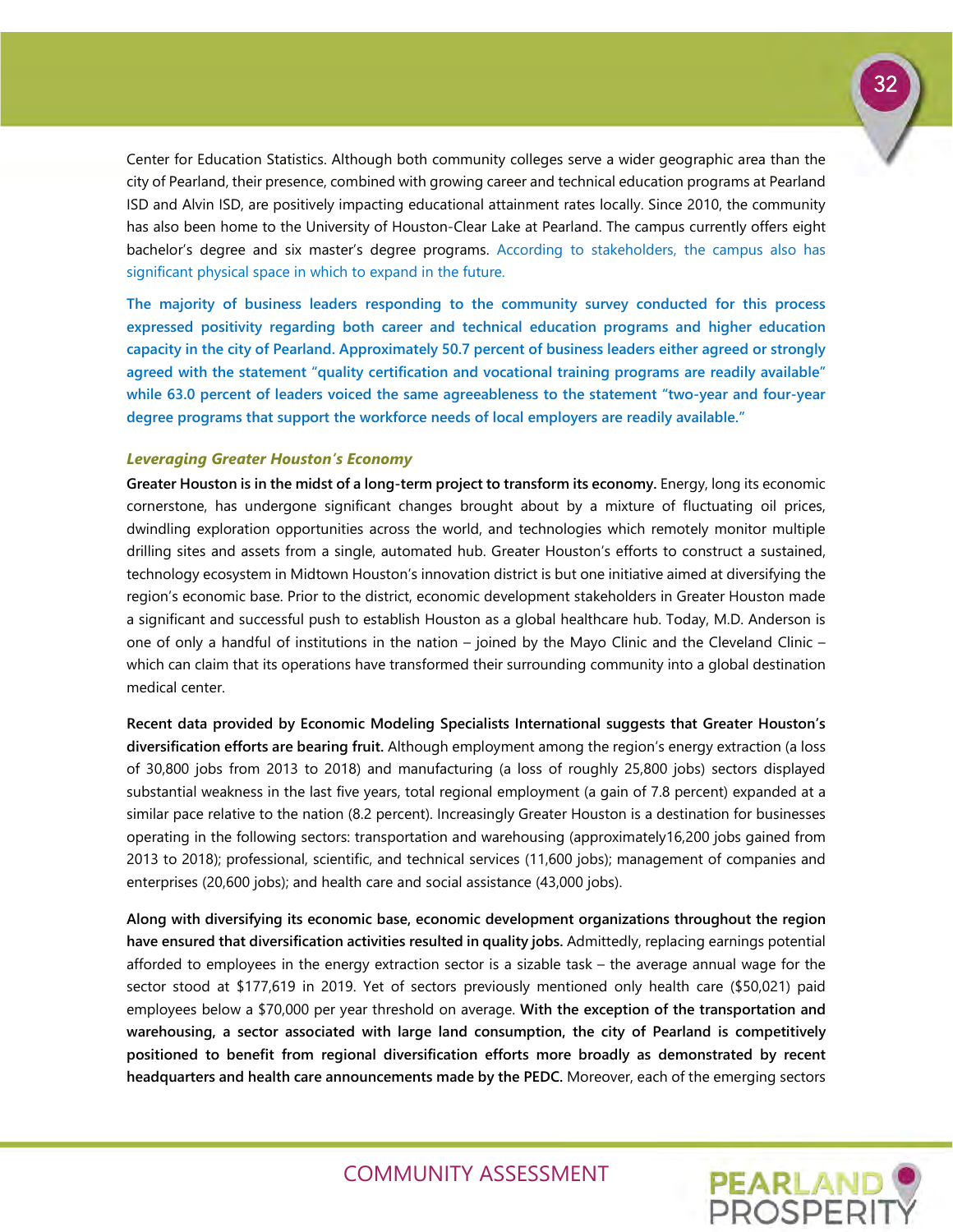33

in Greater Houston are human capital intensive – this is to say that they primarily rely on the capacity and quality of the surrounding workforce to drive their global competitiveness.

#### **Figure 16: Employment by Sector (Houston-The Woodlands-Sugar Land MSA – 9 County Region), 2013- 2018**

Source: Economic Modeling Specialists International, Datarun 2019.2



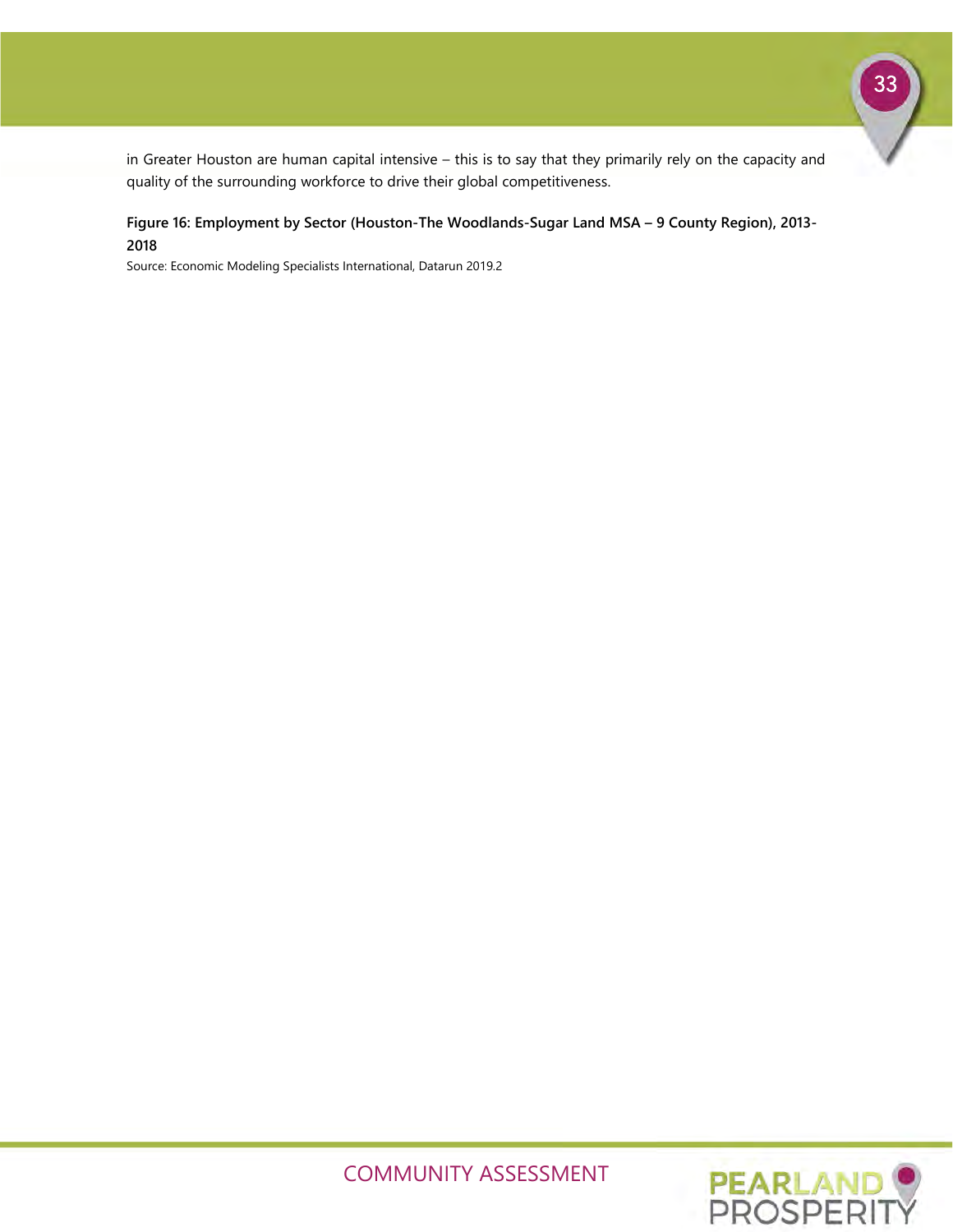|                                          | Location           | <b>Jobs</b>    | <b>Job Growth ('13-'18)</b> | Average<br><b>Annual</b> |               |                |
|------------------------------------------|--------------------|----------------|-----------------------------|--------------------------|---------------|----------------|
| Sector                                   | Quotient<br>(2018) | (2018)         | $\#$                        | %                        | <b>U.S. %</b> | Wage<br>(2018) |
| Mining/Quarrying/Oil & Gas Extct.        | 5.6                | 76,895         | 30,792                      | $-28.6%$                 | $-18.7%$      | \$177,619      |
| <b>Utilities</b>                         |                    | 1.5<br>16,792  | 611                         | 3.8%                     | 1.8%          | \$136,665      |
| Construction                             |                    | 1.4<br>264,794 | 29,995                      | 12.8%                    | 18.0%         | \$66,387       |
| <b>Wholesale Trade</b>                   |                    | 1.3<br>161,365 | 7,146                       | 4.6%                     | 1.9%          | \$84,398       |
| Real Estate & Rental & Leasing           |                    | 1.3<br>71,236  | 8,771                       | 14.0%                    | 11.1%         | \$61,960       |
| Transportation & Warehousing             |                    | 1.2<br>141,968 | 16,171                      | 12.9%                    | 20.8%         | \$73,931       |
| Admin./Wst. Mgmt./Remed. Svcs.           | 1.1                | 233,556        | 11,694                      | 5.3%                     | 10.7%         | \$47,499       |
| Prof./Sci./Technical Svcs.               | 1.1                | 242,516        | 11,633                      | 5.0%                     | 12.4%         | \$97,270       |
| <b>Other Services</b>                    | 1.1                | 171,648        | 15,041                      | 9.6%                     | 6.5%          | \$30,304       |
| <b>Accommodation &amp; Food Services</b> |                    | 1.0<br>292,519 | 44,785                      | 18.1%                    | 13.0%         | \$21,207       |
| Retail Trade                             |                    | 1.0<br>319,885 | 21,934                      | 7.4%                     | 4.7%          | \$32,940       |
| Mgmt. of Companies/Enterprises           | 0.9                | 44,500         | 20,601                      | 86.2%                    | 11.6%         | \$171,481      |
| Manufacturing                            | 0.9                | 230,333        | 25,842                      | $-10.1%$                 | 5.0%          | \$88,003       |
| Government                               | 0.9                | 424,500        | 35,847                      | 9.2%                     | 1.9%          | \$54,064       |
| Health Care & Social Assistance          | 0.8                | 344,493        | 43,017                      | 14.3%                    | 10.7%         | \$50,021       |
| Finance & Insurance                      | 0.8                | 107,747        | 8,780                       | 8.9%                     | 7.1%          | \$103,911      |
| Unclassified Industry                    | 0.8                | 3,569          | 2,731                       | 322%                     | 32.6%         | \$36,742       |
| <b>Educational Services</b>              |                    | 0.8<br>67,248  | 10,846                      | 19.2%                    | 8.9%          | \$48,911       |
| Arts, Entertainment, & Recreation        | 0.7                | 41,968         | 7,185                       | 20.7%                    | 15.0%         | \$37,359       |
| Information                              | 0.5                | 32,982         | 1,489                       | $-4.3%$                  | 5.0%          | \$74,811       |
| Ag./Forestry/Fishing/Hunting             | 0.1                | 5,735          | 191                         | 3.4%                     | 0.9%          | \$36,405       |
| <b>Total</b>                             |                    | 3,296,248      | 238,855                     | 7.8%                     | 8.2%          | \$62,383       |

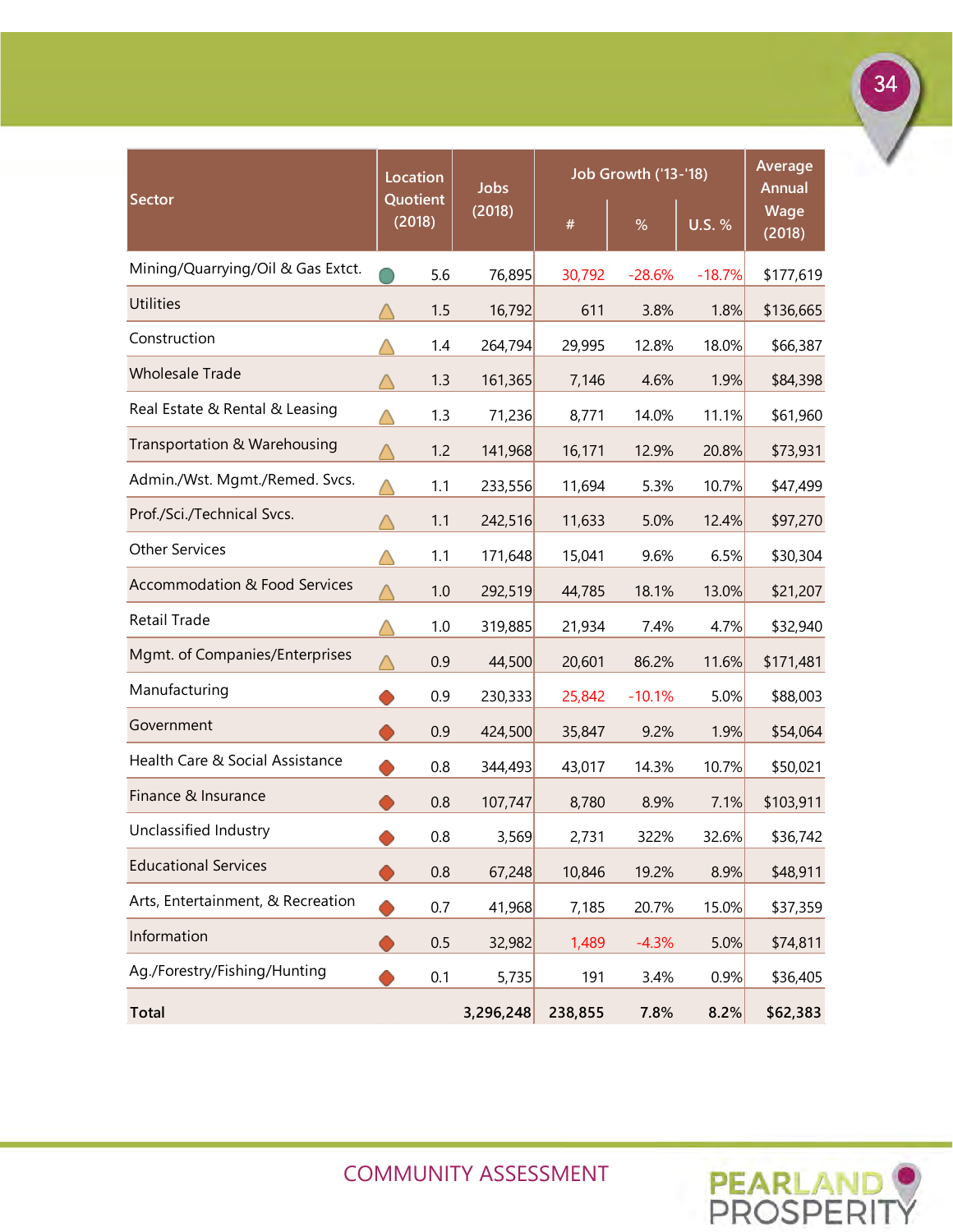### <span id="page-36-0"></span>6. TRAFFIC, TRANSPORTATION, AND THE JOBS-SKILLS MISMATCH

Input from Pearland's residents and stakeholders clearly revealed that traffic and mobility are major issues for the community. Among all components ranked in The National Citizen Survey – which collected a representative sample of views held among Pearland residents – those related to traffic and mobility received the least positive responses overall. According to the survey conducted in 2017, only 24 percent of city residents responded positively when asked to rate traffic flow within the city.<sup>[15](#page-36-1)</sup> Travel by car (38 percent positive), travel by bike (27 percent), and ease of walking (40 percent) were also among the least positively ranked aspects of Pearland according to city residents.<sup>[16](#page-36-2)</sup> Traffic was a major topic of conversation among stakeholders participating during public input sessions conducted for this process. **When prompted with the question "What do you believe to be the biggest challenge facing Pearland as it seeks to grow quality jobs that elevate standards of living for its residents?" the word "traffic" appeared in 22.9 percent of all open-ended responses. In comparison, only 10.9 percent of responses contained the word "Pearland."** The most common words utilized in response to this question are shown in the word cloud in Figure 17.

**Figure 17: "What do you believe to be the biggest challenge facing Pearland as it seeks to grow quality jobs that elevate standards of living for its residents?"**

Source: Market Street Services, Pearland Community Survey, Gathered June 6, 2019 to June 21, 2019



**A variety of data indicators provide insight into why these issues figure so prominently into residents' feedback. The vast majority of Pearland residents who are employed commute to work via car, and for many of these individuals, commutes are long and getting longer.** According to data from the U.S. Census Bureau's American Community Survey collected between 2013 and 2017, nearly 90 percent of Pearland residents who are employed drove alone to work. Approximately 7.0 percent carpooled while just 2.2 percent

-



<span id="page-36-1"></span><sup>15</sup> National Research Center Inc. (NCR), International City/County Management Association. "The National Citizen Survey: Pearland, TX Community Livability Report." 2017.

<span id="page-36-2"></span><sup>16</sup> IBID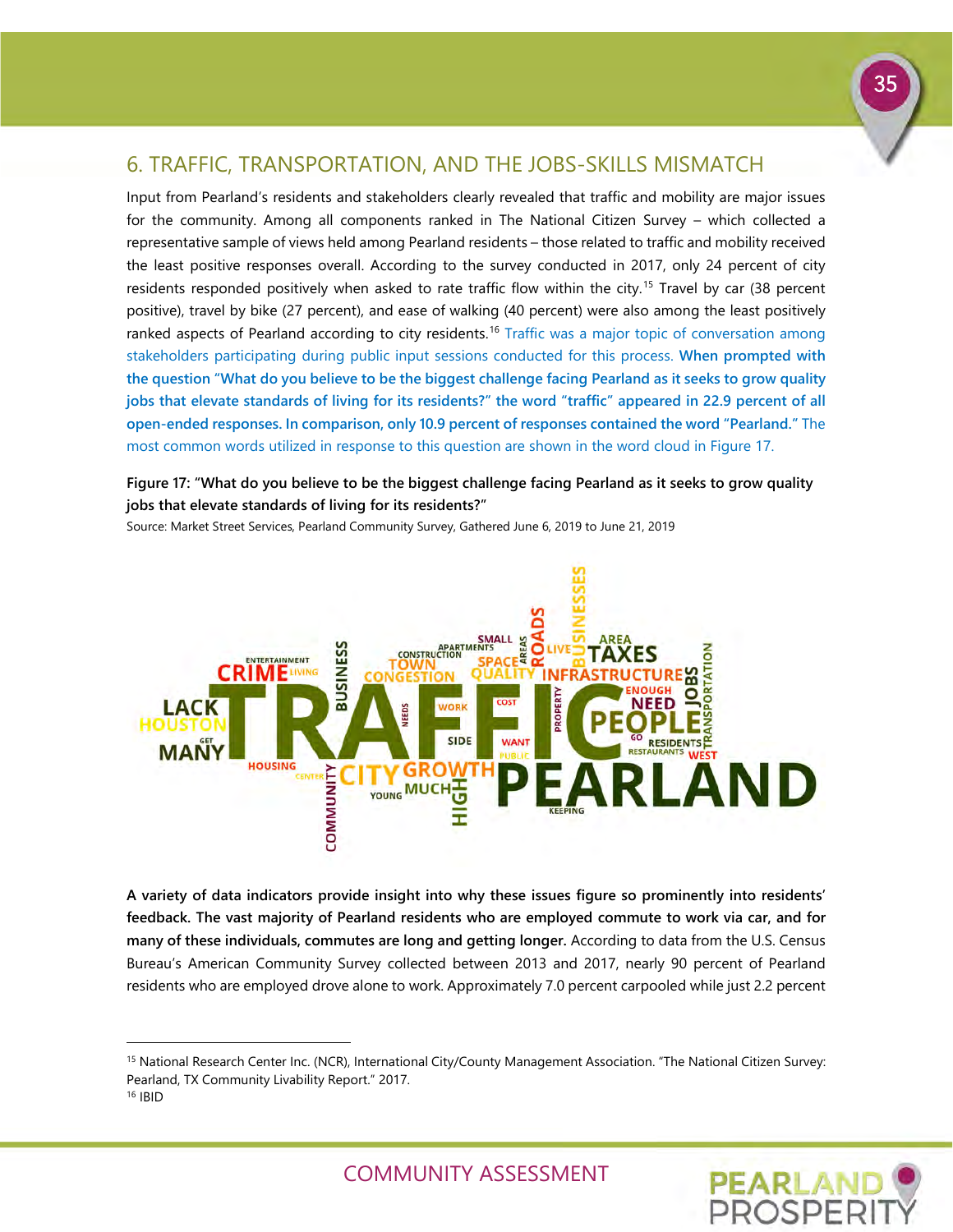worked from home. **As shown in Figure 18, the proportion of residents driving alone far exceeded that of any other comparison geography, even Texas suburban peers McKinney and Sugar Land.**

Between 2013 and 2017, the average commute time for Pearland residents (regardless of the mode of transportation utilized) was 33.1 minutes compared to a national average of 26.4 minutes. During the public input process, some stakeholders noted that for many residents, long commutes and traffic congestion are "baked in" to everyday life in the Greater Houston region. However, the average commute time in the Greater Houston was 29.7 minutes for the five-year period ending in 2017, 3.4 minutes shorter than Pearland.



**Figure 18: Commute Mode Distribution, 2017**

Source: United States Census Bureau, American Community Survey 5 Yr., Released Dec. 6, 2018

Another theme to emerge from the public input process was the relative lack of alternative transportation options for Pearland residents. As shown in the preceding figure, nearly nine out of 10 Pearland residents drive alone to work. One key distinction between Pearland and its peers is that they display a far larger share of individuals who primarily work from home. Only 2.2 percent of Pearland residents worked from home according to the same data – McKinney (9.0 percent) and Sugar Land (6.2 percent) displayed a far higher percentage. In fact, even the state average (4.5 percent) was more than double that of Pearland. When prompted to identify Pearland's biggest challenge, numerous stakeholders discussed a lack of viable intraand inter- city transportation options. As one stakeholder stated, "The biggest challenge for Pearland for

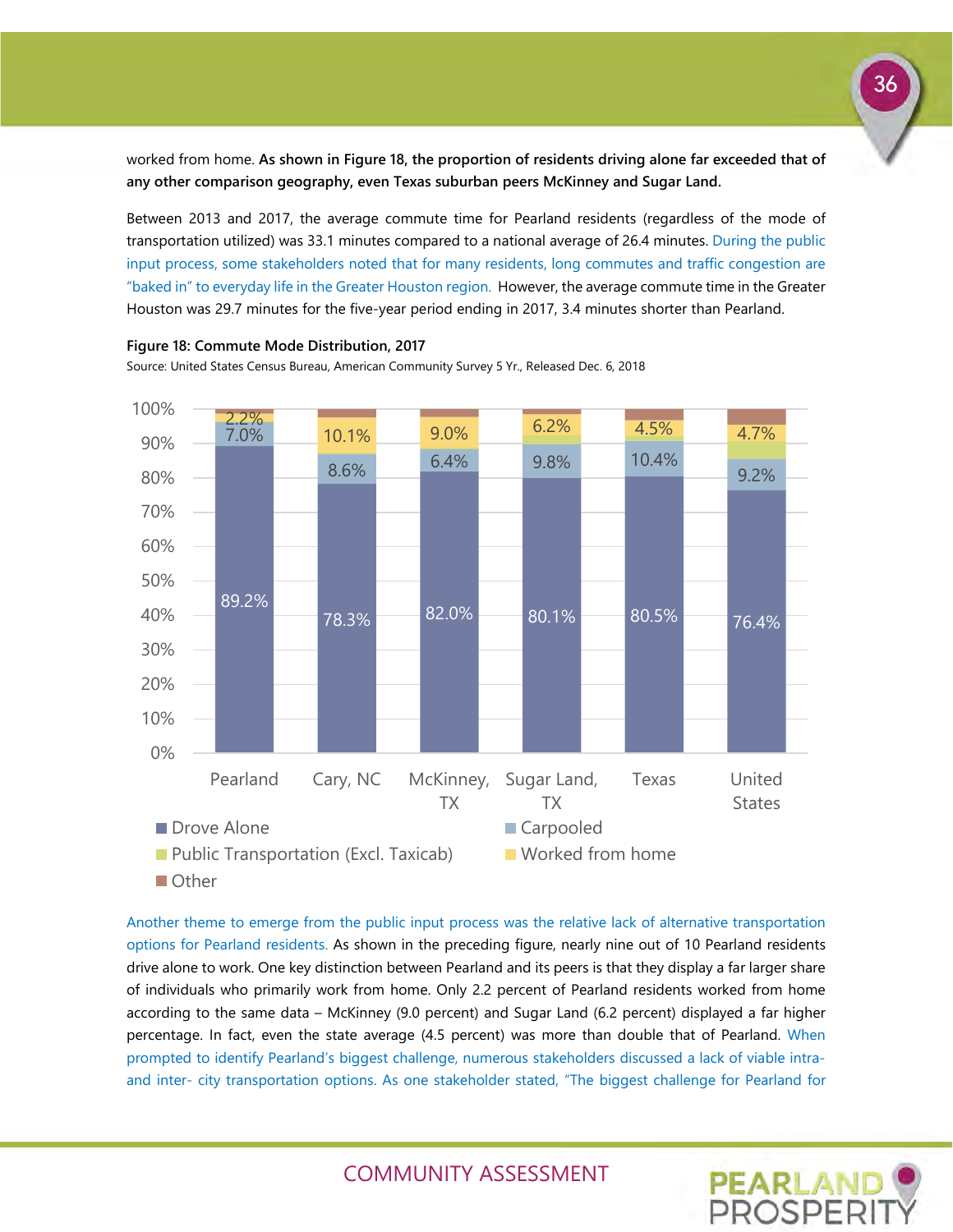growing quality jobs would be the lack of public transportation…Public transportation would really help young professionals." Commuter bus and rail were frequently identified as potential public transit options; however, stakeholders familiar with the assessment of alternative options found that park-and-ride or commuter bus is the only viable option given the city's physical structure and density.

As shown in Figure 19, roughly 60.7 percent of Pearland residents spent at least 30 minutes commuting to work on average during the five-year period ending in 2017. Among comparison geographies, only Sugar Land (53.1 percent) crossed the 50 percent threshold. In Greater Houston, roughly 51.4 percent of commuters have a commute of at least 30 minutes. Moreover, comparing data collected over two five-year periods -2008 to 2012 and 2013 to 2017 – reveals that the number of Pearland residents with long commutes has risen sharply at the expense of residents making very short commutes. **Between these two time periods, the proportion of Pearland residents spending at least an hour commuting to work increased by 4.8 percentage points.** Meanwhile, the proportion of residents spending less than 30 minutes commuting to work declined by 5.3 percentage points. (A similar trend was observed in the nearby Sugar Land, but to a smaller degree.)



**Figure 19: Travel Time to Work, 2017**

Source: United States Census Bureau, American Community Survey 5 Yr., Released Dec. 6, 2018

COMMUNITY ASSESSMENT

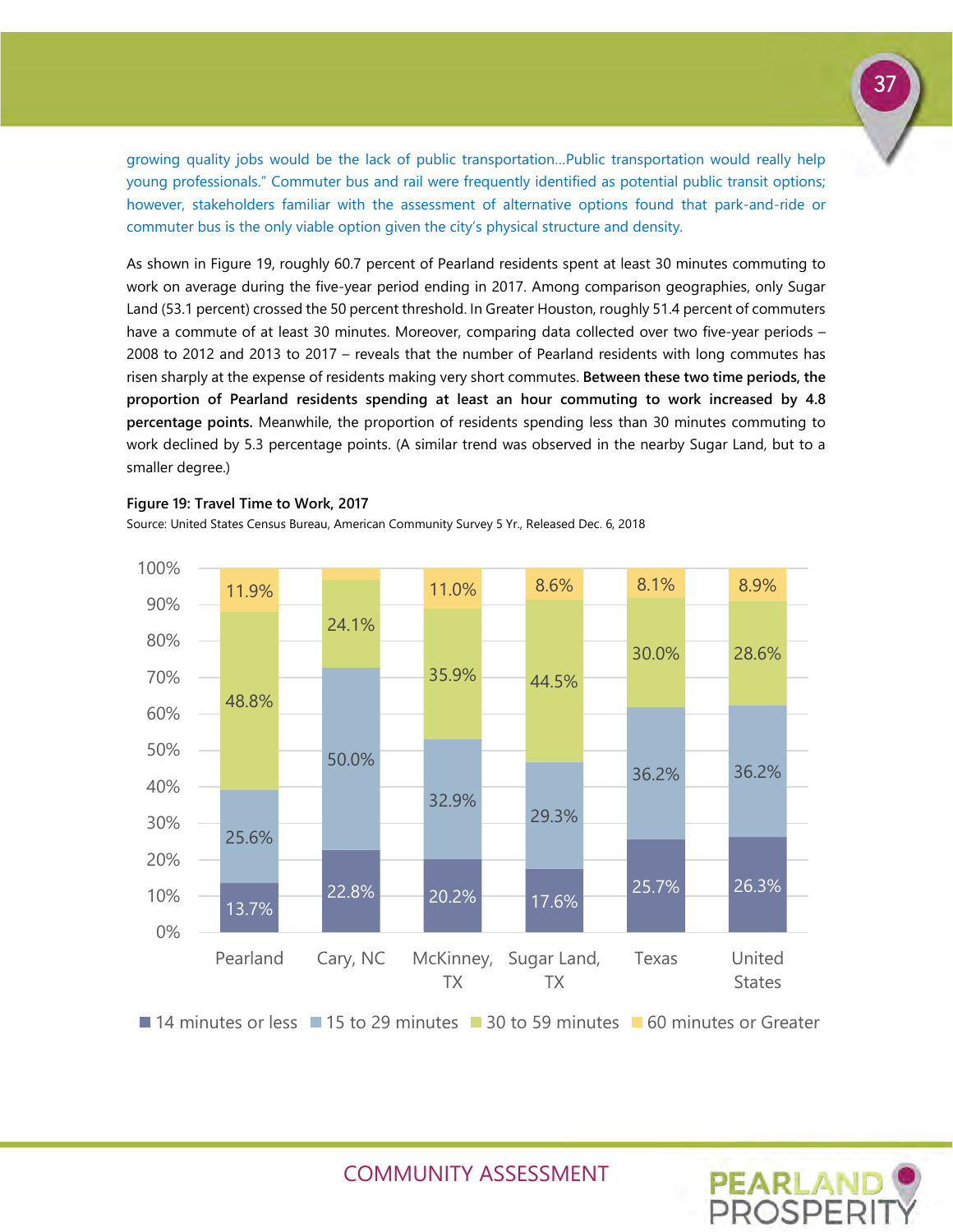

**PEARLAND** 

Traffic congestion and mobility also emerged as significant challenges in the Pearland 20/20 process and in recent years, the community has aggressively sought to expand highway capacity and roadway connectivity. As one example, the SH 288 Toll Project will include a five mile, 4-lane toll road down the median of the highway – a first for the Brazoria County Toll Road Authority. The project will ultimately connect to the Texas Department of Transportation's SH 288 Toll Lanes Project extending into the Texas Medical Center, downtown Houston, and the Galleria area. Stakeholders contacted through the public input process expressed optimism about the impact that managed toll lanes could have on commute times for individuals willing and able to pay for the added convenience.

Overall, however, issues such as traffic congestion and long commute times can be difficult to address, particularly for a municipality that is part of a large metropolitan area. For one, decisions about transportation infrastructure are often made at the regional and state levels and funded primarily by state and federal sources. Additionally, when it comes to roadway capacity, the relationship between supply and demand is complex. Research suggests that in areas where road construction has not kept up with rapid growth, "latent demand" may exist for new road capacity. When such capacity is added, it is immediately filled up with trips that had previously occurred at off-peak hours or did not occur at all. And while the magnitude of the effect is a matter of some debate, most transportation researchers subscribed to the idea that new road capacity can "induce demand" by encouraging more people to drive. The new capacity, therefore, fails to ease congestion.<sup>[17](#page-39-0)</sup>

This is not to say that investments in additional road capacity are not warranted. But there are other ways in which localities can act to help shorten commute times for residents. One such approach in Pearland could involve addressing the "spatial mismatch" between talent and jobs. As previously discussed in this Assessment, Pearland's economy is heavily weighted toward "local-serving" sectors such as retail and food service. Meanwhile, its resident population is likely to work in high-skilled occupations that are found in greater concentration and abundance elsewhere in the Greater Houston region. This phenomenon is readily apparent when looking at daily commuting flows into and out of Pearland. **According to data from the U.S. Census Bureau's Longitudinal Employer-Household Dynamics (LEHD) program, of the primary jobs based in Pearland as of 2015, the most recent year for which data is available, just 16.8 percent were held by individuals who also lived in Pearland.[18](#page-39-1) Meanwhile, 90.2 percent of Pearland residents who were employed as of 2015 held a primary job outside of the city limits.**

Figure 20 helps shed light on why this is the case. The "Jobs" column shows the number of jobs in a given occupation based in Pearland while the "Resident Workers" column shows the number of Pearland residents who are employed in a given occupation. The "Net Commuters" column subtracts the number of jobs from the number of resident workers. A positive number in this column indicates that there is a net outflow of commuters in a given occupational category.

-

<span id="page-39-0"></span><sup>&</sup>lt;sup>17</sup> Schneider, Benjamin. "CityLab University: Induced Demand." CityLab. September 6, 2018. Retrieved from: https://www.citylab.com/transportation/2018/09/citylab-university-induced-demand/569455/

<span id="page-39-1"></span> $18$  A "primary job" refers to the highest paying job for an individual worker for the year; the count of primary jobs is equivalent to the count of all workers in LEHD data.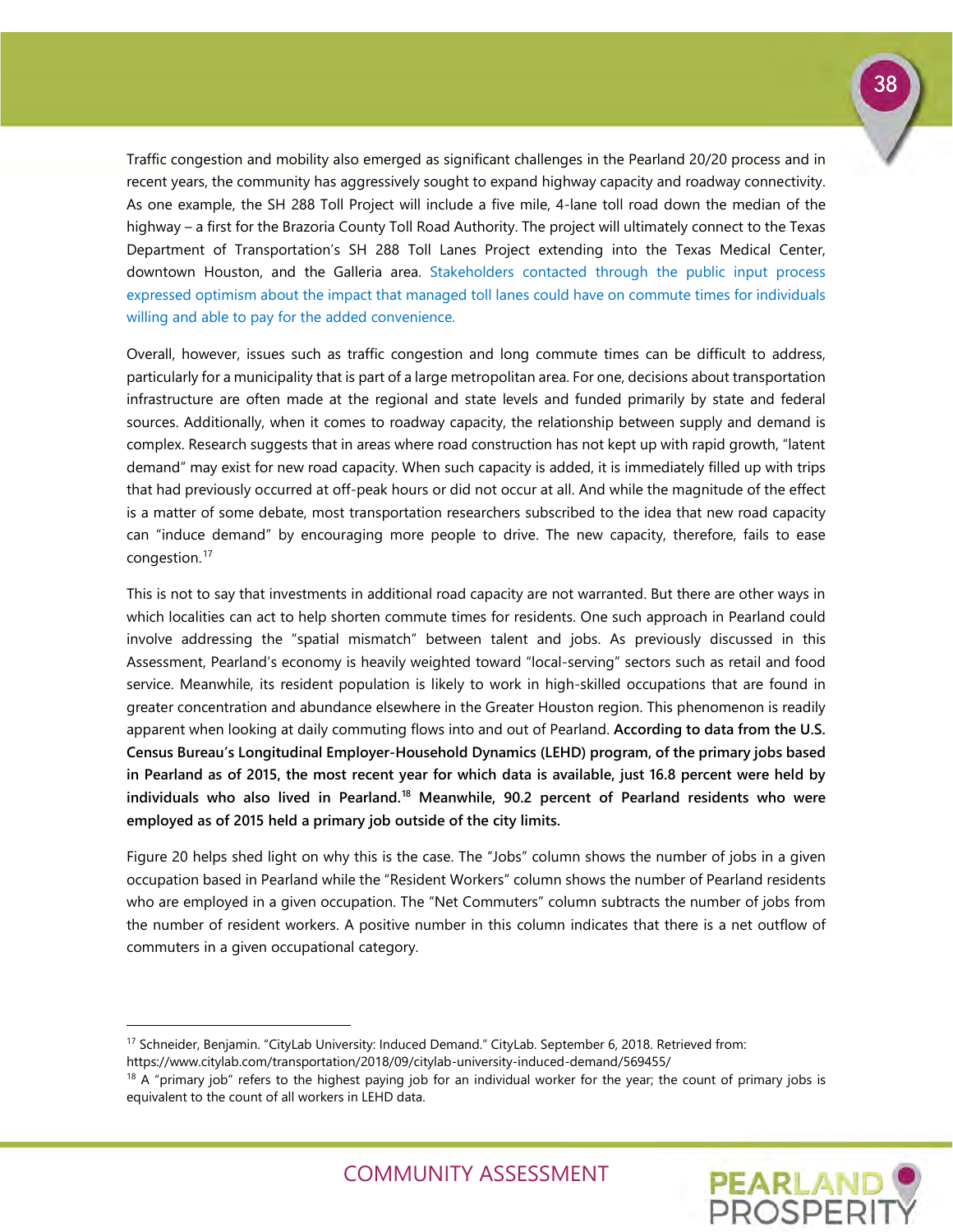**As shown in Figure 20, across every major occupational category, Pearland has more resident workers than jobs.** Particularly notable is the fact that the community has significant net outflows in a variety of occupations that are critical to traded sectors in the "knowledge economy" including office and administrative support, business and financial operations, management, architecture and engineering, and computer and mathematical operations. The community also has a significant number of net commuters in production and transportation and material moving occupations that are essential to manufacturing processes. This concentration of talent could provide Pearland with a competitive advantage in attracting, retaining, and growing companies that benefit from locating in close proximity to their desired workforce. **And by attracting firms that more closely match resident skillsets, Pearland could give at least some residents the option of a shorter commute.** While the volume of residents displayed below is unlikely to lure prospective companies on its own merits, approximately 1.8 million residents live within a 45-minute commute of Pearland according to a drive-time analysis conducted by EMSI.

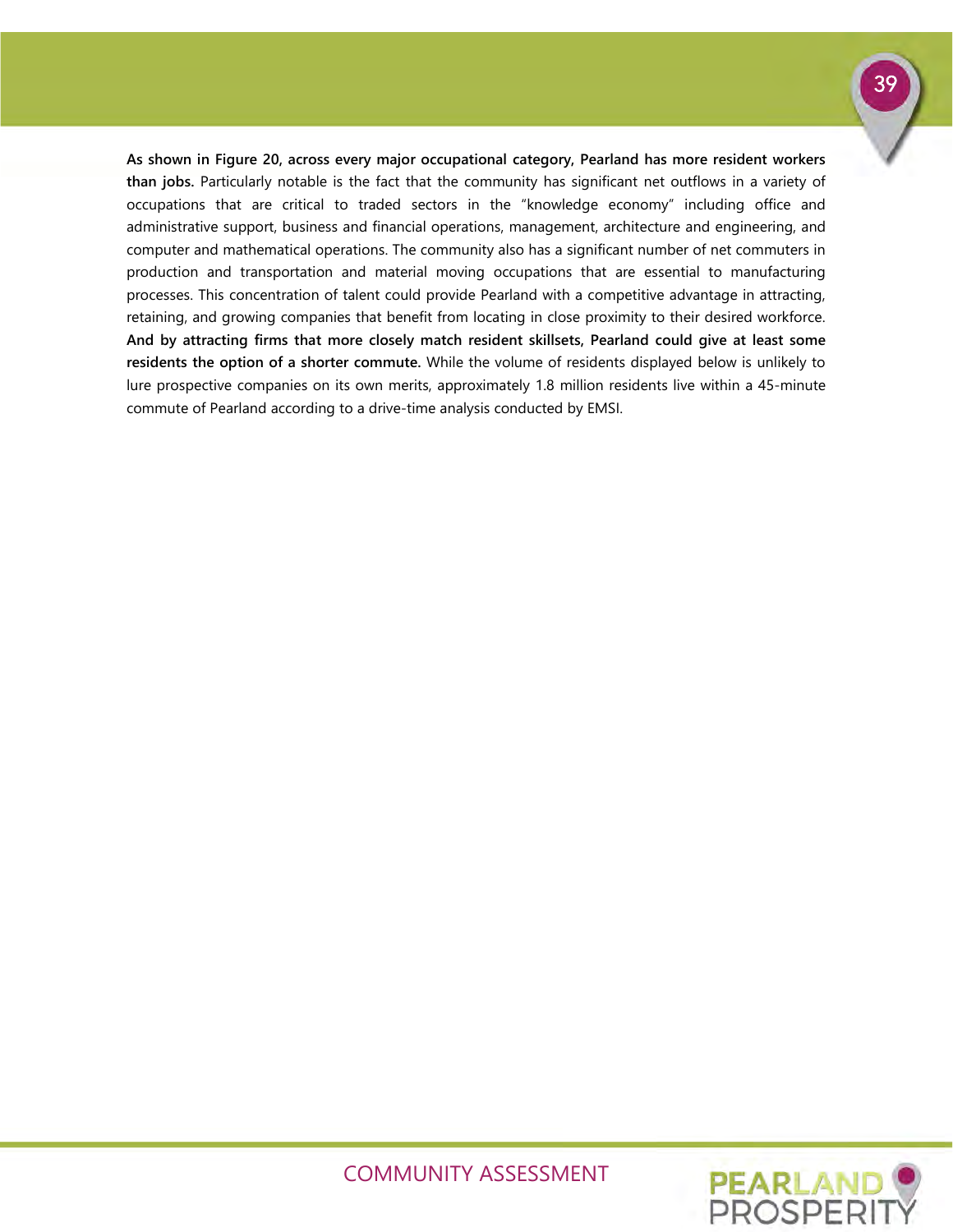|                                               |        | 2017            |            |
|-----------------------------------------------|--------|-----------------|------------|
|                                               |        | <b>Resident</b> | <b>Net</b> |
|                                               | Jobs   | Workers         | Commuters  |
| Office and Administrative Support             | 5,706  | 10,126          | 4,420      |
| <b>Healthcare Practitioners and Technical</b> | 1,895  | 4,266           | 2,371      |
| <b>Transportation and Material Moving</b>     | 2,212  | 4,451           | 2,239      |
| Education, Training, and Library              | 2,928  | 5,055           | 2,128      |
| Production                                    | 1,730  | 3,632           | 1,902      |
| <b>Business and Financial Operations</b>      | 1,465  | 3,314           | 1,849      |
| Installation, Maintenance, and Repair         | 1,452  | 2,848           | 1,396      |
| <b>Construction and Extraction</b>            | 2,261  | 3,645           | 1,384      |
| Management                                    | 1,746  | 3,033           | 1,287      |
| Architecture and Engineering                  | 571    | 1,773           | 1,202      |
| <b>Computer and Mathematical</b>              | 632    | 1,763           | 1,131      |
| Food Preparation and Serving Related          | 5,925  | 4,865           | 1,061      |
| <b>Building/Grounds Cleaning/Maintenance</b>  | 1,424  | 2,103           | 679        |
| <b>Healthcare Support</b>                     | 1,136  | 1,785           | 649        |
| Life, Physical, and Social Science            | 187    | 787             | 600        |
| Sales and Related                             | 5,567  | 6,033           | 466        |
| <b>Protective Service</b>                     | 1,201  | 1,591           | 389        |
| <b>Personal Care and Service</b>              | 2,132  | 2,505           | 373        |
| Legal                                         | 217    | 529             | 312        |
| <b>Community and Social Service</b>           | 516    | 825             | 309        |
| Arts/Design/Ent./Sports/Media                 | 767    | 1,072           | 305        |
| Military-only                                 | 266    | 191             | 75         |
| Farming, Fishing, and Forestry                | 99     | 97              | 2          |
| <b>Total</b>                                  | 42,036 | 66,288          | 26,528     |

#### **Figure 20: Comparison of Jobs and Resident Workers, 2012-2017**

Source: Economic Modeling Specialist International, 2019.2

LEHD program data supports this mismatch. Figure 21 compares the characteristics of resident commuters based on where they live and work. The available data is not highly detailed; for instance, the monthly earnings data is not broken down above \$3,333 a month, or roughly \$40,000 per year. Additionally, the data does not describe the specific jobs that individuals hold. That said, the available data does suggest that individuals who live in Pearland and travel elsewhere for work end to hold higher-paying service sector jobs.

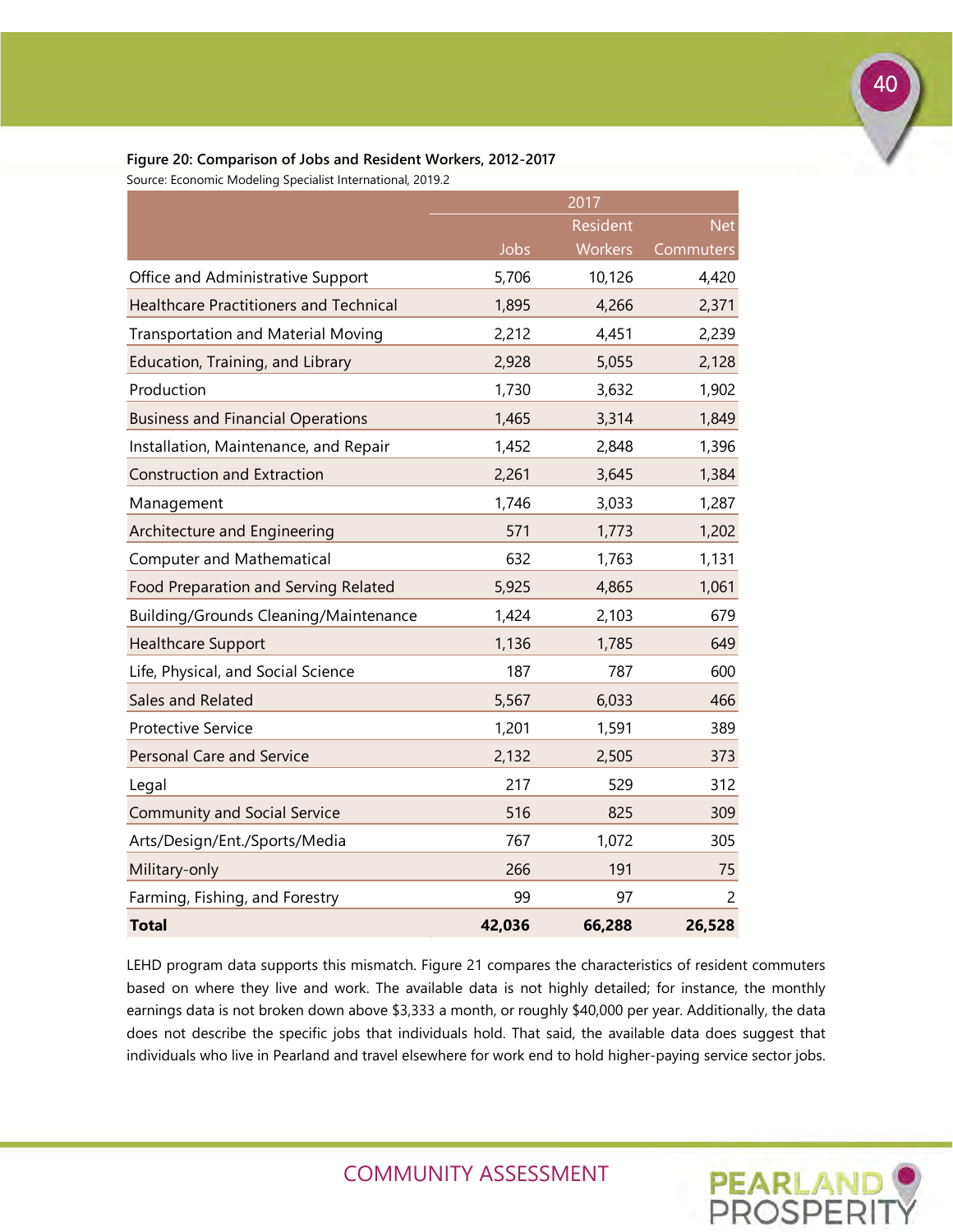Individuals who live elsewhere and commute in to Pearland for work are more likely to hold lower-paying service sector jobs.

#### **Figure 21: Commuter Characteristics**

Source: U.S. Census Bureau Longitudinal Employer-Household Dynamics (LEHD), Accessed July 25, 2019

|                                  | <b>Monthly Earnings</b> |       |                                                                   |       |  |                           |  |
|----------------------------------|-------------------------|-------|-------------------------------------------------------------------|-------|--|---------------------------|--|
|                                  |                         |       | \$1,250 per month or \$1,251 to \$3,333 per More than \$3,333 per |       |  |                           |  |
|                                  | less                    |       | month                                                             |       |  | month                     |  |
| Live in Pearland, work elsewhere |                         | 12.4% |                                                                   | 21.3% |  | 66.3%                     |  |
| Live elsewhere, work in Pearland |                         | 24.7% |                                                                   | 40.7% |  | 34.6%                     |  |
| Live and work in Pearland        |                         | 22.4% |                                                                   | 32.6% |  | 45.0%                     |  |
|                                  |                         |       | <b>Industry Setor</b>                                             |       |  |                           |  |
|                                  |                         |       | Trade,                                                            |       |  | <b>All Other Services</b> |  |
|                                  | <b>Goods Producing</b>  |       | Transportation, and                                               |       |  | <b>Class</b>              |  |
| Live in Pearland, work elsewhere |                         | 19.0% |                                                                   | 19.5% |  | 61.5%                     |  |
| Live elsewhere, work in Pearland |                         | 17.0% |                                                                   | 25.3% |  | 57.7%                     |  |
| Live and work in Pearland        |                         | 12.8% |                                                                   | 11.5% |  | 75.7%                     |  |

When looking at the direction of outflowing commuters, the bulk of resident commuters (32,434 net outflow, 68.4 percent of all outflow commuters) travel to Harris County for work, primarily to the City of Houston. A lesser but still significant share of Pearland's residents either remain in Brazoria County (6,969) or travel to Fort Bend (2,017) or Galveston (1,800) for work. Incoming workers, in contrast, largely come from Harris (11,332 net inflow), Brazoria (7,852), Fort Bend (2,104), or Galveston (1,929) counties.

Overall, there is no quick fix or silver bullet when it comes to addressing issues of transportation and mobility. But a collection of interventions on both the supply and demand side could help provide Pearland residents with additional options to lengthy commutes.



41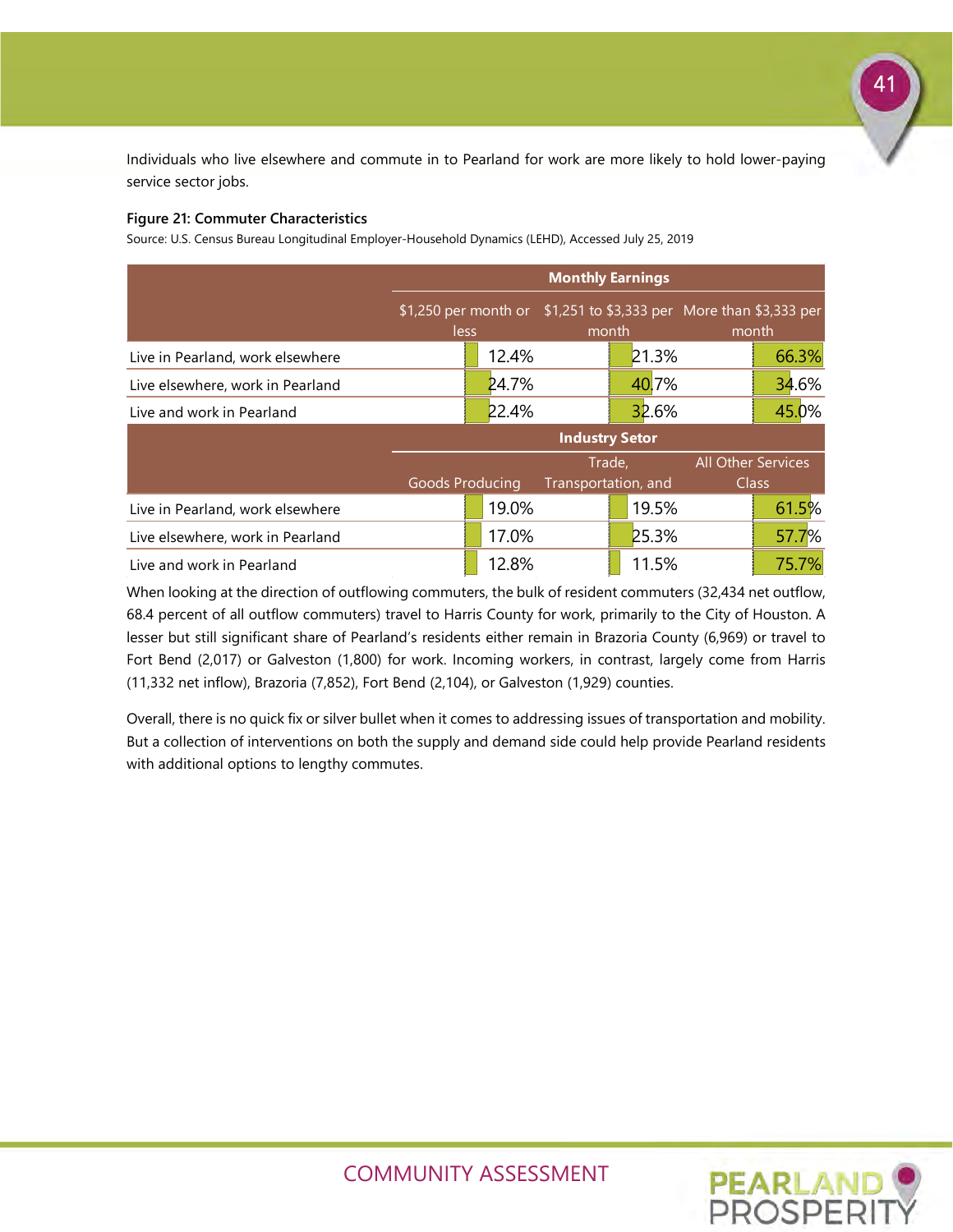## <span id="page-43-0"></span>7. ENHANCING A "SENSE OF PLACE" IN PEARLAND

Quality of life and quality of place matter a great deal in community and economic development. Quality of life generally refers to the well-being and happiness of a community's residents while quality of place is a product of a community's built and natural environment, its vibrancy, and other physical characteristics. Talented people increasingly seek out communities that cater to an ever-widening variety of needs and cultures, and businesses are following suit. In doing so, they are showing that they recognize the influence – and importance – that quality of place has on a region's future opportunities. This chapter focuses on issues related to quality of life and quality of place in Pearland, particularly as they relate to the community's competitiveness for talent and jobs. Many of the topics addressed herein relate to a central theme from the stakeholder engagement process. **In general, Pearland residents contacted through the public input process like where they live and believe their community has a strong value proposition, especially for families with children. But when asked to describe ways in which Pearland could improve, many input participants focused on issues related to the community's quality of place and how that impacts the community's cohesion and "social capital."** Some stakeholders viewed this as among the community's top competitive issues in both the near- and long-term.

#### *Recent Quality of Place Improvements*

Insightful research from the John S. and James L. Knight Foundation and Gallup identified the factors that are most likely to "attach" a resident to a community. Through nearly 43,000 interviews in 26 communities the three-year study allowed researchers to determine what factors attached residents to their community and the degree to which community attachment impacts economic growth and well-being. The report defines community attachment as "an emotional connection to place that transcends satisfaction, loyalty, and even passion. A community's most attached residents have strong pride in it, a positive outlook on the community's future, and a sense that it is the perfect place for them. They are less likely to want to leave than residents without this emotional connection. They feel a bond to their community that is stronger than just being happy about where they live." The report further found that communities with high levels of attachment were more economically successful than those with low levels.

According to the report, the following factors are the most important drivers of community attachment:

- **Social offerings** (such as entertainment infrastructure, community events, places to meet people)
- $\checkmark$  Aesthetics (physical beauty, green spaces, etc.)
- **Openness** (how welcoming a place is to different types of people)

Viewed through this lens, the implementation of Pearland 20/20 has led to numerous improvements in community aesthetics. In terms of beautification, the city, Pearland Economic Development Corporation, Keep Pearland Beautiful, the Convention and Visitors Bureau, and other organizations have forged strong, collaborative partnerships to improve Pearland's built environment, particularly along its key commercial corridors including state highways 288 and 35. For improvements not yet implemented, the "blocking and tackling" have largely been completed – the necessary ground work has been laid for greater landscaping and place-branding improvements along critical corridors. For instance, the 288 corridor will soon see significant upgrades at the intersections of Magnolia Parkway, FM 288, McHard Road, and Beltway 8

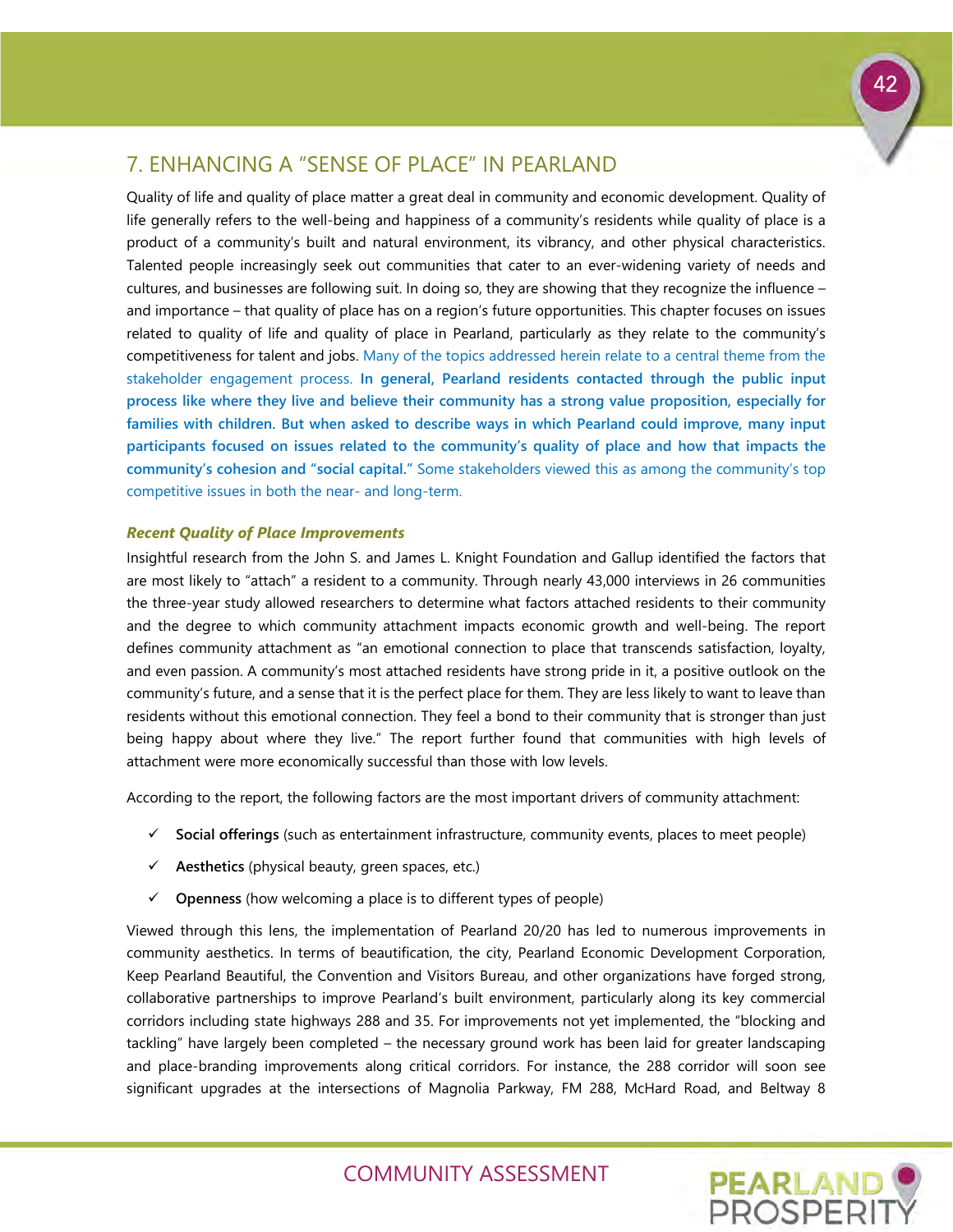

including landscaping, water features, and landmark sculptures. Among community residents familiar with the Pearland 20/20 strategic plan, beautification, corridor and roadway improvements, and the Lower Kirby District were frequently cited as the strategic plan's top successes when prompted with the question "What do you consider to be the TOP SUCCESSES of Pearland 20/20 implementation? Said one input participant, "Some of our friends have taken notice of the beautification – the signs, the gateway stuff on Kirby and 35 and Cullen. Those kinds of things are huge ... it's more inviting."

Along with corridor enhancements, Pearland has also greatly expanded its park and trail infrastructure during Pearland's 20/20 implementation period. Added park infrastructure include Hickory Slough Sports Complex, Shadow Creek Ranch Park Phase I, Centennial Park and Independence Park improvements, and the Delores Fenwick Nature Center. Completed or pending capital trails projects include the JHEC Nature Trails, trail connectivity from Centennial Park to Pearland Parkway, the Shadow Creek Ranch Trail, and the Clear Creek Trail. The Lower Kirby District will also soon see expanded park and trail infrastructure in keeping with shifting employer preferences and desire for "amenity-dense" locations. In March 2017, the Lower Kirby Pearland Management District developed a Parks and Open Space Master Plan in conjunction with drainage improvements to the district.

#### *A Critical Need for Improved Social Offerings*

According to a survey conducted by the MMI Agency in connection with the Pearland Community Marketing Campaign, 93 percent of residents were satisfied or extremely satisfied with Pearland's restaurants while 81 percent were satisfied or extremely satisfied with local retail options. **But just 22 percent of respondents were satisfied or extremely satisfied with nightlife options in the community.** On the NCS survey, just 60 percent of respondents gave a positive rating to Pearland's social events and activities and just 55 percent of respondents rated cultural, arts, and music activities positively. Both figures were far below the positive ratings for other community characteristics. **These data points are consistent with the strongest themes to emerge from the public input process: a desire for additional nightlife, gathering places, and "everyday" opportunities to socialize.** 

A lack of social offerings was one of the primary reasons interview and focus group participants cited as a reason why Pearland is relatively less attractive for certain demographics, young professionals in particular. Stakeholders noted that Pearland has a strong value proposition for families with children thanks to factors such as high-quality public schools, relatively affordable housing, and amenities such as a rapidly improving park system. As shown in Figure 22, 88 percent of online survey respondents agreed or strongly agreed that Pearland is an attractive and desirable place to life for families with children. However, the level of positive responses were far lower for young professionals, young new residents from outside the community, and retirees.

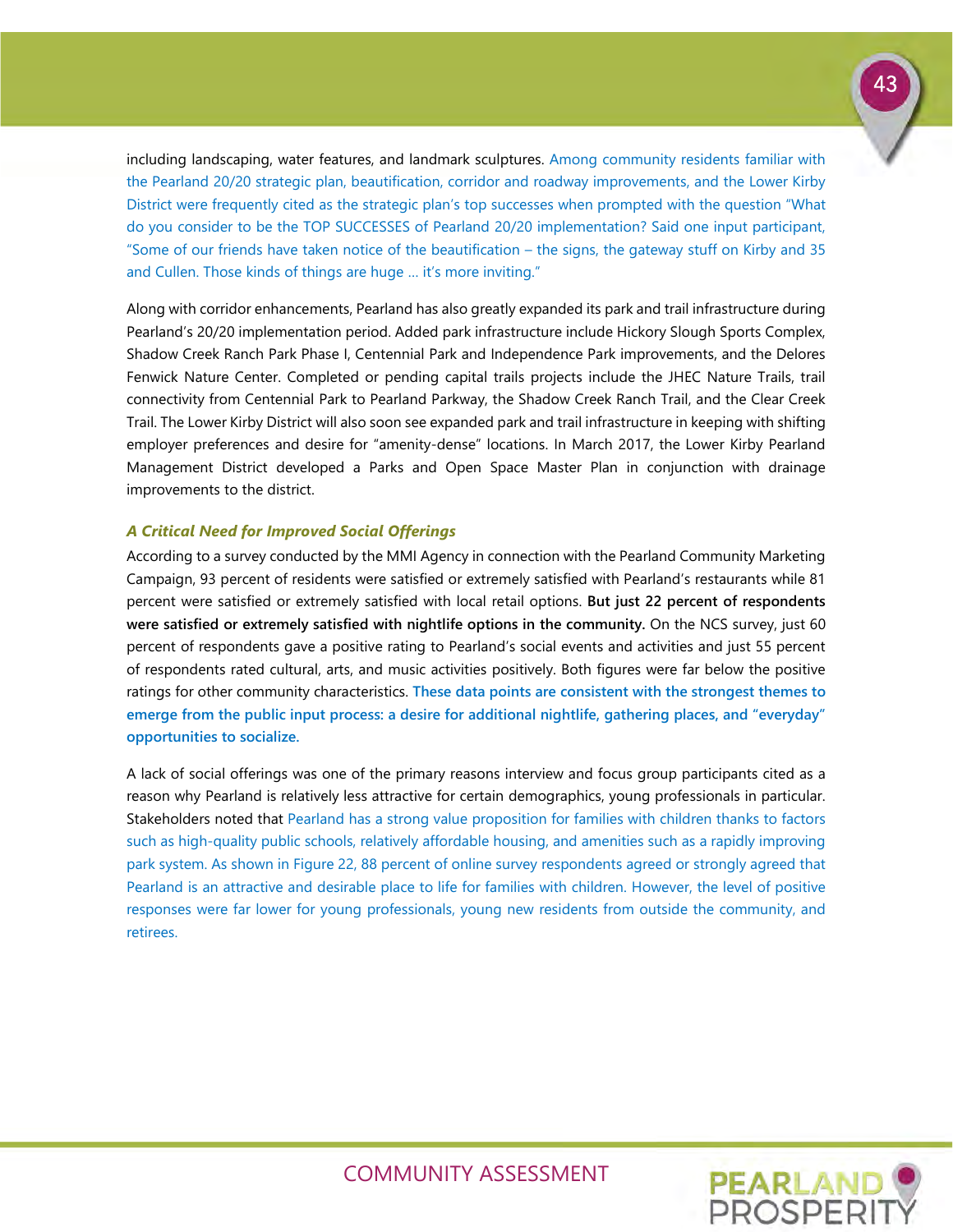**Figure 22: "Please indicate the degree to which you agree or disagree with the following statements"** Source: Market Street Services, Pearland Community Survey, Gathered June 6, 2019 to June 21, 2019



**Stakeholders said they perceived Pearland's relative lack of social offerings as a potential competitive disadvantage. Input participants noted that other highly competitive suburbs in the Houston area boasted mixed-use entertainment districts that serve as major lifestyle amenities for residents and significant assets with which those communities can attract young talent.** Additionally, input participants said the lack of central gathering places in Pearland hampers the community's ability to forge stronger ties among its residents. During public input, stakeholders expressed concern that residents might not be as attached to the community as they are to other parts of Greater Houston. One concerned stakeholder worried that residents might see Pearland as only a place to sleep at night – noting that connections in their network often schedule after work drinks or dinner in Downtown Houston before returning home for the evening.

**While there was broad agreement among stakeholders that Pearland should seek to improve its social offerings, there was not a clear consensus on how the community should go about doing so or what investments it should seek to prioritize.** Some stakeholders viewed areas such as Lower Kirby and the Ivy District as areas that would be well-suited for walkable, mixed-use development and/or an entertainment area with numerous restaurants and bars. Some input participants said they favored prioritizing investment in the Old Townsite area to provide additional options to residents on the east end of Pearland, though some suggested that the area lacks the "main street" qualities such as walkability and pre-World War II buildings that have helped spur redevelopment in historic downtowns throughout the United States in recent decades. Some stakeholders said new amenities should adhere strongly to Pearland's "family friendly" image while others said they would like to see a broader range of activities for people of all ages. Stakeholders also had differing views on how local government should support the development of quality of place amenities such as a mixed-use entertainment district. Some felt that lowering regulatory barriers (e.g. relaxing the "51-49"

COMMUNITY ASSESSMENT

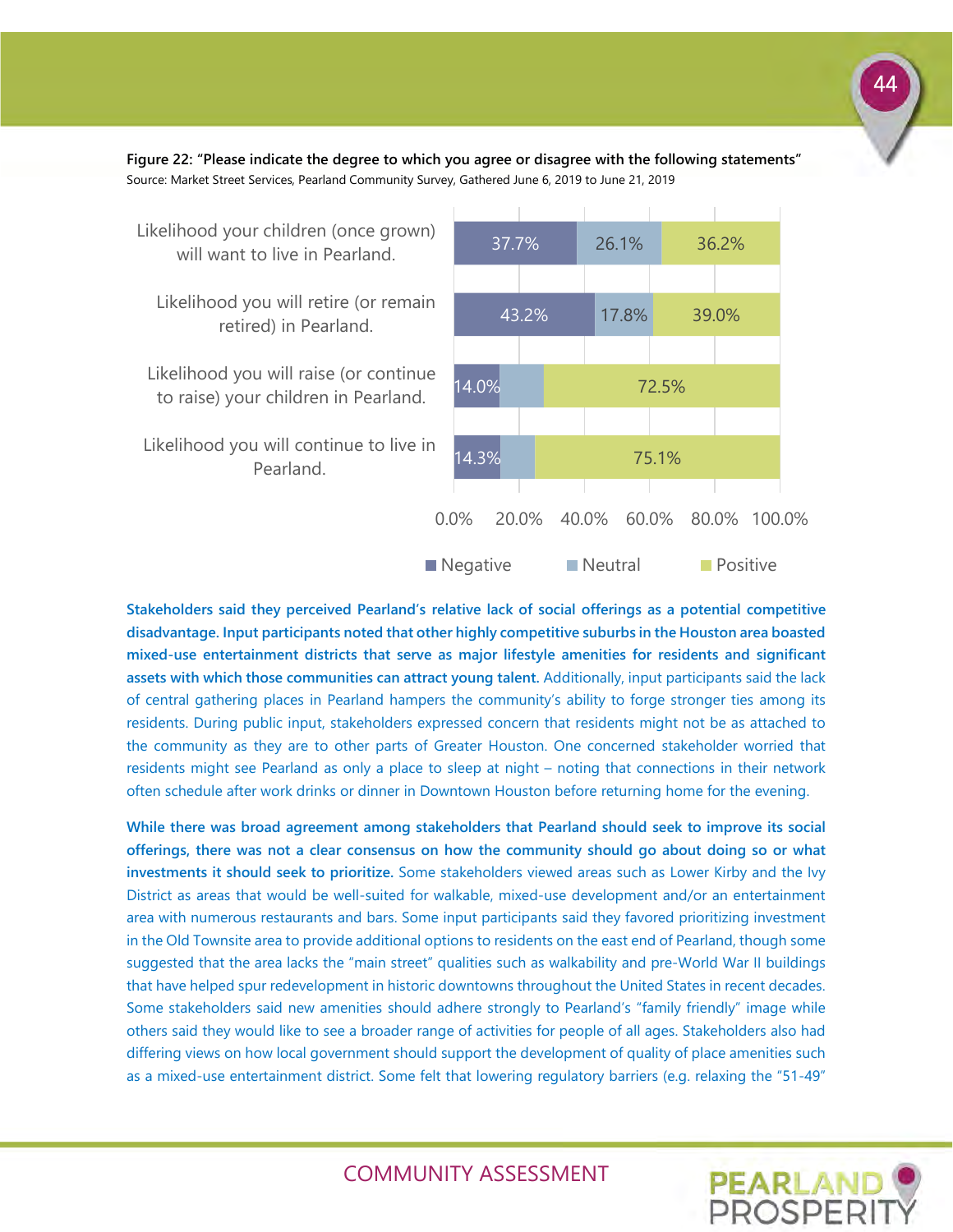alcohol sales rule in priority districts) and promoting local entrepreneurship was sufficient while others advocated for a more proactive approach that would directly incentivize the development of such an amenity. As part of the implementation of Pearland 20/20, PEDC and its partners have studied the viability and desirability of a number of potential investments, including an indoor sports facility and a full-service hotel with convention or meeting space attached. While this issue will be discussed in further detail in the forthcoming Implementation Assessment, the public input process revealed differing opinions among input participants on whether and how Pearland should seek to significantly boost its amenity offerings through a "catalytic investment." But while approaches can vary, successful communities around the country have made significant quality of place improvements through intentional action. Building consensus is not always easy, especially when investing public resources is involved, but if Pearland is to remain a highly desirable community in the future, it must consider how it is appealing to a wide variety of current and future residents. **It is also important to note that the communities around Pearland are not in stasis, and that growth and changes in other parts of the Greater Houston can present both opportunities and threats.** For instance, stakeholders said that growth in areas south of Pearland has the potential to grow the community's "market area" and make the development of enhanced lifestyle amenities more viable. But stakeholders also noted that other areas in Greater Houston are enhancing their social offerings, through both "organic" growth and proactive planning. **As these trends unfold, it will be important for the community to maintain its competitive edge for new residents by developing the kind of amenities that these individuals value.**

#### *Openness: Leveraging Pearland's Diversity*

With social offerings and aesthetics, openness was the third major variable influencing community attachment identified by the Knight Foundation and Gallup. Openness generally refers to the ability for all types of people to build networks and thrive in a community. Open communities are those that are inclusive and welcoming, and where residents of all backgrounds – regardless of age, gender, race, ethnicity, socioeconomic status, longevity in the community, etc. – can get involved in the community. In terms of engendering a welcoming environment, views of the community's openness and acceptance differed significantly between white, non-Hispanic and non-white or Hispanic residents of Pearland according to the National Citizen Survey. When asked to rate the community's openness and acceptance of the community toward people of diverse backgrounds, 83 percent of white, non-Hispanic residents gave a "good" or "excellent" rating.[19](#page-46-0) Only 65 percent of non-White or Hispanic residents provided a similar rating when asked to rate the community's openness and acceptance. Qualitative input noted revealed that many stakeholders view Pearland's diversity as a major community strength. That said, some stakeholders said that they would like to see both public and private sector institutions and businesses be more intentional in their efforts to include a wide variety of people.

#### *Housing: Advancing Pearland's Quality of Place*

-

A significant share of Pearland's tax base is generated by single and multi-family housing. Although the tax base diversification was approached from the paradigm of economic diversification, diversifying Pearland's housing stock is also another policy lever that may allow Pearland to accommodate more growth and, at the



<span id="page-46-0"></span><sup>&</sup>lt;sup>19</sup> National Research Center Inc. (NCR), International City/County Management Association. "The National Citizen Survey: Pearland, TX Community Livability Report." 2017.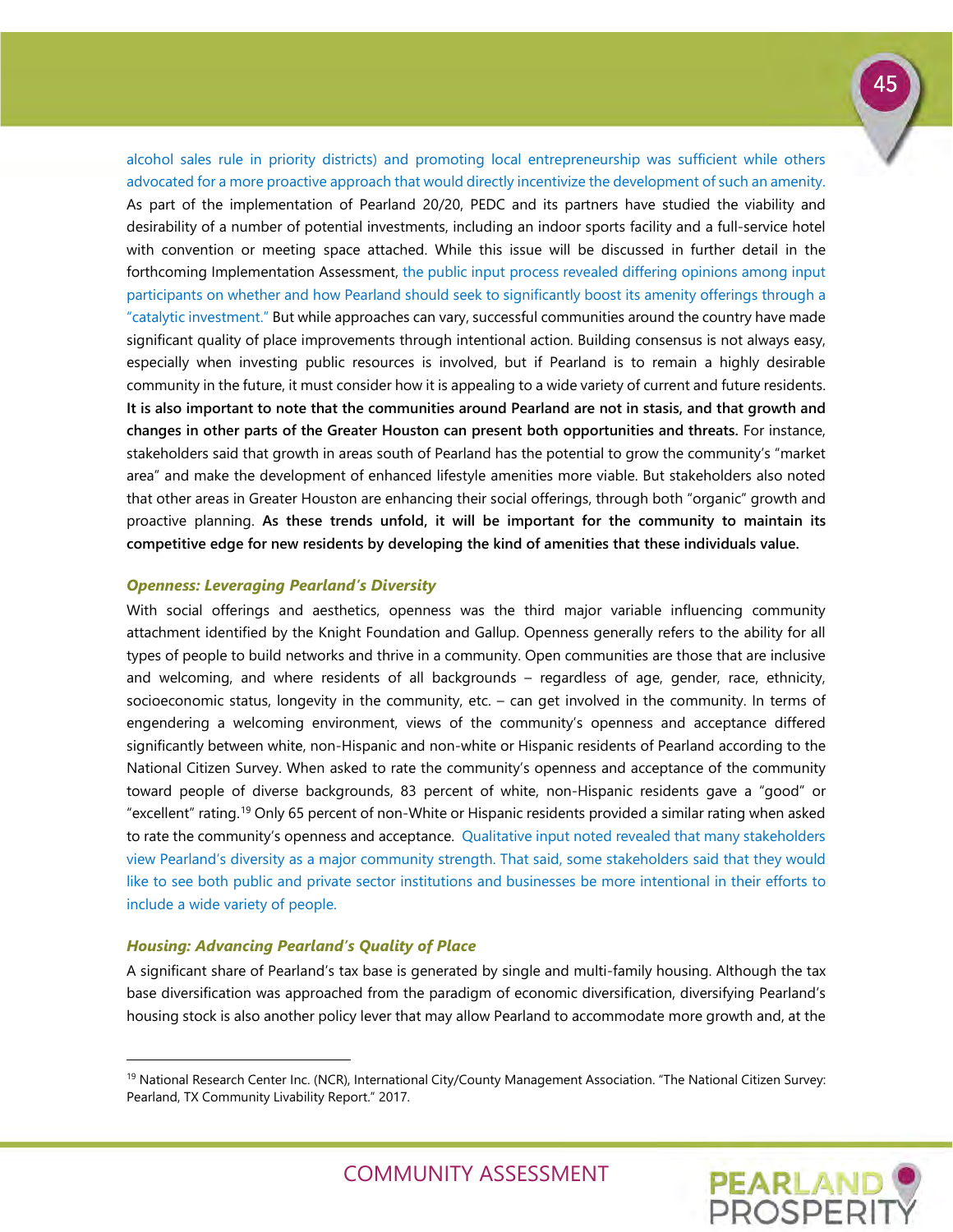same time, expand local capacity to continue to pay for public services that have made the city a great place to live and raise a family. One concern, in particular, is that slow population growth directly impacts student enrollment and the ability of school systems to pay for needed programs or facilities. According to stakeholders, district budgets are heavily tied to student enrollment. But as shown in the following figure, Pearland ISD's growth has plateaued in recent years.



**Figure 23: School Enrollment by Year, 2010-2019**

Source: NCES, Texas Education Agency, Data Accessed July 25, 2019

With Pearland's supply of large "greenfield" sites dwindling, the community will not be able to grow and develop in the same way as it had in previous decades. One potential pathway to shoring up the local tax base, however, would be to shift the community's housing mix over time to include more relatively dense products such as townhomes and condominiums. As of 2017, roughly 79.7 percent of Pearland's housing stock was composed of detached single-family homes. While the community's housing stock is more diverse than some communities, others have a more diverse mix. For instance, just 61.5 percent of housing units in Cary, NC were detached single-family homes. Nearly 13 percent of homes in Cary were "attached singlefamily" units (commonly but not always townhomes). By comparison, just 1.5 percent of housing units in Pearland met this definition. Stakeholders expressed dramatically different views about whether the community should pursue a more diverse housing stock. Some were adamantly opposed and some said the community already had too much non-single-family product. These stakeholders cited increased traffic as a primary objection. Others said denser development could help the community grow its tax base and broaden its appeal. These stakeholders said they felt that if Pearland were to take this approach, townhomes, condominiums, and high-end multifamily would be the most appropriate products for the community. Ultimately, stakeholders in Pearland must determine the most appropriate path for the community, but seeking denser residential development in key areas with appropriate infrastructure could help improve the

COMMUNITY ASSESSMENT

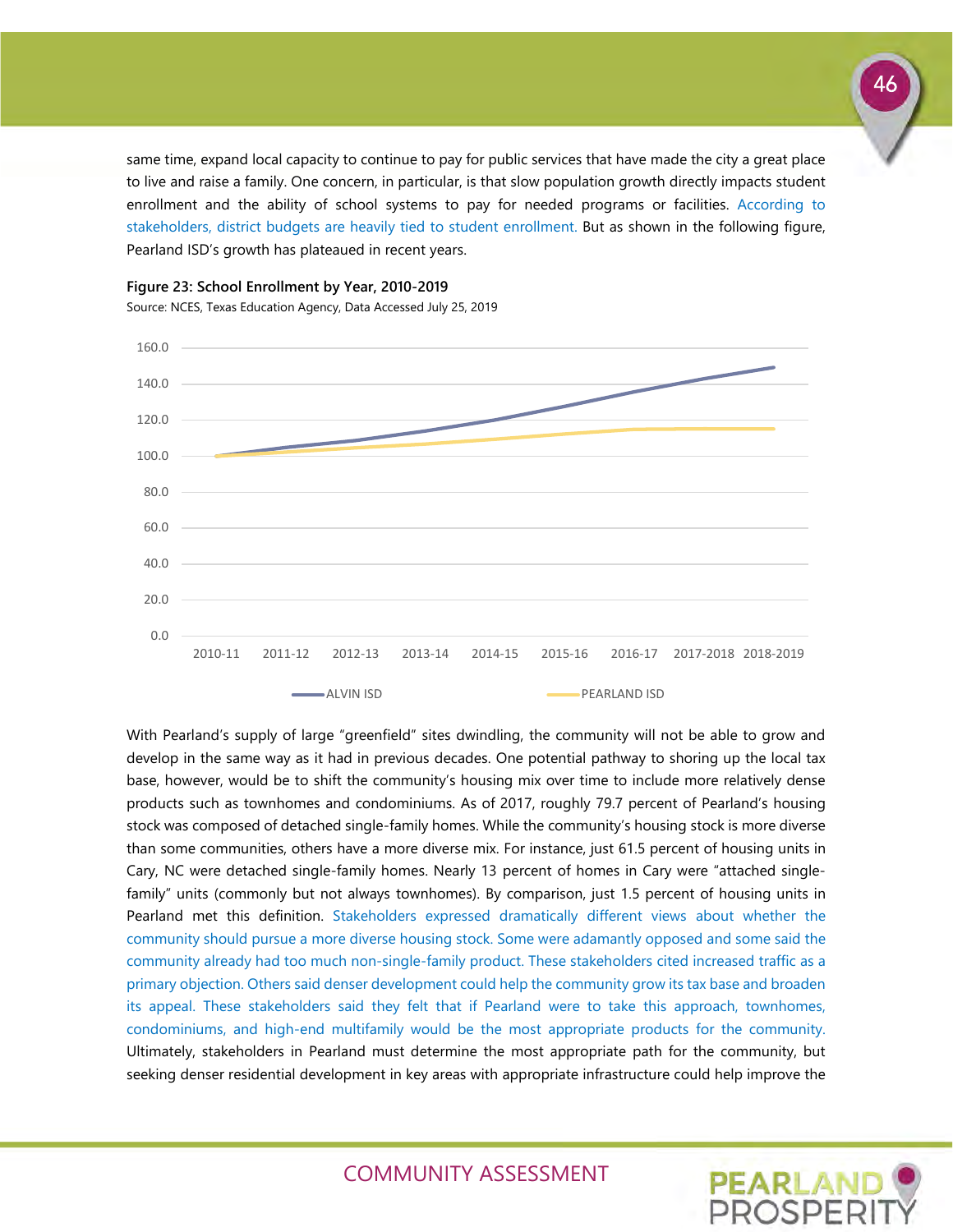community's sustainability and attractiveness to talented individuals who prefer alternatives to single-family homes.

#### *The East/West Dynamic*

Another prominent theme related to Pearland's quality of life and quality of place that emerged from public input is Pearland's "east/west" dynamic. This is not a new topic of discussion. As noted in the Pearland 20/20 Assessment, many stakeholders viewed Pearland as "two different towns" with "civic and organizational participation dominated by east-side residents; those on the west side are newer in-migrants who do not share the same allegiance to or association with Pearland." Stakeholders expressed similar sentiments in the most recent public input process. **Some input participants noting that these conditions have actually become more pronounced as the western portions of Pearland have continued to experience rapid population growth and development and the relatively older developments in eastern portions of the community have continued to age.**



**Figure 24: Year Built of Occupied Housing Units for the East and West Portions of Pearland, 2017** Source: United States Census Bureau, American Community Survey 5 Yr., Released Dec. 6, 2018

There are indeed some differences between the east and west ends of Pearland. Perhaps the most notable is the age of development. The number of housing units in the east and west ends of Pearland are roughly



47

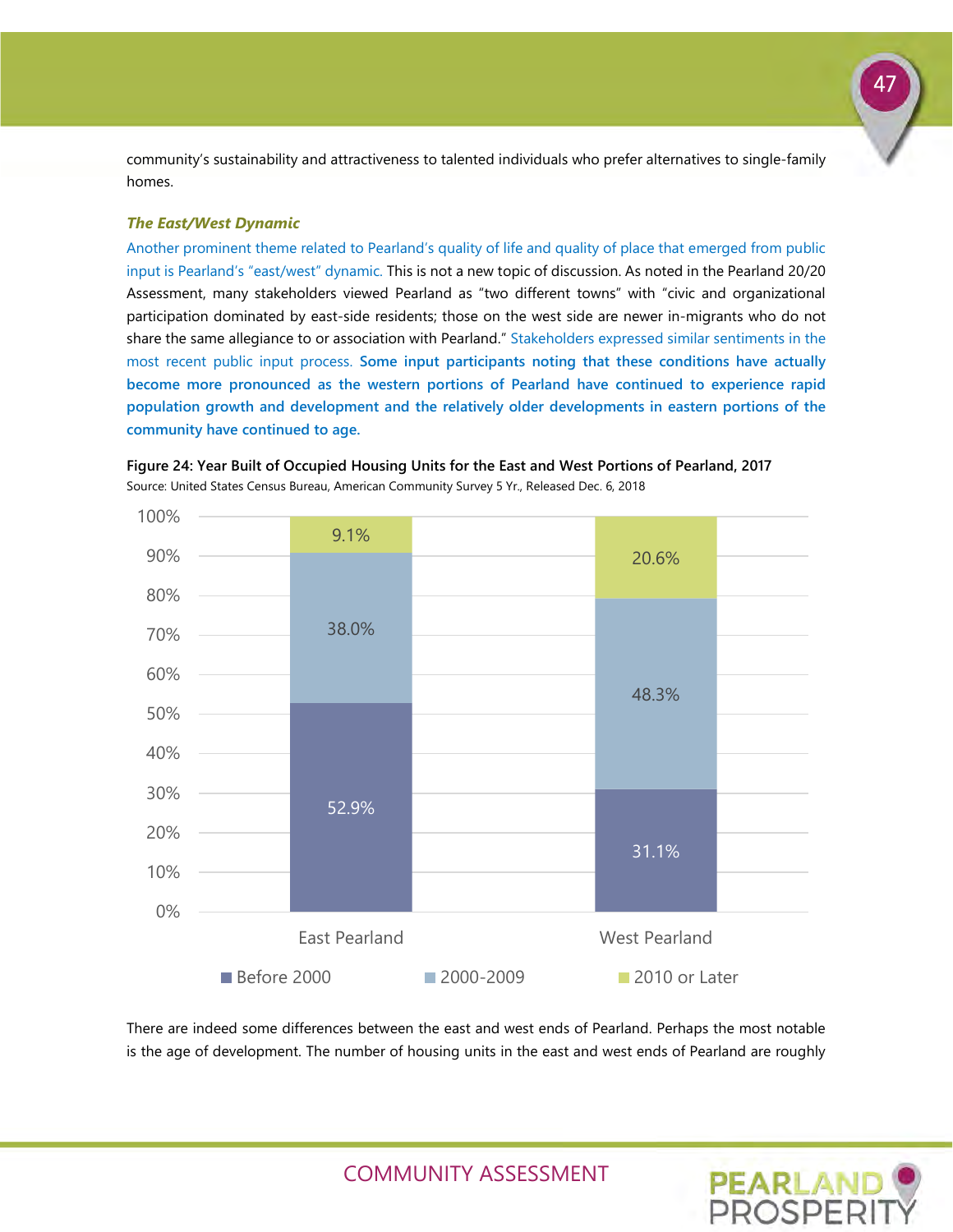the same – approximately 30,000 and 33,000 respectively.<sup>[20](#page-49-0)</sup> But as shown in Figure 24, more than two thirds of the housing units (68.9 percent) in the west end of Pearland were built in 2010 or later compared to just 47.1 percent in the east end. Nearly a quarter of housing units in the east of Pearland (23.1 percent) were built prior to 1980 compared to just 6.1 percent in the west end. Pearland's multi-family housing product is also more concentrated in the west (18.8 percent) compared to the east (8.8 percent). While age dynamics are similar between the east and west ends, there are differences in terms of the areas' racial and ethnic compositions. While both areas of the community are majority-minority, white non-Hispanic residents make up 45.8 percent of the east end of Pearland compared to just 31.2 percent of the west end. The west end also has relatively larger Asian and Hispanic populations.

During the public input process, many stakeholders lamented that Pearland no longer felt like one community. That said, Pearland evolved from a small town surrounded by relatively rural areas into a booming, highly desirable suburb within a generation. This involved a massive expansion of the City's geographic footprint. Today, newer areas on the west end of Pearland are located miles from the Old Townsite area where Pearland began, and as previously discussed, there is often significant traffic on roads between these areas. Given these conditions, it is not surprising that there would be differences between different portions of the community. From a quality of place perspective, however, many input participants expressed a strong desire to see additional investment in the east end of Pearland. Specifically, input participants referenced continued aesthetic and safety upgrades to SH 35, redevelopment of local streets to improve drainage, and investment in the Old Townsite area as potential investments for the near future.

-





<span id="page-49-0"></span> $20$  For all comparisons between the east and west ends of Pearland, Market Street leveraged five-year ACS data at the Census tract level. For the purpose of the analysis, Census tracts 6601, 6602, 6603, 6604, 6605, 6608.01, 6608.02, 6609, 3501, 6619 comprise east Pearland and Census tracts 3308, 6606.01, 6606.02, 6607.01, and 6607.02 comprise west Pearland. See "Appendix" for a map of Census tracts.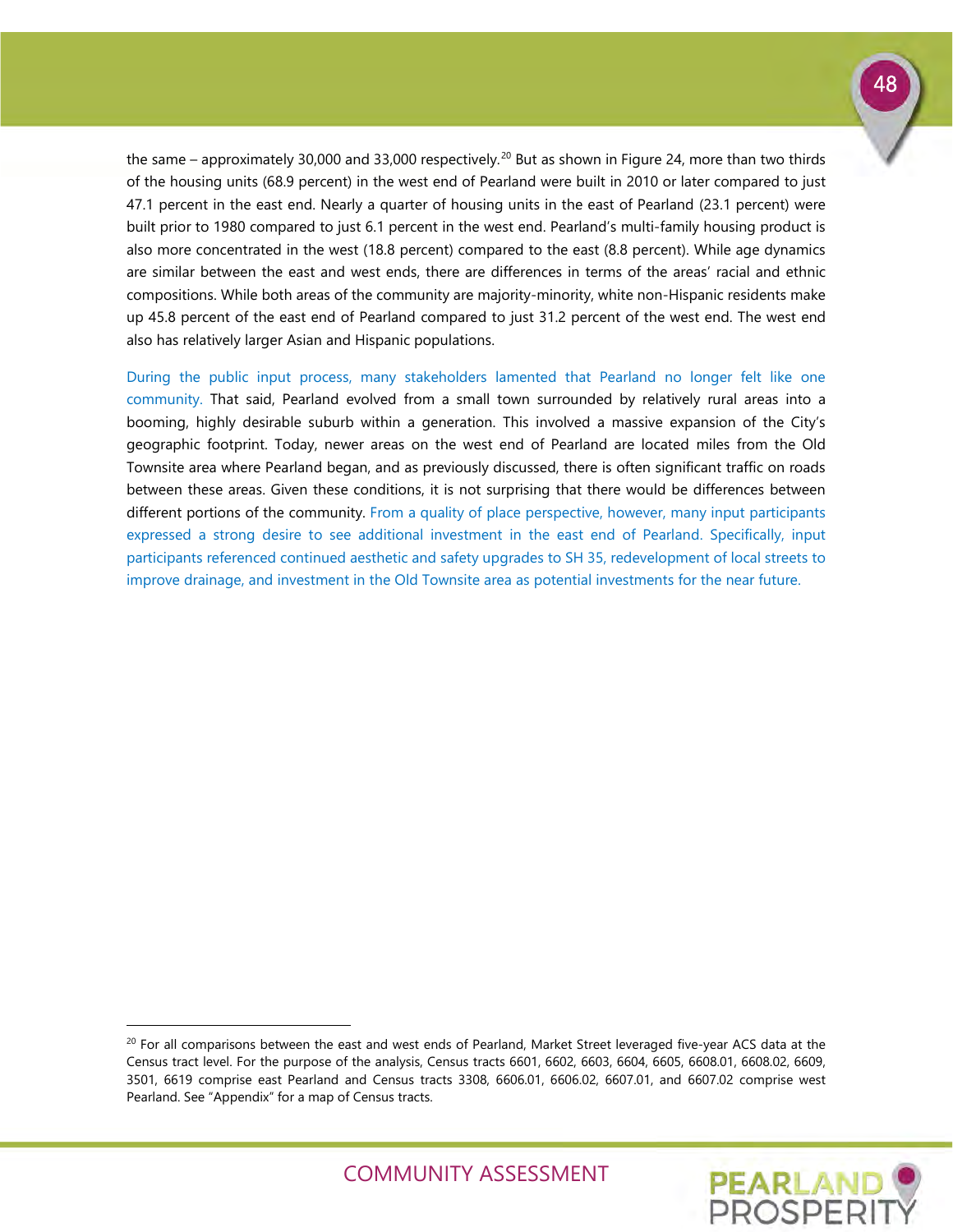### <span id="page-50-0"></span>8. CONCLUSION

In any strategic planning process, the number of variables, voices and considerations to weigh can seem overwhelming. This can be especially true in communities that have recently undergone rapid change or are perceived to be on the cusp of a new paradigm. Both of these conditions apply to Pearland today. The consensus opinion is that the community's era of rapid population growth is drawing to a close or will be soon, and the question of what comes next remains open. But by continuing to engage in intentional planning activities, public, private, and non-profit leaders in Pearland have demonstrated a willingness to proactively work toward a more prosperous and successful future. This strategic planning process will seek to provide a framework for this action. The next step in the process is the development of the Implementation Assessment that will evaluate the activation of the Pearland 20/20 strategic plan. This assessment will help determine (at a high level) those areas where progress has been made and goals have been met, those areas where clear progress remains to be achieved, and any barriers that have historically impeded effective implementation. Upon completion of the research phases, the Steering Committee and Market Street will work together to identify the appropriate strategies to address the issues uncovered in the initial phases of this process. These recommendations will be developed and refined during the fall of 2019. The process will culminate in December 2019 with the development of Implementation Guidelines that will provide the blueprint for putting these recommendations into action.